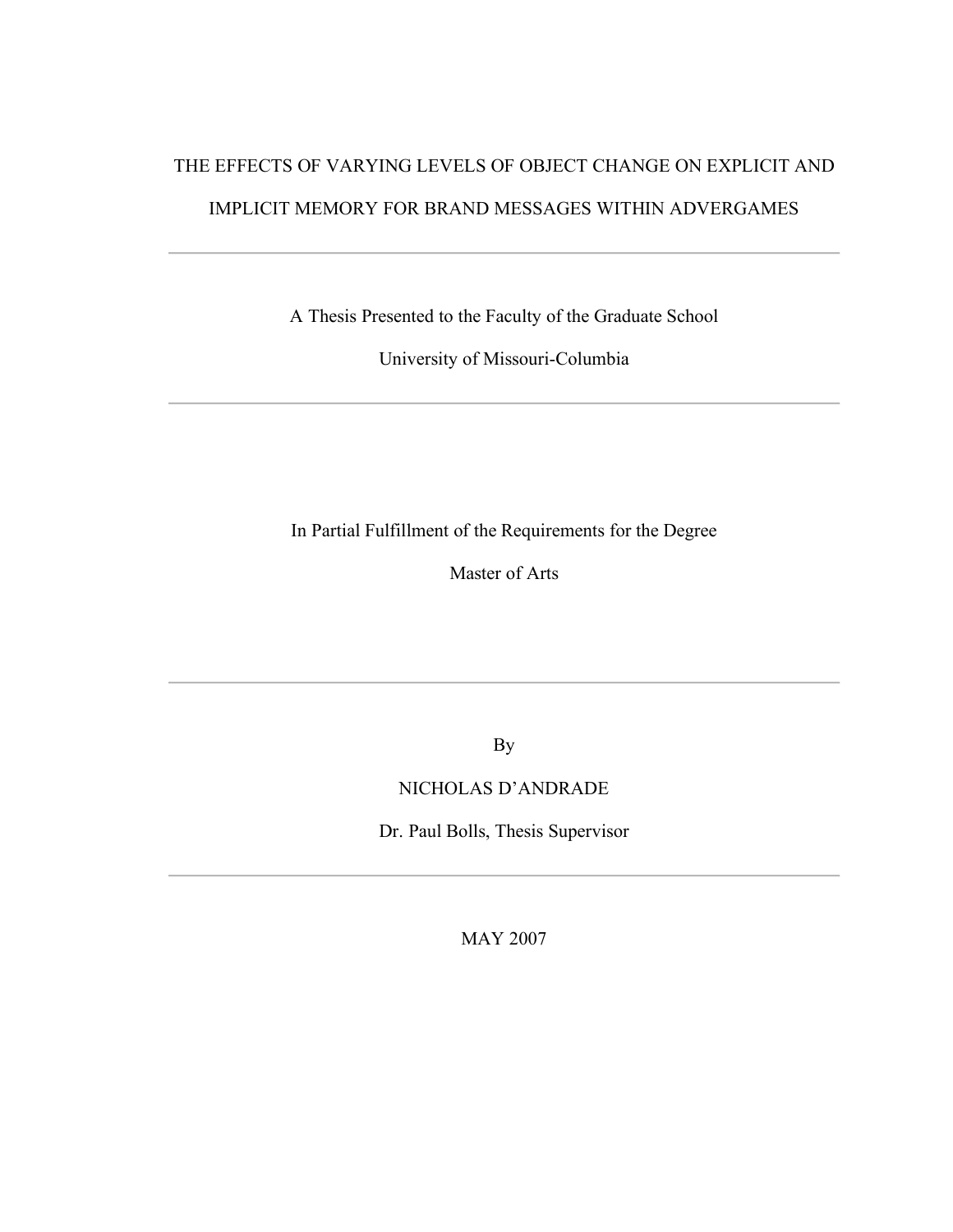© Copyright by Nicholas D'Andrade 2007 All Rights Reserved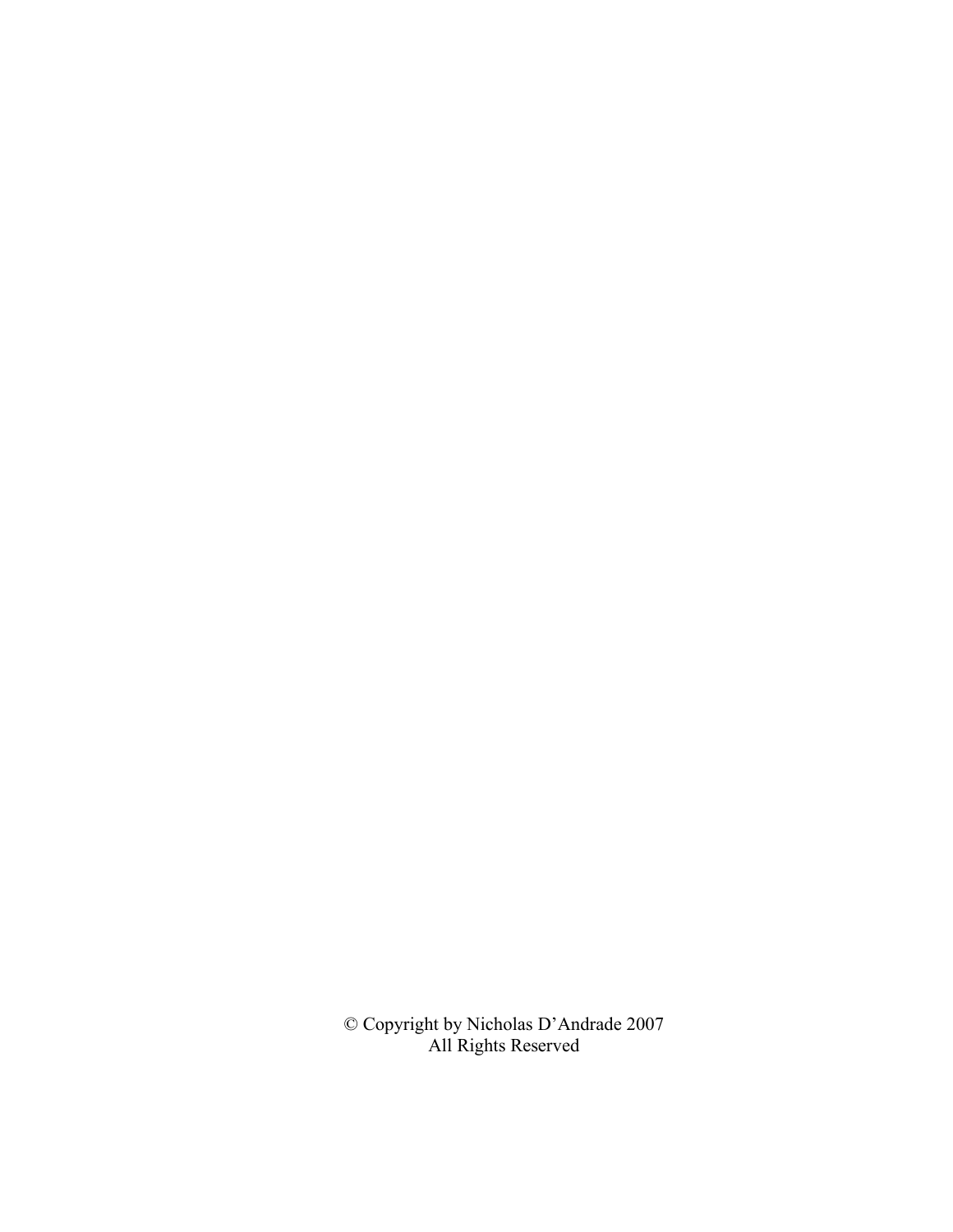The undersigned, appointed by the Dean of the Graduate School, have examined the thesis entitled

### THE EFFECTS OF VARYING LEVELS OF OBJECT CHANGE ON EXPLICIT AND IMPLICIT MEMORY FOR BRAND MESSAGES WITHIN ADVERGAMES

Presented by Nicholas D'Andrade,

A candidate for the degree of Master of Arts

And hereby certify that, in their opinion, it is worthy of acceptance

Jennifer Aubrey

Professor Jennifer Aubrey

Paul Bolls

Professor Paul Bolls

Glenn Leshner

Professor Glenn Leshner

Kevin Wise

Professor Kevin Wise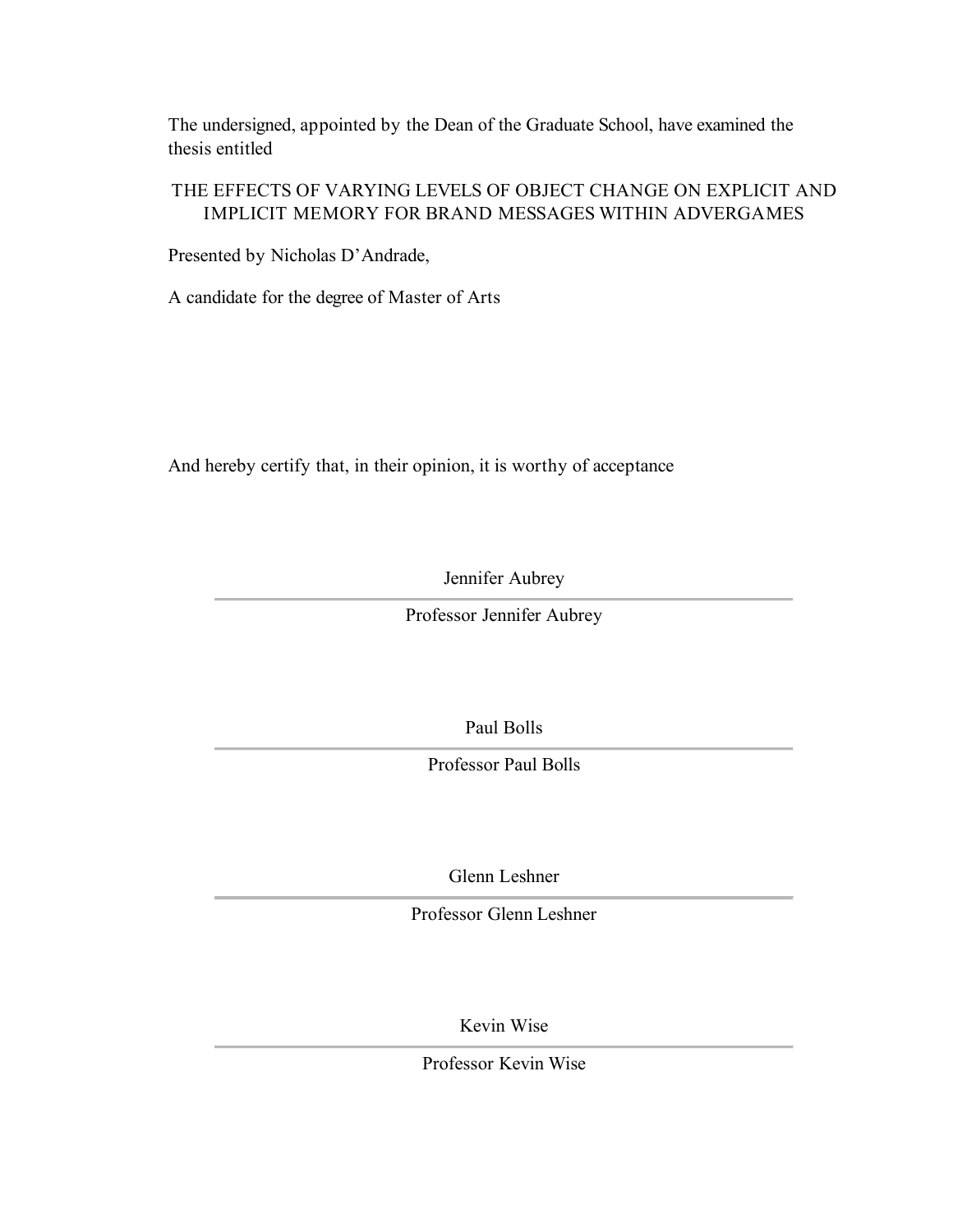# DEDICATION

To Kim, whose support, friendship, patience and love help me through every single day. Thank You.

To Taya, you weren't here when I started this but you were the biggest reason that I wanted to finish.

To Mom and Dad, for everything the two of you have given me, during my academic journey and otherwise. A little more of that painting is revealed...

To Barb and Jim, for all your help, all your love, and for giving me a place to come home to.

To TJ, for being the friend 2000 miles away who was LITERALLY always available for a late chat on the phone.

To Paul and Val, who have provided unwavering support and hospitality to Kim, Taya and me. Thank you both for all that you have done for us.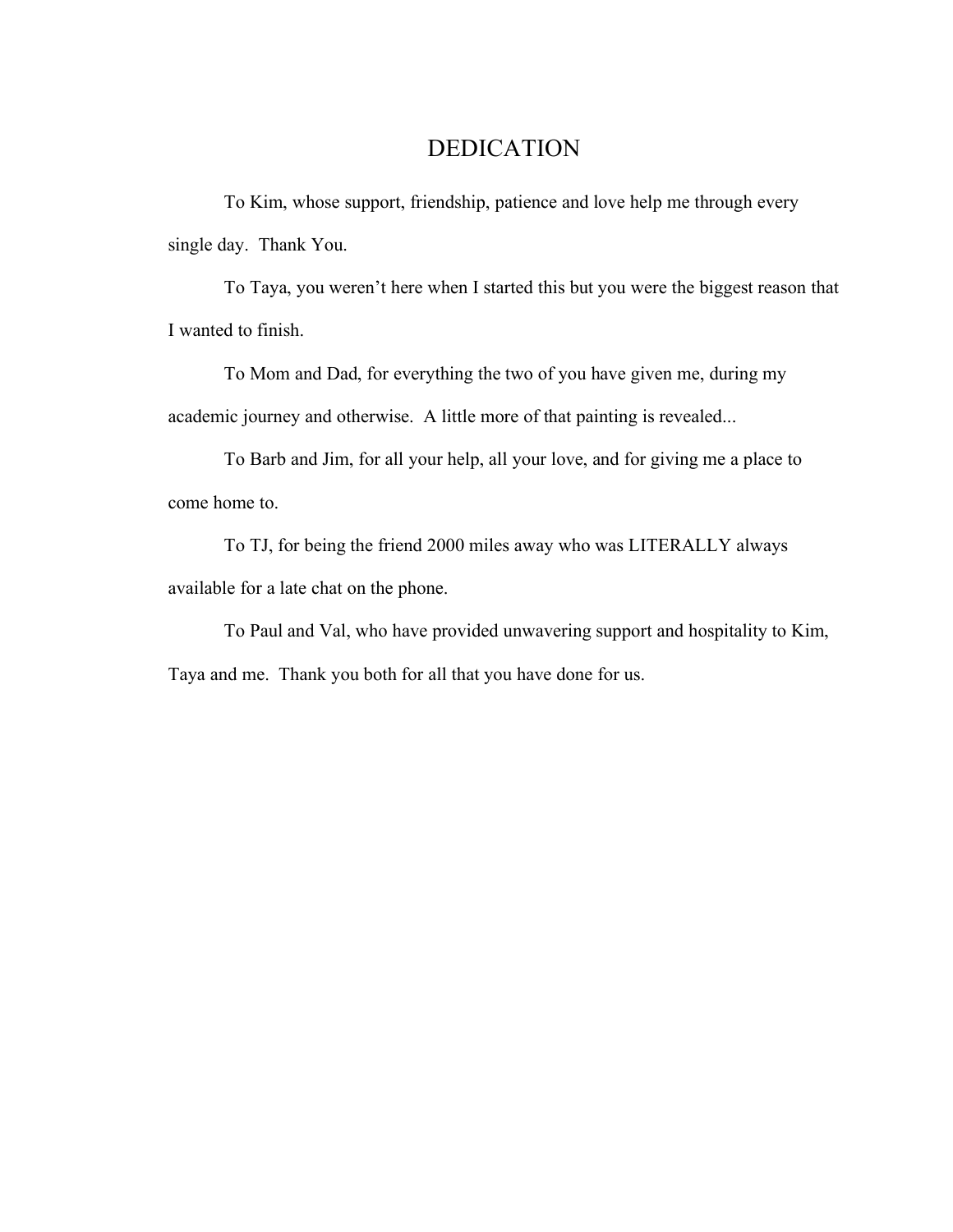# ACKNOWLEDGEMENTS

A great deal of thanks goes to my committee, whose guidance, advice, and support

helped make this thesis experience a truly positive one.

Thesis Chair: Dr. Paul Bolls, Strategic Communication

Committee Members: Dr. Jennifer Aubrey, Communication

Dr. Glenn Leshner, Strategic Communication

Dr. Kevin Wise, Strategic Communication

Special thanks to Paul, who has provided an immense amount of encouragement and support in the pursuit of my academic and professional endeavourers. I can never thank you enough for all your help.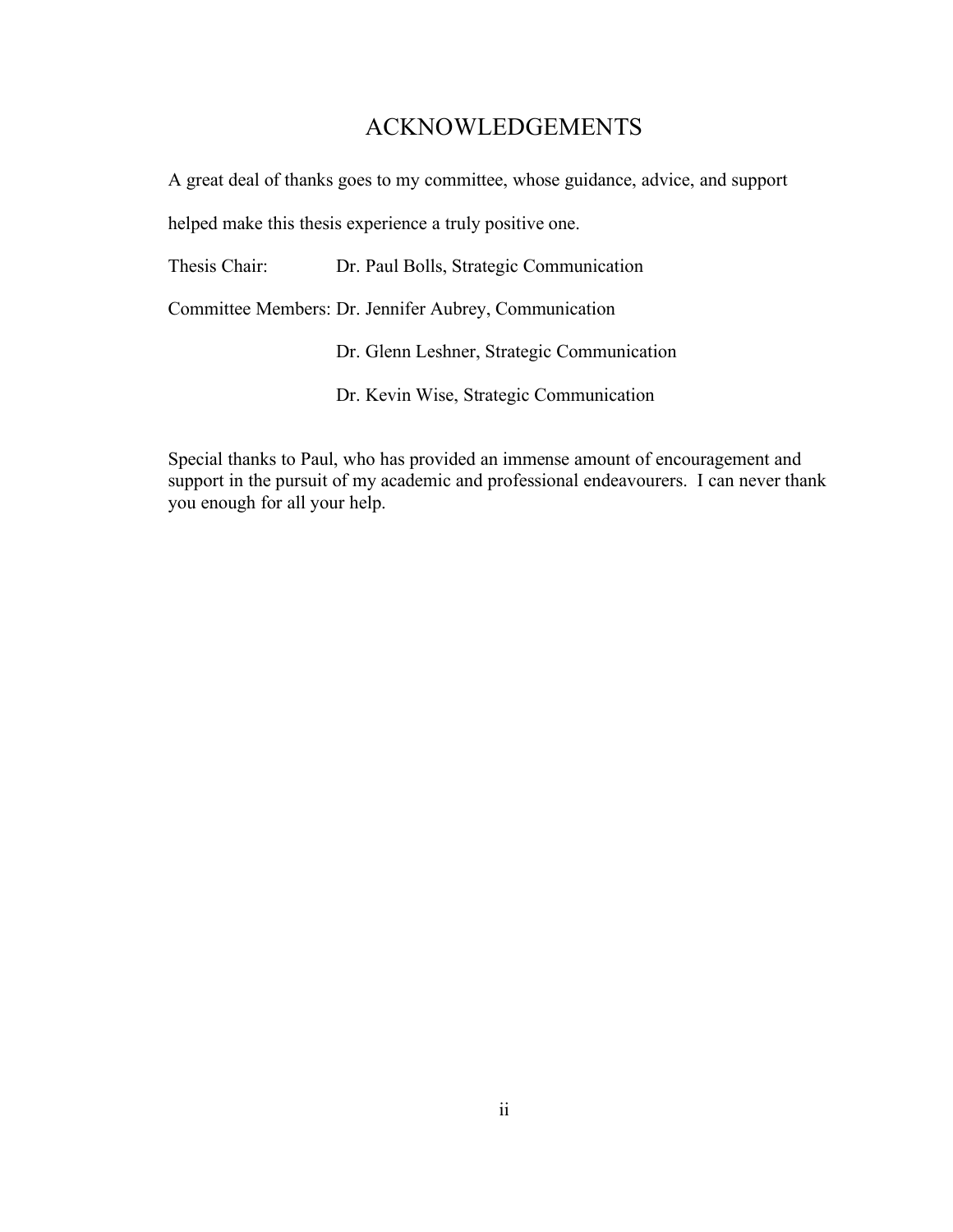# TABLE OF CONTENTS

| Chapter                                                                   |
|---------------------------------------------------------------------------|
|                                                                           |
|                                                                           |
|                                                                           |
|                                                                           |
| Implicit Memory Tests in Advertising and Product Placement Research7      |
| The Explicit Memory Test of Recognition in Product Placement Research  10 |
| The Limited Capacity Model of Motivated Mediated Message Processing 15    |
|                                                                           |
|                                                                           |
|                                                                           |
|                                                                           |
|                                                                           |
|                                                                           |
|                                                                           |
|                                                                           |
|                                                                           |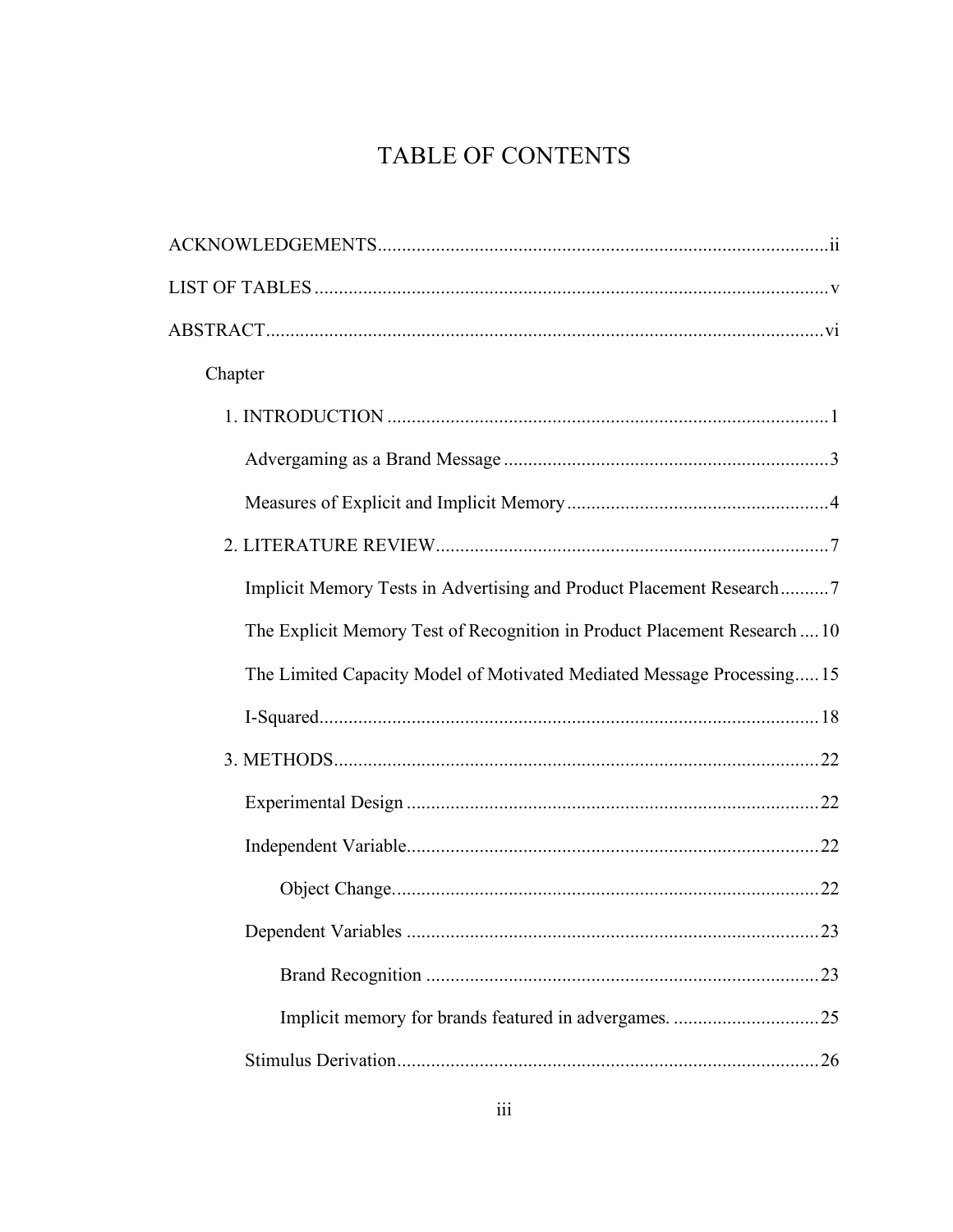| Limitations of This Study and Recommendations for Future Research35 |  |
|---------------------------------------------------------------------|--|
|                                                                     |  |
| <b>APPENDIX</b>                                                     |  |
|                                                                     |  |
|                                                                     |  |
|                                                                     |  |
|                                                                     |  |
|                                                                     |  |
|                                                                     |  |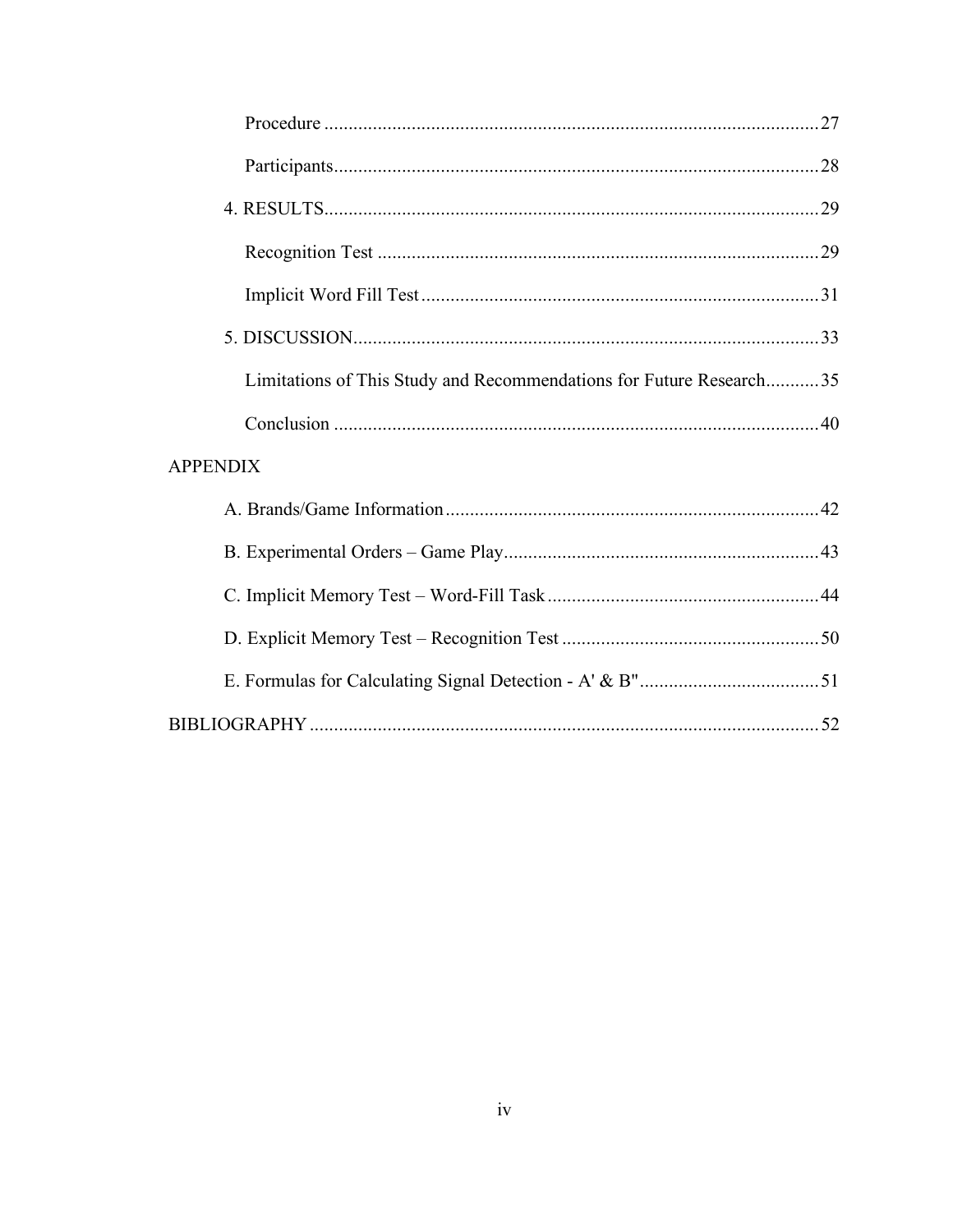# LIST OF TABLES

| Table | Page |
|-------|------|
|       |      |
|       |      |
|       |      |
|       |      |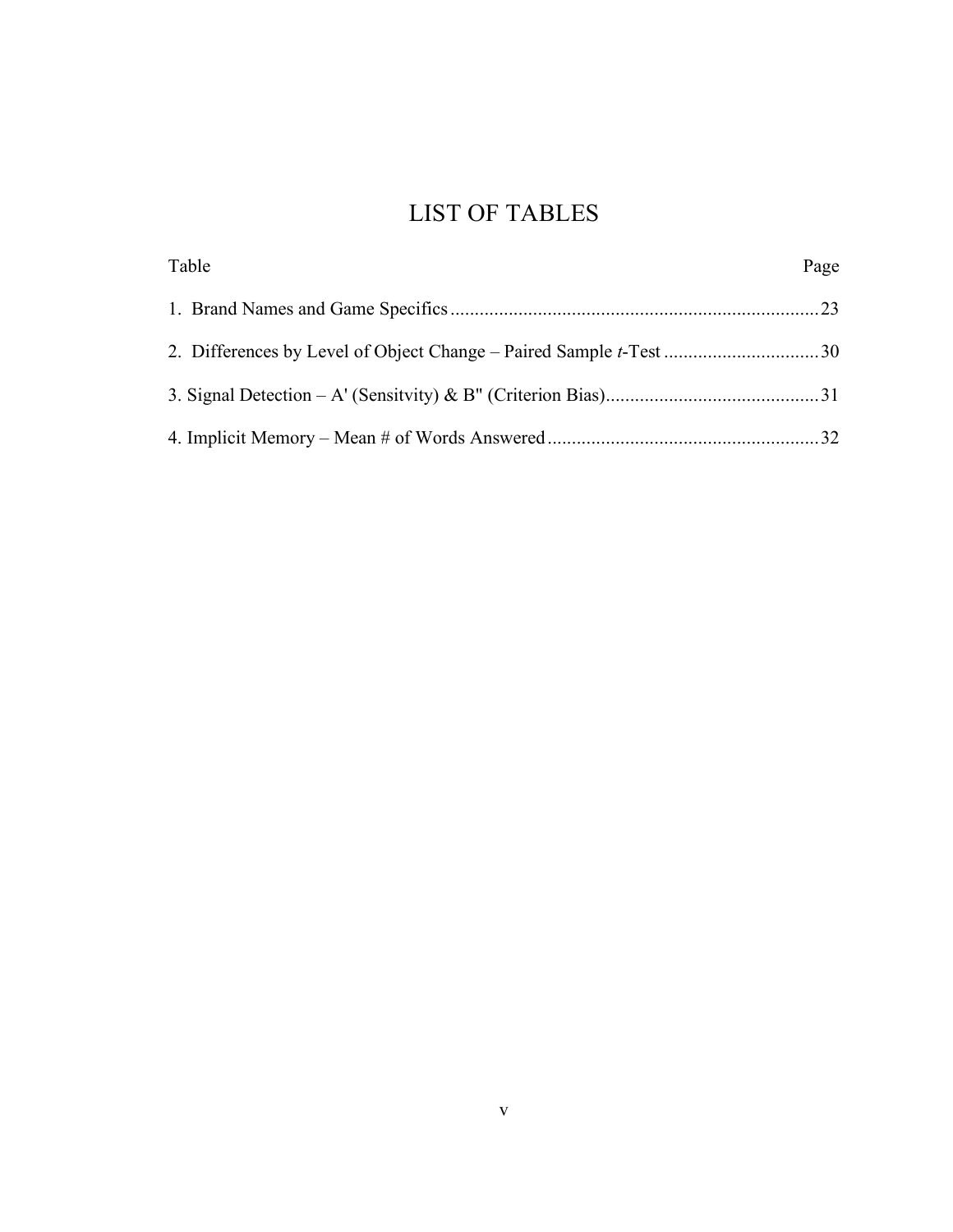### THE EFFECTS OF VARYING LEVELS OF OBJECT CHANGE ON EXPLICIT AND IMPLICIT MEMORY FOR BRAND MESSAGES WITHIN ADVERGAMES

Nicholas D'Andrade

Dr. Paul Bolls, Thesis Chair

#### ABSTRACT

This study examined the effects of varying levels of object change in advergames on implicit and explicit memory for the brand sponsoring the game. For the purposes of this thesis, object change was defined as an object entering the screen of an advergame to which a player must react to with a motor response using a mouse or keyboard.

This study utilized a 2 (level of object change) x 5 (advergame) repeatedmeasures experiment. Explicit memory was measured using a speeded recognition test. Implicit memory was measured via a word-fill task assignment.

A signal detection analysis of explicit memory data revealed that participants were less able to recognize brands they had seen in high object change games versus brands in low object change games. Variations in the levels of object change created no significant differences in implicit memory.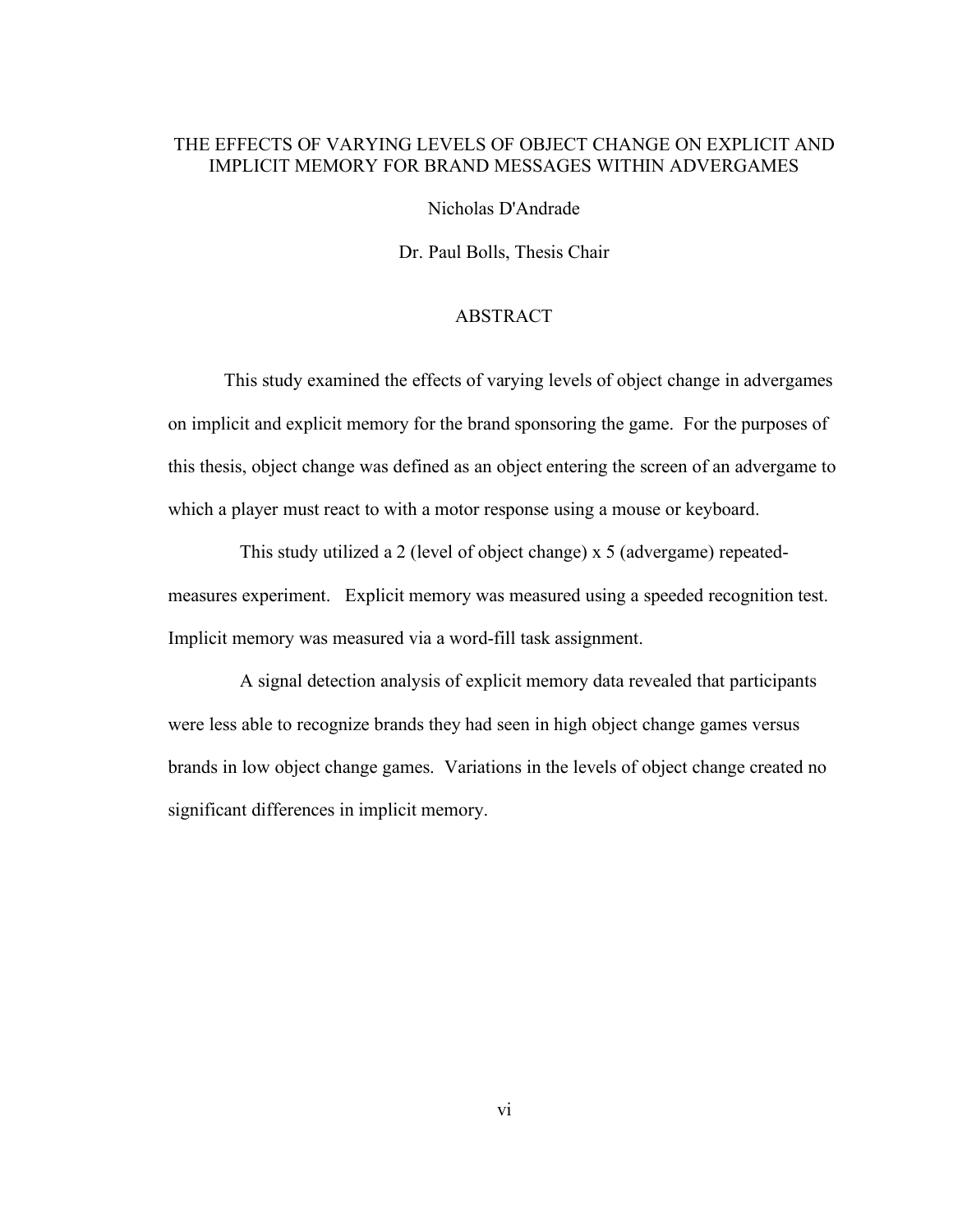## CHAPTER 1: INTRODUCTION

The purpose of this study is to examine how varying levels of object change in an advergame affect implicit and explicit memory for the brand sponsoring the game. Advergames are a growing method of brand messaging in which products or brands are placed within a playable online gaming environment. For the purposes of this thesis, object change is defined as an object entering the screen of an advergame to which a player must react to with a motor response using a mouse or keyboard.

As an advertising practice, advergaming is growing incredibly fast as marketers seek out new ways to create a relationship with their target audience. According to the Yankee Group, the market value of advergaming will reach \$732 million by 2010 (Video Games, 2006). More and more brands are using advergames to try and create a meaningful interaction with potential consumers (In-Game Branding, 2006).

While spending on advergaming continues to increase, there is at this point still little research that focuses on advergaming and product placement in video games. Therefore, there is not a great deal of information on how people pay attention to and remember messages in this particular media message environment. It is clear that scholarly research should begin to examine the methods used in the practice of advergaming to create those meaningful relationships with consumers. This study will serve as an early examination of one of the structural features of advergaming and the effects of variation in that structural feature on information processing evoked by advergames. Interactive media, such as the Internet and video games, have unique cognitive task demands. For example, when a person is watching television they must use

1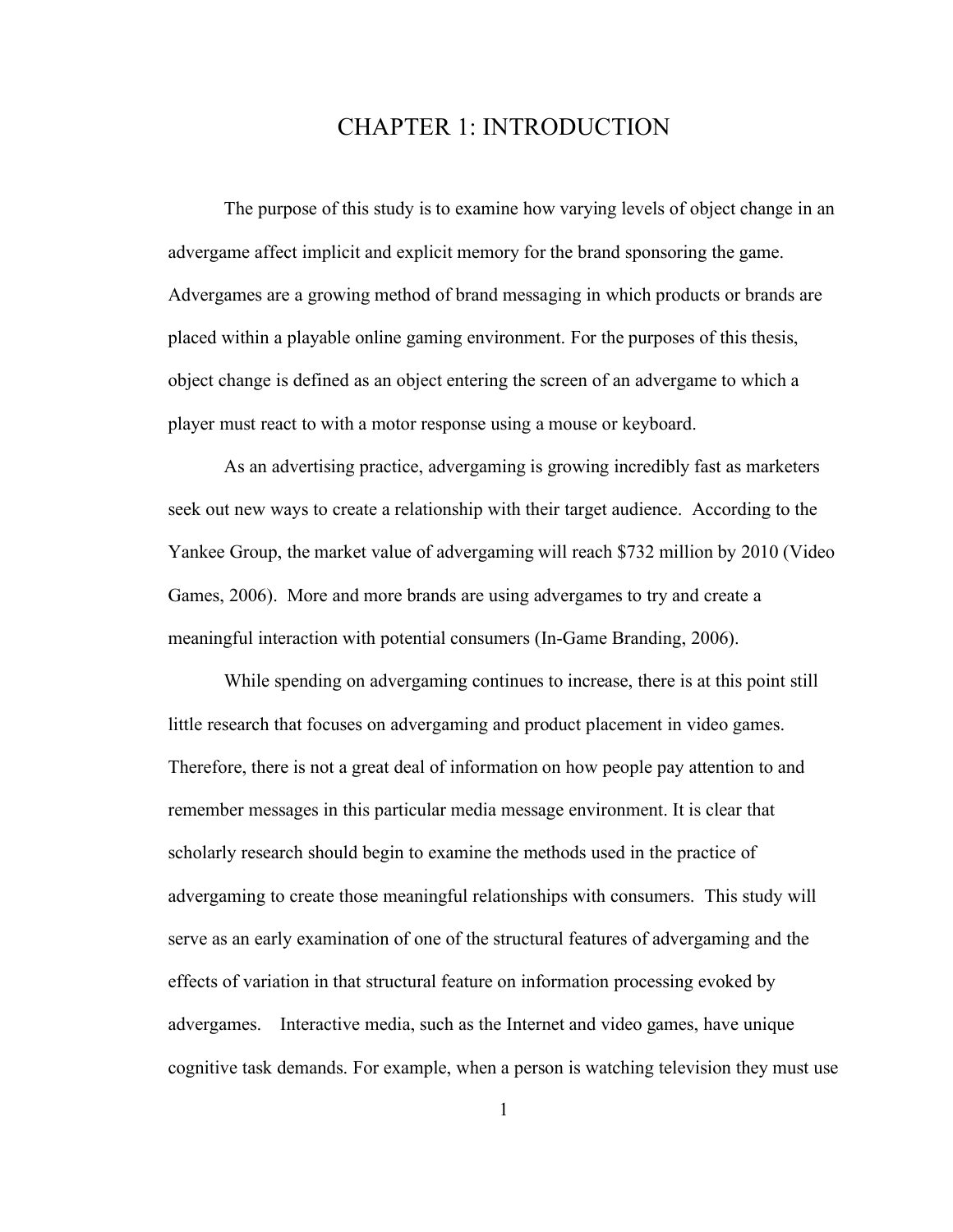cognitive processing resources to process both what they are viewing on the screen and what they are hearing through the speakers, storing the information for later retrieval. Advergames contain much of the same cognitive sensory processing demands as television or movies, but add on the task of participant action. The game player must react to what occurs on the game screen by using a mouse button and/or a keyboard button press. This study will examine how the unique demands associated with an interactive environment influence cognitive processing of a message memory for brands sponsoring advergames.

The results of this study will test how the assumptions of the Limited Capacity Model of Motivated, Mediated Message Processing (LC4MP) (Lang, 2006) hold up in an interactive environment. This model serves as the theoretical framework for this study. This model has traditionally been tested in scholarly research on radio, television, and movies (Bolls, Lang & Potter, 2001; Lang, 2006). Processing within interactive media environments is more likely to require more cognitive resources than passive environments, such as television, due to the addition of behavioral response by the audience member. Cognitive resources need to be allocated to executing motor movements needed to react to the events occurring during an advergame. This demand on cognitive resources is not present in traditional media.

This study used repeated-measures experimental design to examine how levels of object change in advergames affect brand recognition. Based on the assumptions of Lang's (2006) model, object change is hypothesized to impact the level of cognitive resources required to engage in the task of playing an advergame. It is theorized that high object change games will require greater levels of cognitive resources to encode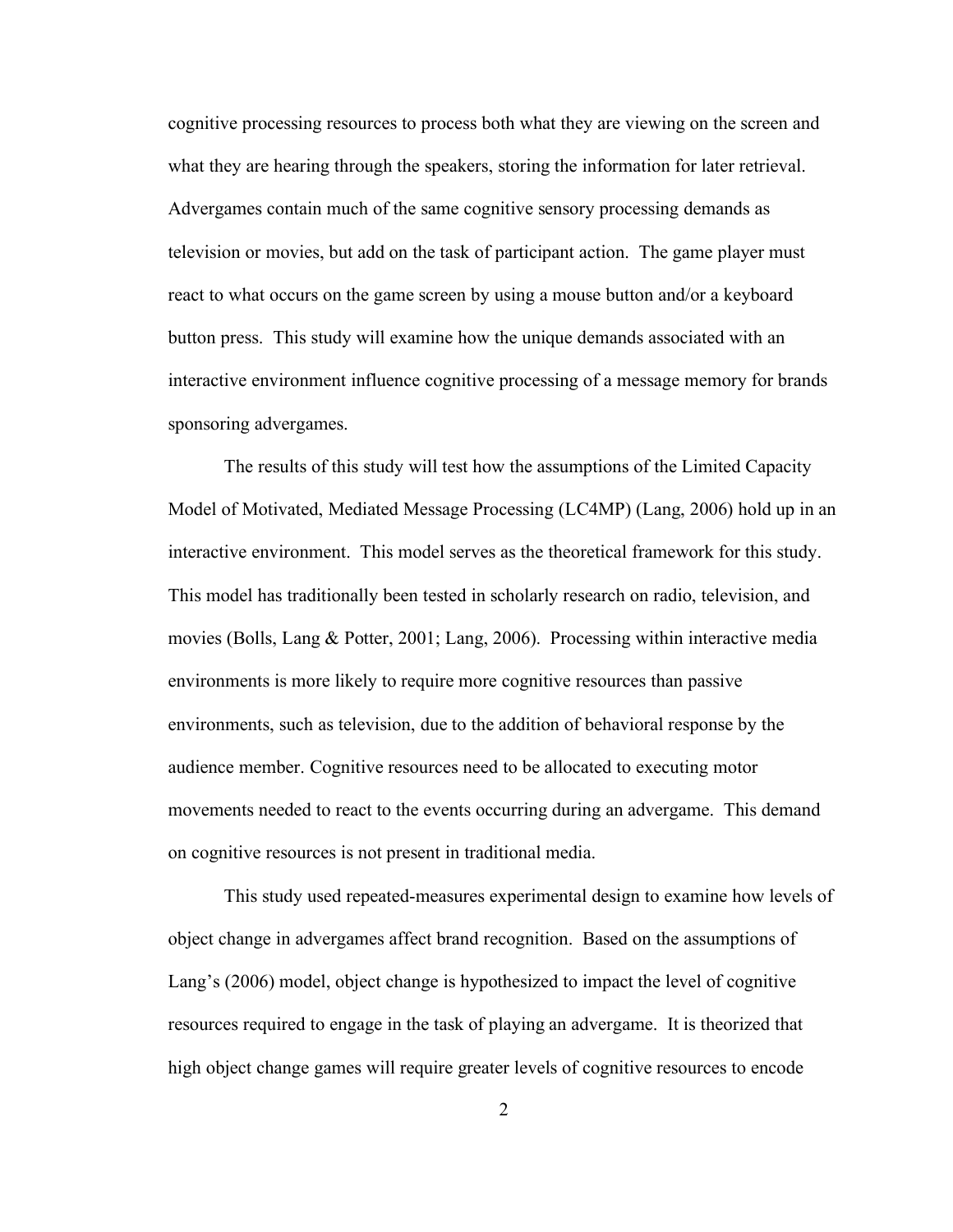stimuli that are a part of the advergame environment. In this experiment, the level of object change in an advergame was manipulated. Therefore, the amount of cognitive resources required to play the game should also vary with that manipulation of object change.

The findings of this thesis will be of some interest to advertising practitioners who are looking to break through the cluttered landscape with a message that both reaches and creates a relationship with their target. Findings reported in this thesis should inform advertisers as to the effects of object change, a variable that the game creators can readily control, on brand recognition in advergames. This is of particular relevance for those brands that are attempting to create not only an enjoyable advergame but also a game that is effective at communicating their targeted message. Advertisers will want to know that they are doing their best to maximize the impact of that message and the findings of this study will help them to maximize that impact.

#### *Advergaming as a Brand Message*

Advergaming is a type of hybrid message, much like product placement, wherein the brand is placed within an entertainment vehicle. In scholarly research, product placement is generally defined as: "A paid product message aimed at influencing movie (or television) audiences via the planned and unobtrusive entry of a branded product into a movie (or television program)" (Balasubramanian, 1994). This statement can now be adopted to include both console and online video games. The statement could also be adapted to exclude the word "unobtrusive." Paid brand appearances in television, movies,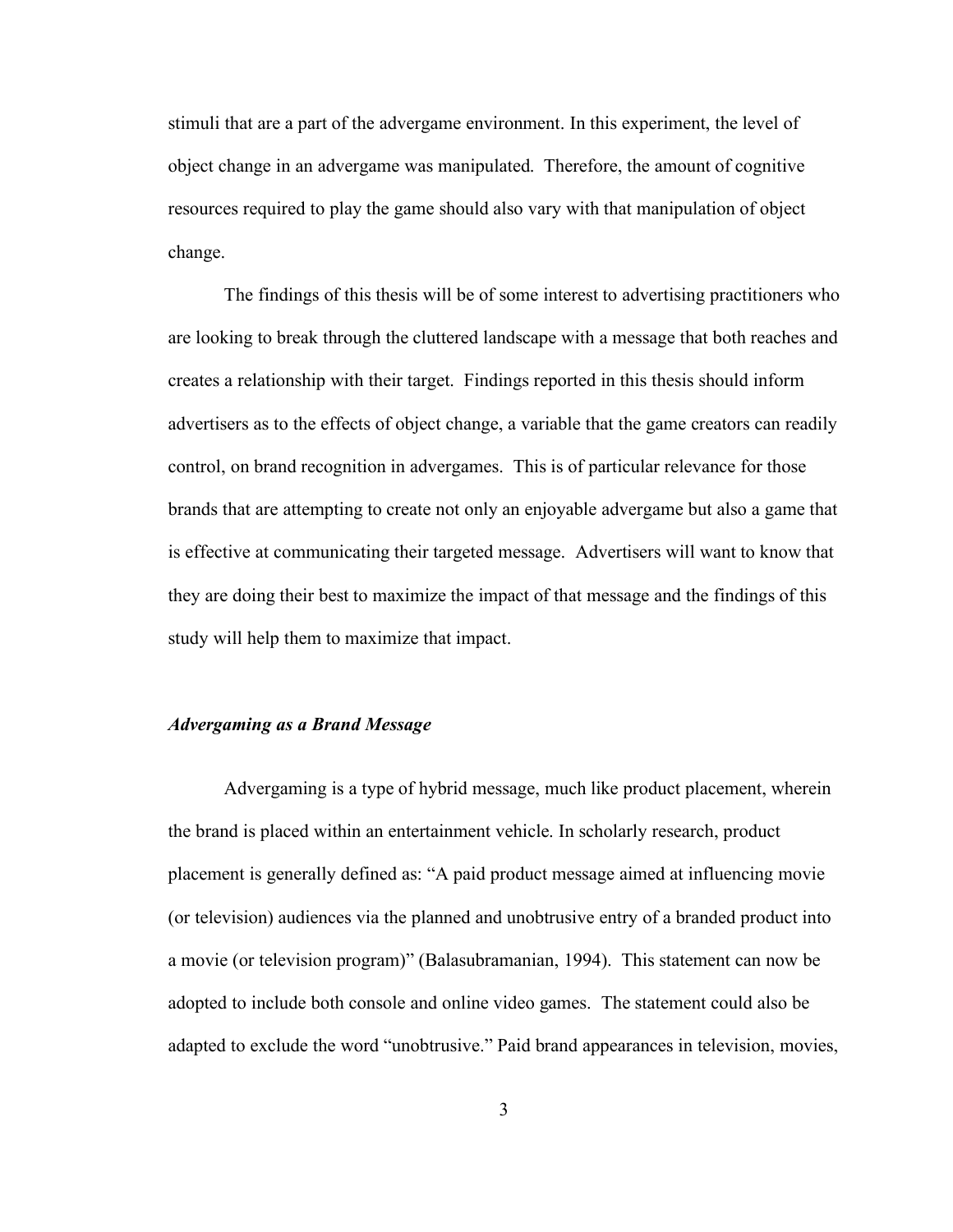and video games are skyrocketing in terms of the amount of placements and the prominence of the placements. (La Ferle & Edwards, 2006; Manly, 2002). Advergames are now being used to market brands to audiences online. Online video games are slightly different from movies, television and traditional video games in that the advertiser is responsible for constructing the game's content, whereas for more traditional product placements, the advertiser pays to have it's product included in a privately developed media vehicle. One example of advergaming is the travel booking website Orbitz. In addition to its traditional website where customers can book flights, rent cars, etc. the company also maintains a website (www.orbitzgames.com) in which people can play a variety of games each with the Orbitz logo prominently displayed. Advergames are meant to function as an advertising or brand message, but are also meant to serve as an entertainment vehicle. These entertainment vehicles contain a brand logo and/or message and thus this study posits that advergames are related to traditional product placements in television, movies, or console video games given the above definition used in much of the scholarly research on product placements.

#### *Measures of Explicit and Implicit Memory*

What may be most important to advertisers and media producers regarding advergames is the question: "Do they work?" If not, then the millions exchanged in the name of a new advertising method is really quite pointless. One way in which advertisers can define advertising objectives and success is with the DAGMAR (defining advertising goals for measured advertising results). This model is often used in advertising textbooks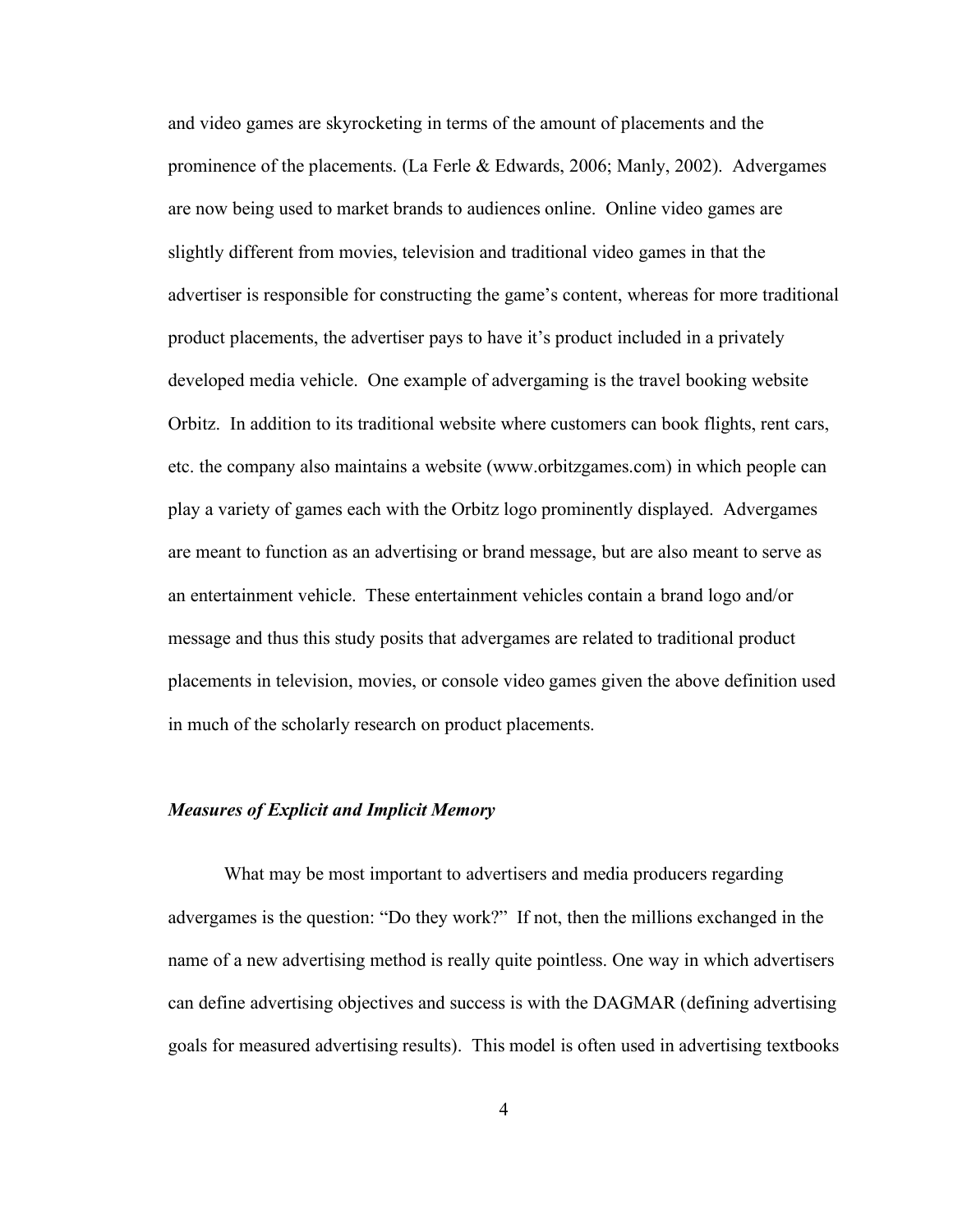(Wells, Burnett, & Moriarty, 2003) to define advertising objectives. The first step in this model is awareness (Wells, et al., 2003), which is directly tied to recognition.

One method of defining advertising success in scholarly research has been through the use of measures of memory. These measures are used to determine if audience members actually remember the brand messaging they are exposed to. Recognition is often used as a memory measure in scholarly research, as will be discussed in a moment. To be more specific, in this thesis brand recognition is meant to indicate how well a game player encoded the brand within the game they played, and if that player can differentiate brands they saw during game play from brands that they did not see in game play. Recognition tests are often referred to as tests of explicit memory. Explicit memory retrieval refers to conscious memory retrieval, wherein a person actively tries to remember information from a previous occurrence or task (Duke & Carlson, 1993,1994; Shapiro & Krishnan, 2001).

In addition to explicit memory retrieval, consumers often use low-effort processing to make purchase decisions on non-risky products (Duke & Carlson, 1994). Researchers have pointed out that consumers also do not shop in a vacuum. Due to interference, consumers are also not always able to consciously retrieve product information previously stored in memory (Duke & Carlson, 1994). One example of interference might be an instance in which a consumer is engaged in conversation while deciding on which pack of gum they will purchase. In instances such as these, an implicit memory test can reveal information about product-information retrieval that occurs automatically and unconsciously. We move now to a discussion of implicit memory tests

5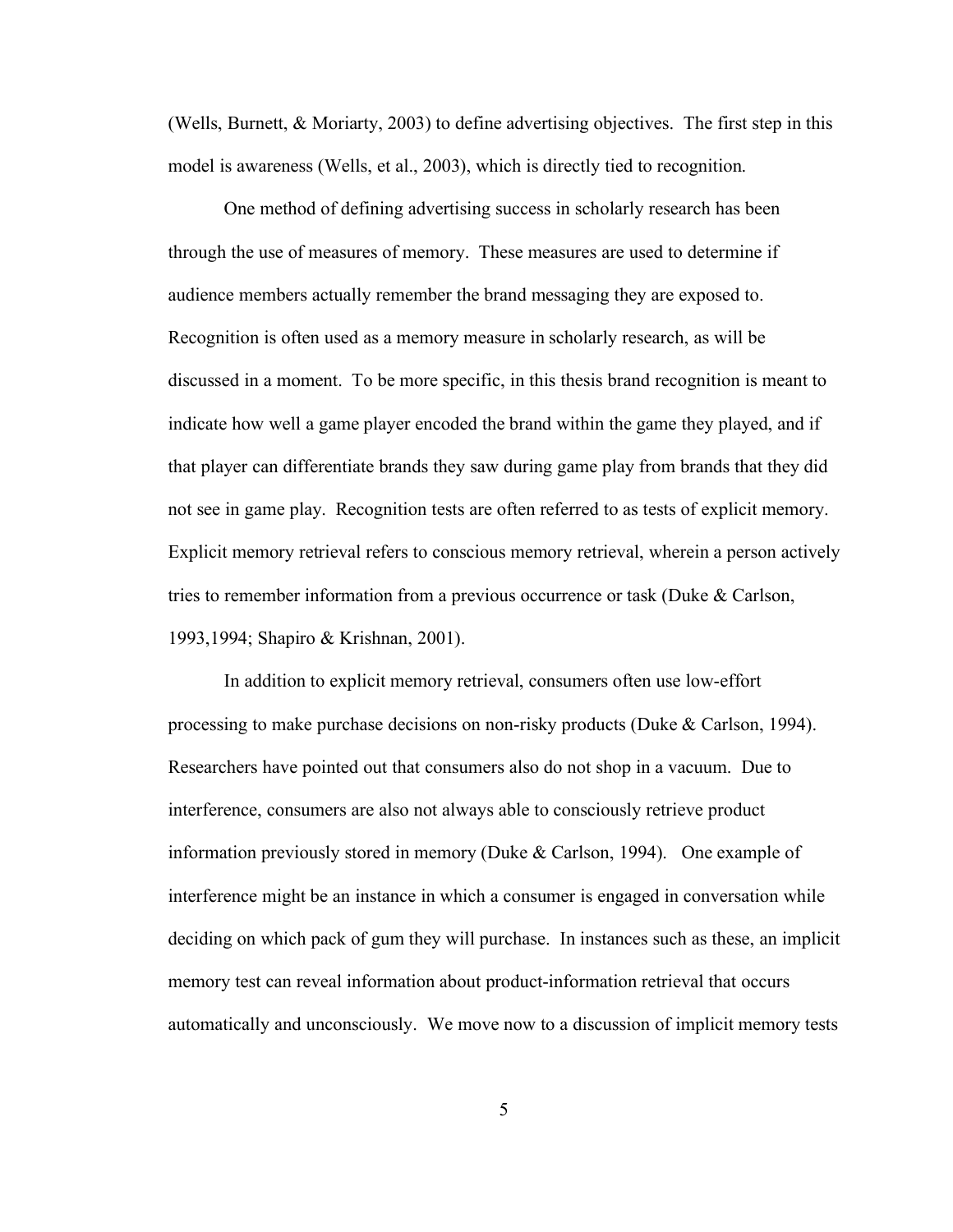and their use in advertising research. Subsequent to this, a discussion of explicit memory tests in advertising research will be provided.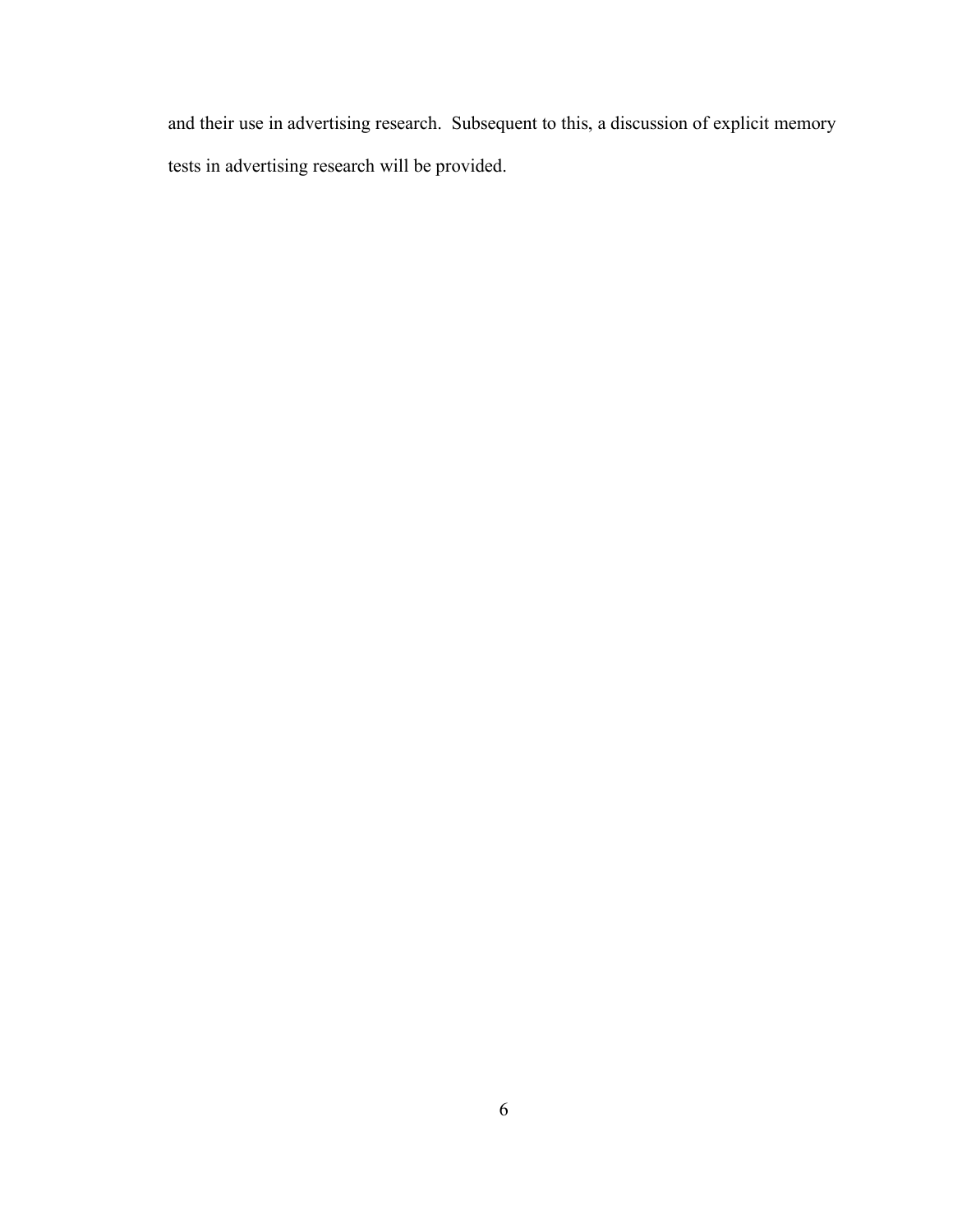## CHAPTER 2: LITERATURE REVIEW

#### *Implicit Memory Tests in Advertising and Product Placement Research*

Implicit memory refers to automatic and unconscious memory retrieval of previously encountered information (Duke & Carlson, 1993; Shapiro & Krishnan, 2001). In other words, a person may undergo memory retrieval for previously seen information, such as brand names or brand information, without realizing he/she is doing so. Such memory retrieval is thought to be particularly common in low-effort purchase situations (Duke & Carlson, 1993; Shapiro & Krishnan, 2001). Implicit tests of memory are thus thought to be ideal for testing of brand memory and/or purchase situation under which this type of automatic and low effort processing might occur (Duke & Carlson, 1993). Ultimately, implicit memory tests provide an experimental tool to investigate attention, processing and retrieval that occur automatically (Duke and Carlson, 1993).

One method used to measure implicit memory effects is a word-fill task (Duke & Carlson, 1993, 1994; Leshner & Coyle, 2000; Yang, M., Roskos-Ewoldsen, D.R., Dinu, L. & Arpan, L.M., 2006). In such a task, participants are exposed to a target word in some form of media. For advertising research, this would likely be a brand name or logo in an advertisement. Subsequent to viewing the media in question, the participant would be asked to complete a test in which their task is to fill in the blank spaces to make any word (i.e. Tide might be tested as  $\alpha$  i e). Any instructions given to the participant make no reference to the previously completed task. Often target words are placed along with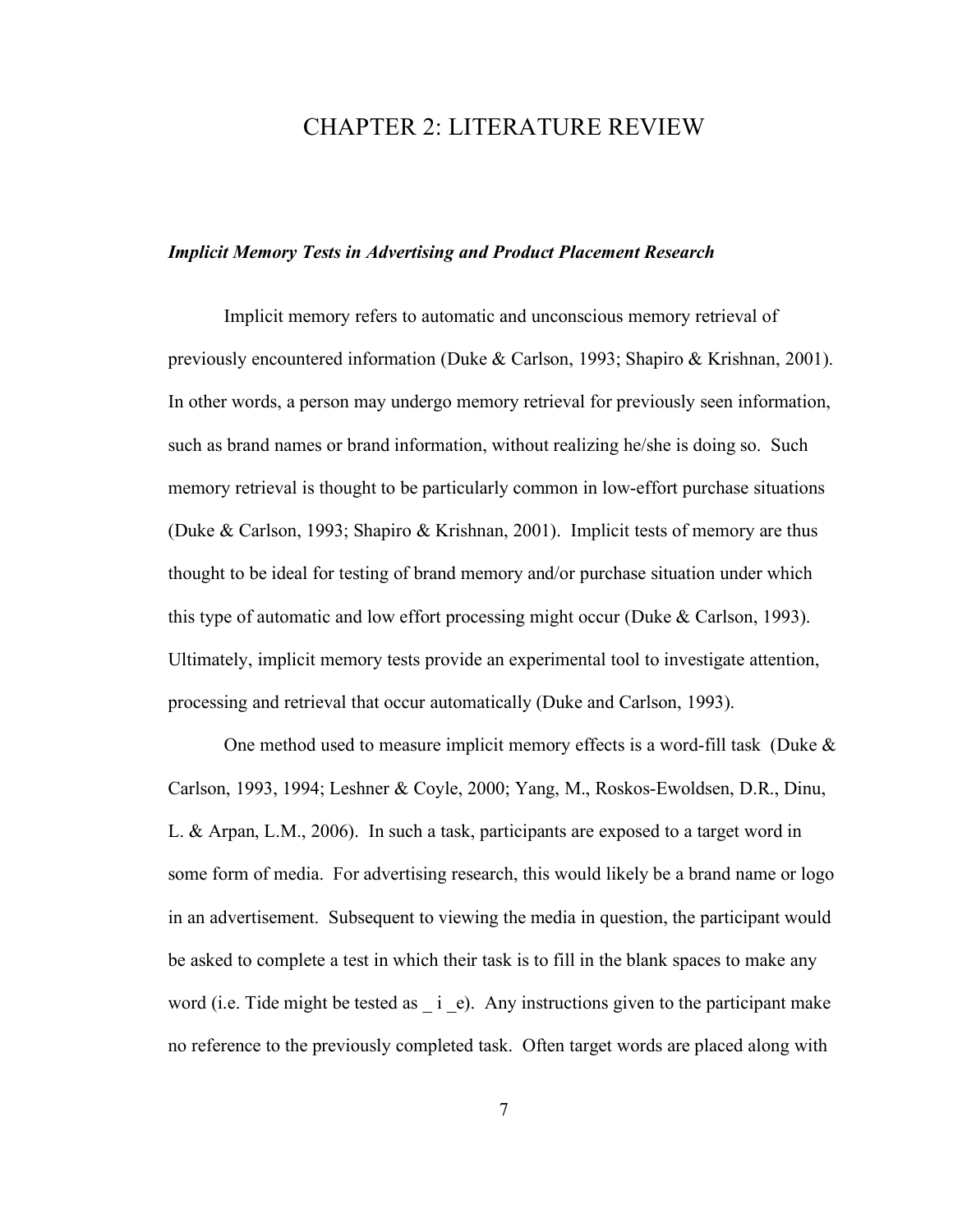foil words on the test. A word is scored as correct if it matches the target word exactly in spelling. The goal of this type of experimental measure is to examine whether priming has occurred. Priming is thought to have occurred if the completion rate for target words the participant has previously viewed is higher than foil words that have not been previously viewed. If this is the case, then the participant was thought to have been primed to automatically and unconsciously retrieve the previously viewed word/information (Duke & Carlson 1994).

This is the type of word fill task measure researchers Yang, Roskos-Ewoldsen, Dinu and Arpan (2006) used in their study on video game product placement. The authors found that participants' implicit memory was influenced via brands placed in video games. The authors used three groups for their study. One group played a soccer video game, a second group played a racing game, and the control group played no game. Each of the games contained brands placed within the gaming environment. All three groups completed the same word fill task wherein brand names from each game (no brands appeared in both games) and several foils made up the word-fill targets on the test. The authors found that game players completed the word fill tasks at a higher rate for brands that appeared in the specific game they played compared to foil brands. Both groups who played games completed the words at a higher rate than the control group. Due to their findings, the authors noted that studies using explicit memory should also supplement their study with implicit memory, noting game players may remember brands without being consciously aware of it.

Law and Braun (2000) used an implicit product choice test to measure the impact of product placement features on purchase intention. The authors also discussed

8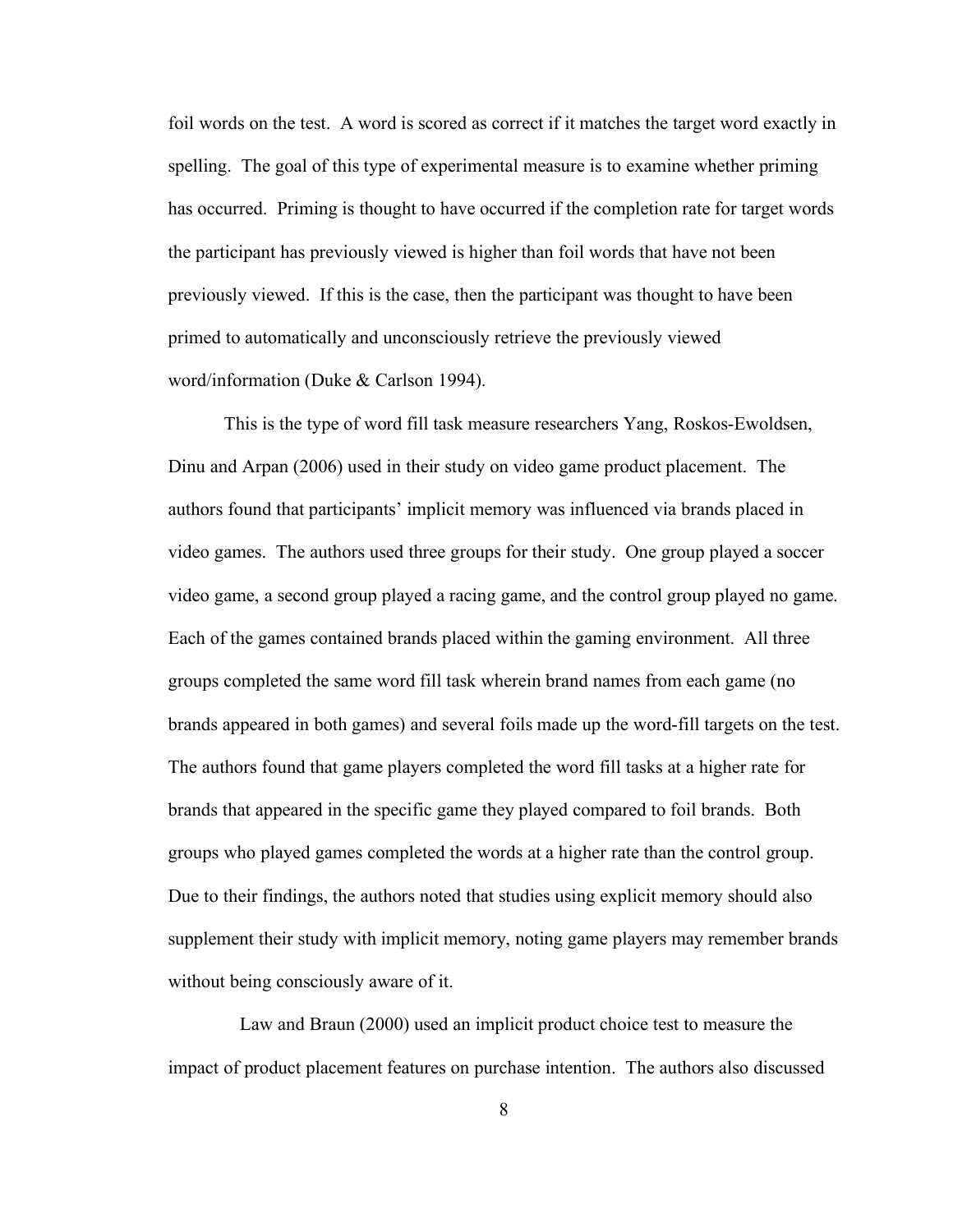and compared the use of implicit memory tests and explicit memory tests, arguing that implicit test are more appropriate tests of memory as past experiences can shape the responses of a participant.

Participants in Law and Braun's (2000) study watched clips from the show *Seinfeld* that contained products placed audibly and/or visually. After watching the clip and completing a distraction task, they were given the implicit product choice test. This implicit test was operationalized as a shopping list wherein each participant was asked to check the products they would buy for a friend. The list contained the placed products as well as products that served as foils. This implicit task made no reference to the clip of *Seinfeld* they had watched. Overall, the products placed within the video clips were chosen at a higher rate than products that were not featured. Visually placed products were chosen the most, followed by seen-only products. Products that were featured both audibly and visually were chosen the least. This finding is particularly interesting, as explicit memory tests found the products featured in these types of placements were the most recalled and recognized. The authors also investigated the affect of visual prominence on implicit product choice, but prominence was found to have no effect on the variable.

Law and Braun's (2000) findings are but one example of research results that have indicated that explicit and implicit memory tests often have disassociated results. Another example of such findings is provided by Shapiro and Krishnan (2001), who tested both implicit and explicit memory for advertisements displayed on a slide projector. These researchers used an explicit recognition test and an implicit product choice test. Their findings indicated that participants who viewed the advertisement

9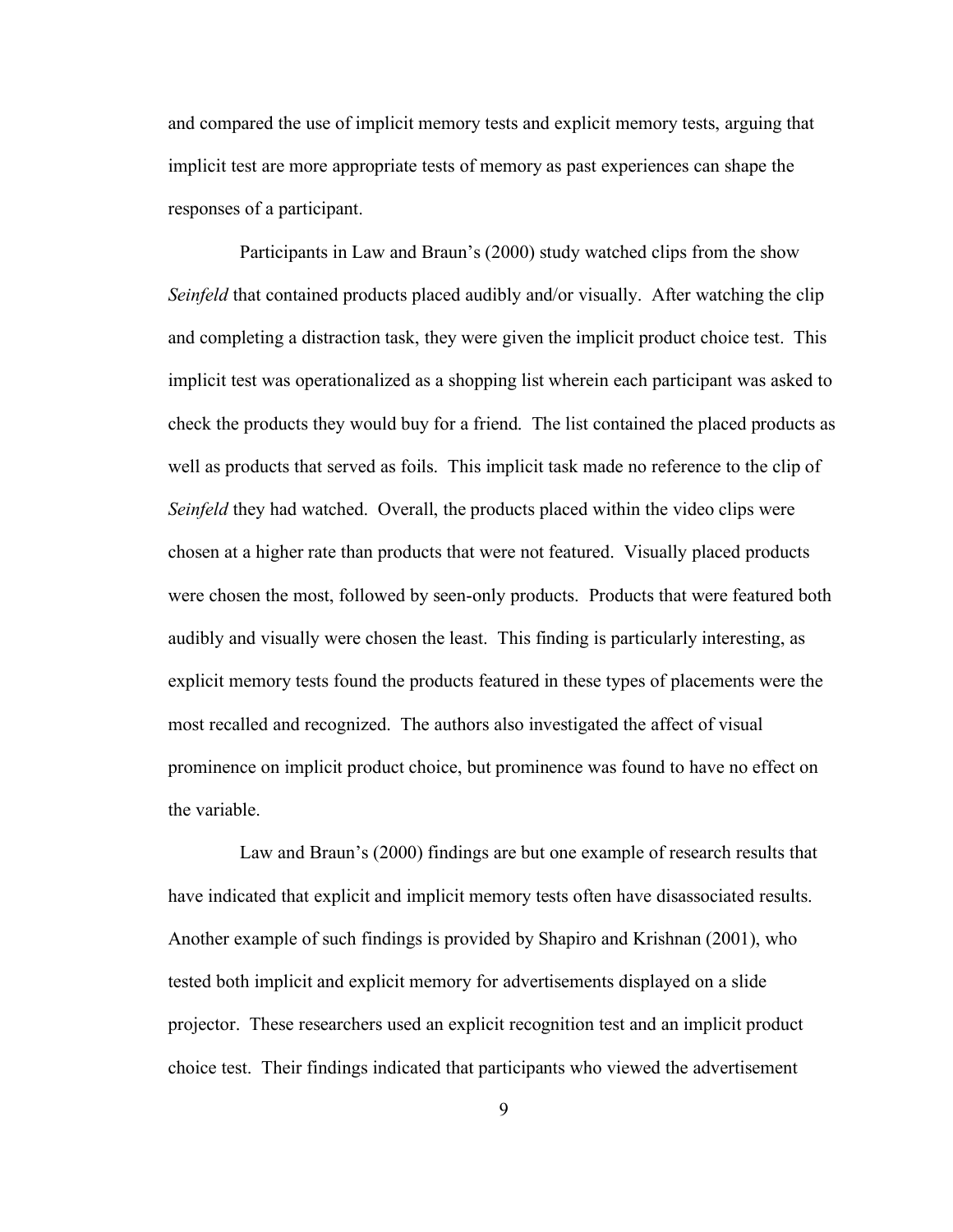chose the products featured in those advertisements more than non-viewed (foil) brands. Additionally, explicit memory was negatively affected by both divided attention during advertising exposure and by a one-week delay in between exposure and the recognition test. The same did not hold true for implicit memory, where products actually seen during the experiment were still chosen at a higher rate than foil brands.

As the results from several studies (Yang, et al., 2006; Law & Braun, 2000; Shapiro & Krishnan, 2001) indicated, it could helpful to include tests of both explicit and implicit memory in advertising experiments in order to gain a better picture of memory effects in brand messaging. Specifically, in the case of this thesis, the effects created via formal features of advergaming messages on both implicit and explicit memory should be examined using both of these memory tests.

#### *The Explicit Memory Test of Recognition in Product Placement Research*

Brand recognition is an often-used method of measurement of memory effects in research involving product placement in television, movies, and video games. This study will examine the result of differing levels of object change on brand recognition, and thus a review of the literature involving brand recognition and product placements is relevant.

As previously discussed, recognition tests are one example of an explicit memory test. In advertising research it is common for participants to be asked to think back to a previously viewed advertisement and to attempt to remember if they saw a particular brand or not. Additionally, it is common for these tests to include foil brands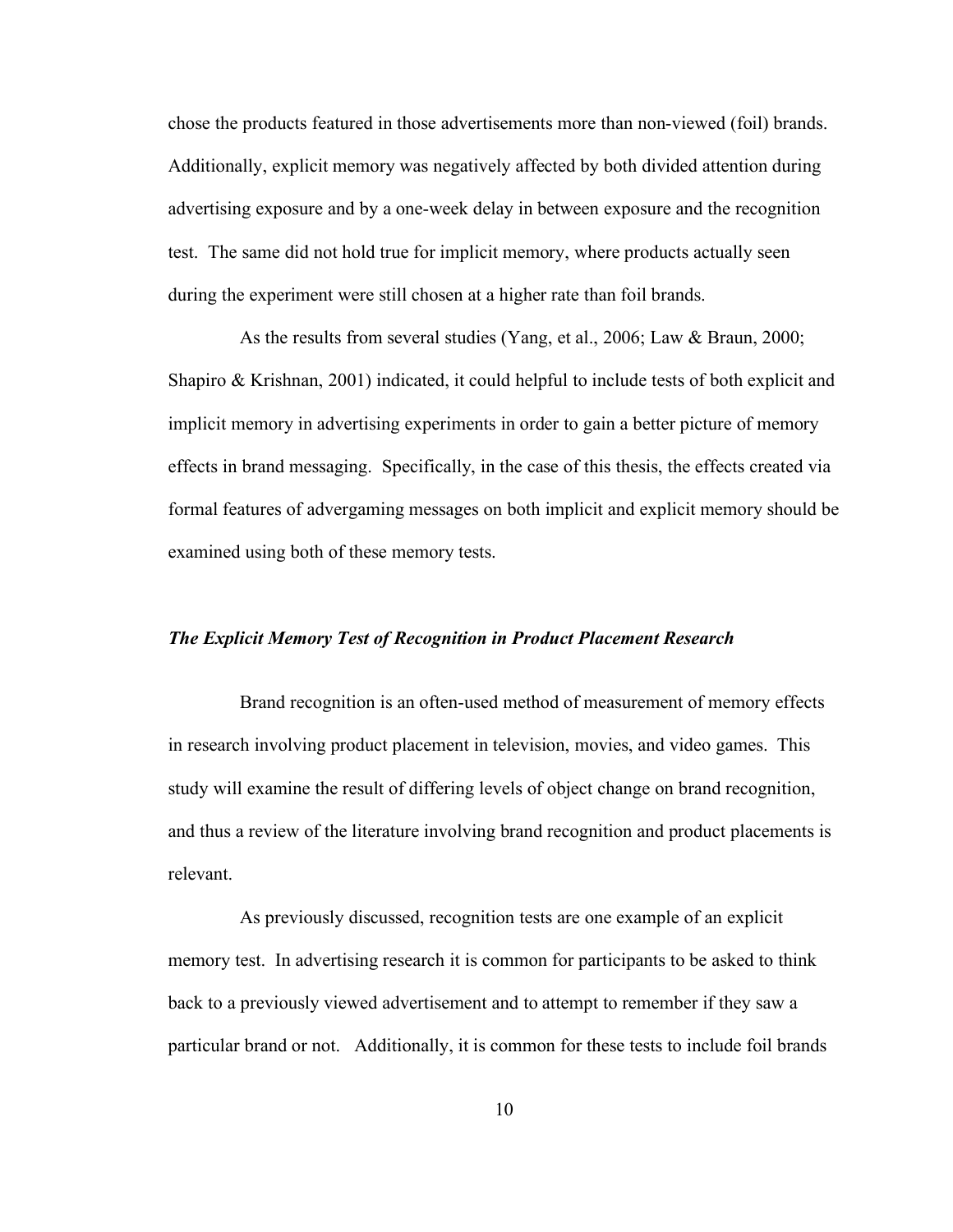(or brands that were not viewed by the participant). The participant must then consciously attempt to distinguish the information that was actually seen (experimental brands) from that which wasn't seen (foil brands).

Such a test was used by researches Babin and Carder (1996) in their examination of viewer memory of brands placed within films. The researchers used the films *Rocky III* and *Rocky V* in order to test recognition of the brands therein. Viewers of both films were generally able to accurately identify brands from either film. They were also able to differentiate brands used in the film from brands not listed within the film. The authors found that viewers remembered brands used as on set placements (defined by the authors as prominently placed and/or touched or used by a character) at a higher rate than placements placed in the background of the scene.

Russell's (2002) examination of plot and presentation characteristics found an advantage of audio placements over visual placements when it came to recognition. Visual placements were recognized at a higher rate when they were not as congruent with the vehicle's overall plot line. Brands were also recognized at a higher rate when they were presented both audibly and visually, compared to visual-only placement. The authors inferred that this was due to audio information being more meaningful than visual only information. They also argued that visual information has the ability to be made more meaningful through its connection to the plot of the media in which it is placed by audibly placing the product in the media.

As previously discussed, Law and Braun (2000) used clips from *Seinfeld* in which brands were placed visually and/or audibly. The authors found that products placed centrally onscreen had better memory effects than did non-prominently placed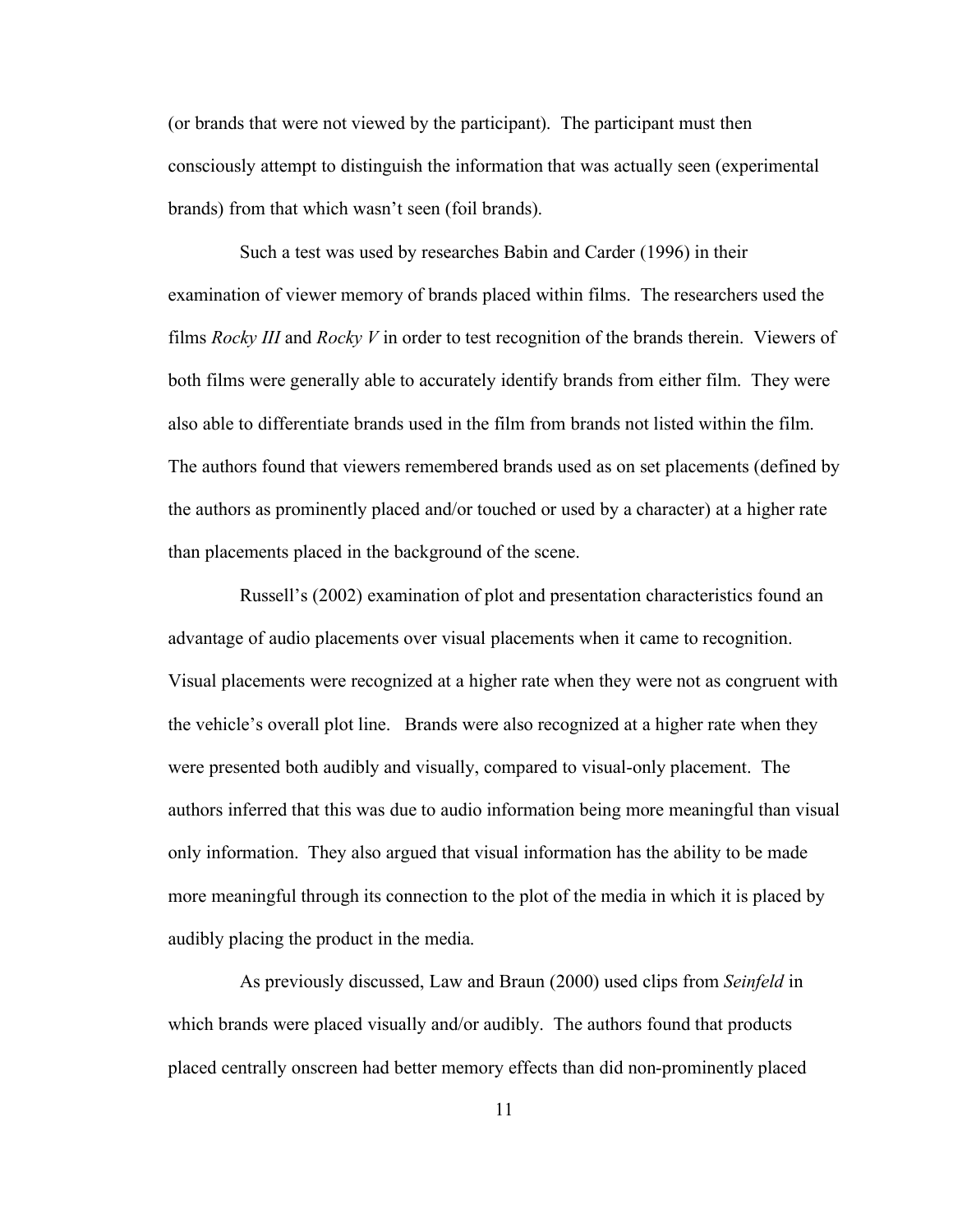products. The authors argued that this might have taken place due to the potential for greater processing of an item that is more visually available compared to a less visually available item. Placements that occurred both visually and audibly were recalled better than visually only placed products or audio only placed products. Recognition scores were highest with audiovisual placements. Audio-only placements were recognized at higher rates than visual-only placements. Here the authors argued that modality of placement could be affected by how participants coded information present in the placement. For instance, while a visual placement might be coded as a picture, an audio placement might be coded as a word. Thus, recognition might be improved for an audio placement as recognition tests tend to use words, not pictures or logos, as the items actually making up the test. Interestingly the authors' findings in this study indicated recognition tests were likely more indicative of exposure effects of product placement than was free recall. This is a key reason that this thesis uses recognition as an explicit test of memory rather than recall.

Researchers have also examined factors affecting audience memory of product placements (d'Astous & Chartier, 2000). Findings from their research indicated that both brand recall and recognition increased when a key actor was present for the placement in the vehicle and when the placement was more overt. The authors argued that having a key actor present likely would have increased recognition as it would increase product relevant thought on the part of the viewer. They also noted that prominence would seem to fall in line with logic that easily viewed information would be easier to recognize than something that was not as easy to be seen. The findings in this study are another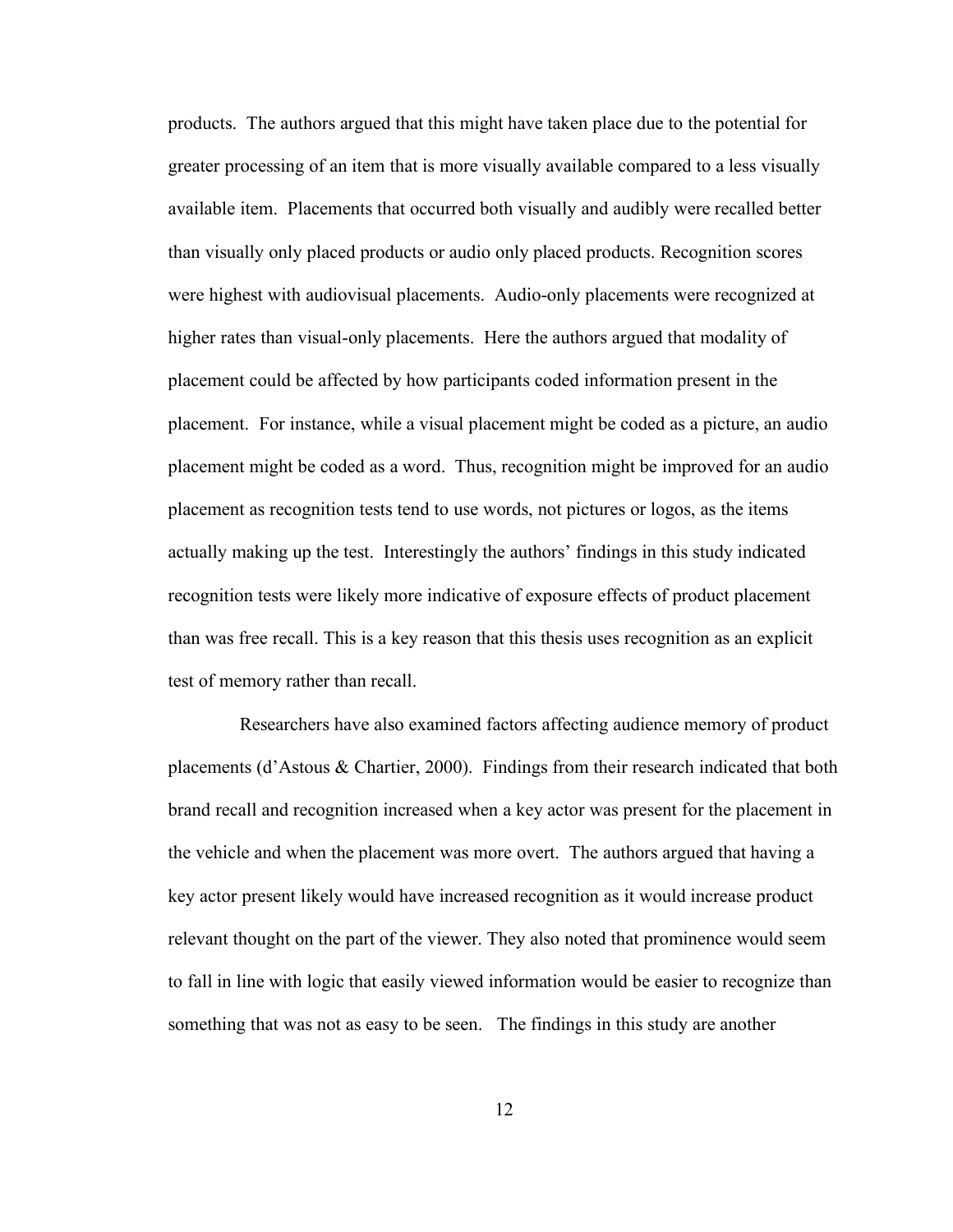example of research that shows that memory effects can vary based on the way in which product placements are presented to the viewer.

Research has also been conducted in order to investigate memory effects for brands placed within video games. Schneider and Cormwell (2005) found that short-term memory has been found to increase when the player directly manipulates the brands in question or the brand is central to the action of the game. The authors also found that prominence of display of the brand in video games impacted recall and recognition of the brand. Specifically, more prominent display of the brand within the playing environment led to higher rates of recall and recognition. The authors argued that players gained more interaction within the game with these placements, and this was likely the reason for the greater memory effects. This argument was based on qualitative interviews with participants that took place after game play and explicit memory tests were completed. The authors also hypothesized, based on those same post-test qualitative interviews, that brands with large market share that have top of mind awareness might also be easier to recognize in tests such as the one in their study. Another interesting finding of this study was that experienced game players displayed higher rates of recognition and recall compared to less experienced game players. The authors argued that this could have been due to the fact that experienced game players are better able to track items or information in the periphery of their vision compared to less experienced game players (an argument based on psychological findings of Greenfield, DeWinstanly, & Kaye [1996]). Schneider and Cormwell (2005) also offered the argument that experienced game players, being more used to playing games in general, are simply more adept at game play than their less experienced counterparts, and are thus able to take in more of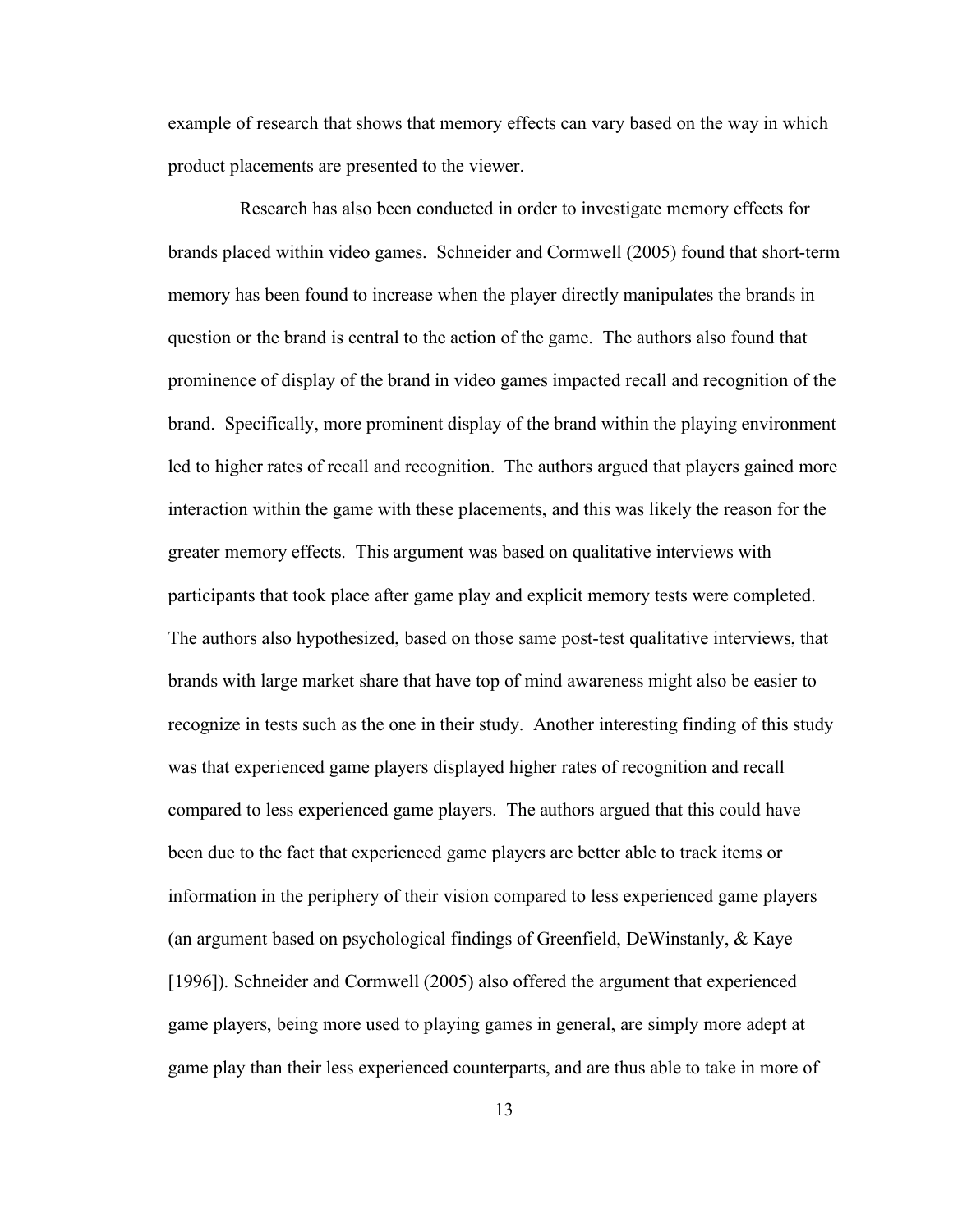the game's environment visually. The authors' final theory was that experienced game players might be better able to cognitively reconstruct their game play experience, enhancing memory of details within that experience.

Yang et. al's (2006) investigation of product placements in two separate video games (a soccer game and a racing game) found that game players were able to recognize the brands featured in the games they played and were also able to differentiate the brands in the games they played from brands that did not appear in the games. However, the authors also found that in their study recognition rates were low. The authors ran a signal detection analysis to verify that participant recognition rates were above chance (in short, that the participants were not in fact guessing). Recognition rates were found to be above the level of chance. However, the authors point out that given their implicit memory results (see previously reviewed literature of Yang et al., 2006 under *Implicit Memory Tests in Advertising and Product Placement Research*) studies using explicit memory should also supplement their study with implicit memory, noting game players may remember brands without being consciously aware of it.

Research has thus shown that recognition of a brand placed within a vehicle is affected by how the brand or brand message is placed within a media vehicle. While this thesis will not manipulate how brands are placed, it is clear that not all product placements create similar explicit memory effects. This literature review has also shown that brand recognition is a commonly used measure of memory in scholarly research on product placement advertising.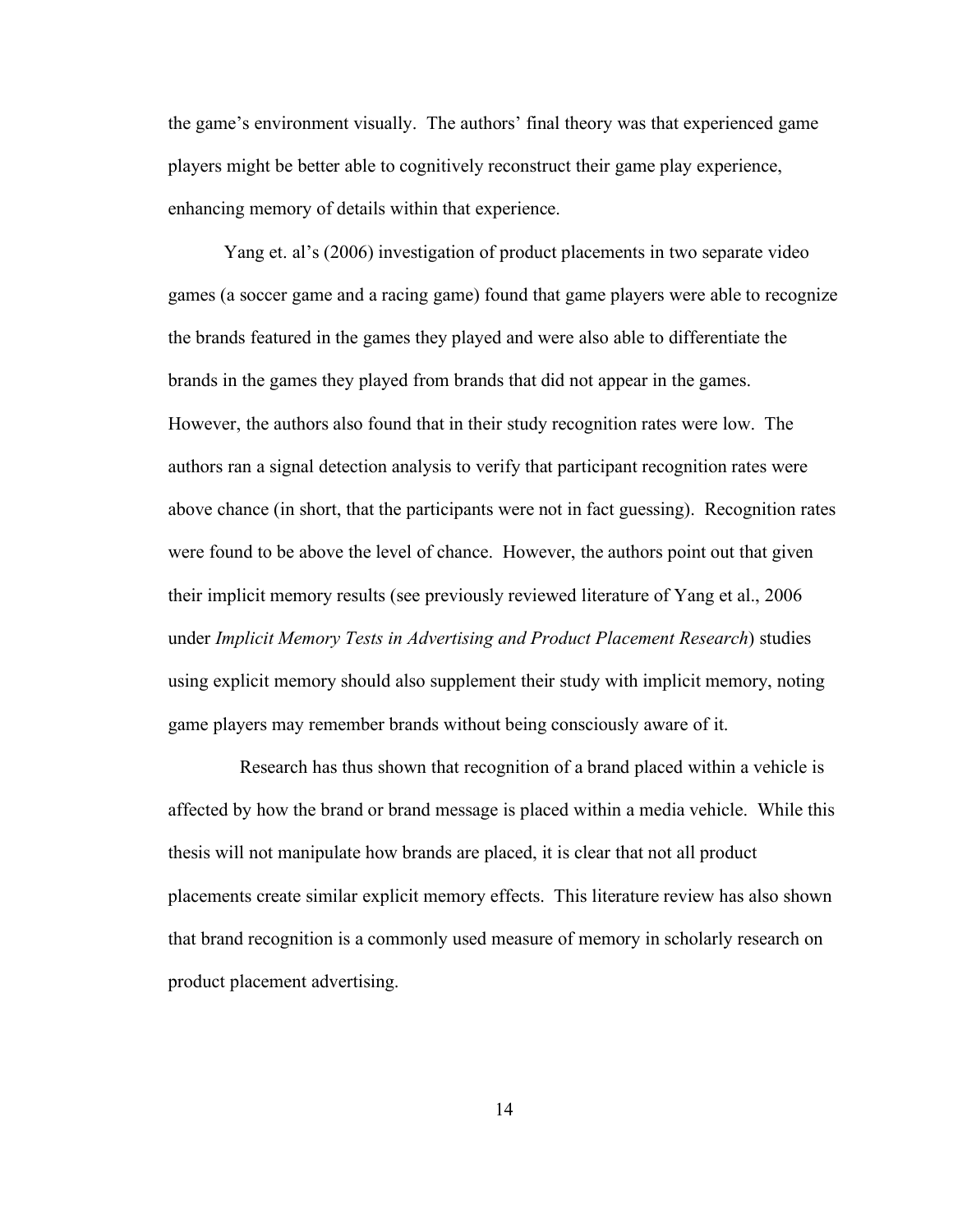#### *The Limited Capacity Model of Motivated Mediated Message Processing*

Critical to this study's examination of advergaming is Annie Lang's LC4MP model (Lang, 2006). The model is fundamental to understanding how advergame features (such as the amounts of object change discussed in this thesis) can create desired or undesired audience memory effects. Specifically, the model's discussion of how resources are allocated to visual stimuli on an automatic and controlled basis is important to this thesis' discussion of object change in advergames.

Lang's (2006) model posits that people have a limited amount of cognitive resources to use on the cognitive "…tasks of perceiving, encoding, understanding, and remembering the world they live in." (Lang, 2006, p. 559). The process of perceiving, encoding, and storing information is ongoing as resources are allocated to stimuli in a person's surrounding environment. Media messages contain visual and/or audible stimuli. As such, these messages have the ability to activate allocation of these cognitive resources via stimuli in the message.

Resources are allocated according to the appetitive and aversive motivational systems. Both the appetitive, or "approach", system and the aversive, or "avoidance", system are activated via stimuli that are motivationally relevant in a person's surrounding environment. Both systems also influence how information in the surrounding environment is processed (Lang, 2006,). The appetitive system is focuses on taking in information regarding important stimuli in a person's surrounding environment. The activation of this systems is also responsible for increasing cognitive resources such that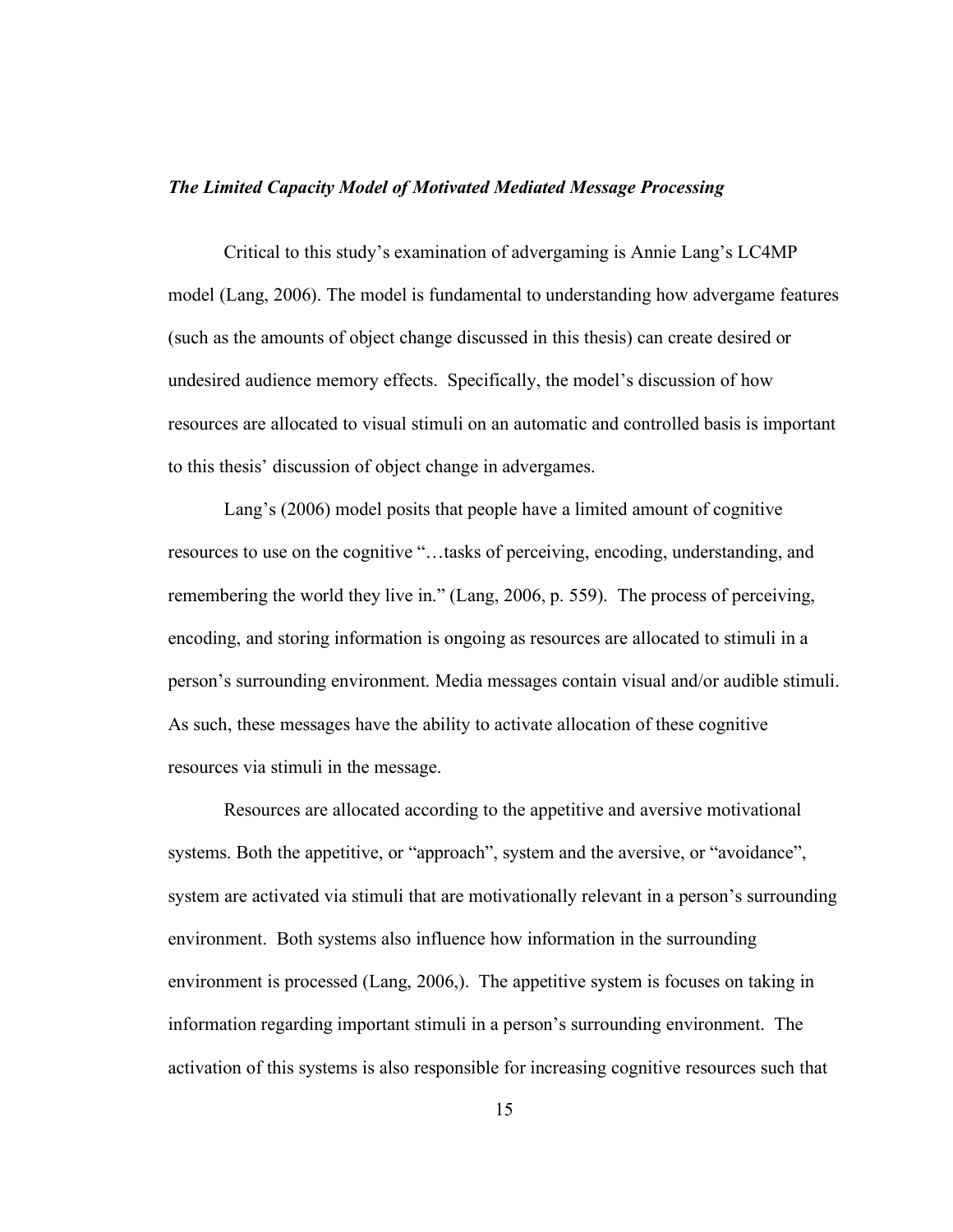a person can remembering the stimuli. (Lang, 2006) The aversive system is focused on protecting the individual, and as such, focuses on identifying potentially dangerous stimuli in a person's surrounding environment (Lang, 2006). The aversive system is then responsible for allocation of resources to the sub-processes of memory in order that a person can remember important information regarding the potentially dangerous stimuli in order to better protect themselves (Lang, 2006). During game play, events likely occur that evoke appetitive and aversive activation. However, measuring activation in these systems is outside the scope of this study.

Lang's model (2006) assumes that cognitive processing has three sub-processes: encoding, information storage, and retrieval of the stored information (Lang, 2006). Encoding involves the selection of information to be stored for later retrieval. This selection can be automatically activated via orienting responses, which are automatic responses to novel stimuli in a person's environment. Media messages, which contain audio and visual sensory information, have the ability to activate these orienting responses in a person via stimuli in those messages. Examples of stimuli that evoke orienting responses in traditional media are cuts and edits in television (Lang, 1990). An example of stimuli that causes orienting responses in interactive media is animation in web-banner advertisements (Lang, Borse, Wise, & Prabu, 2002).

Cognitive resources can also consciously be allocated to encoding through controlled processing (Lang, 2006). Like any other mediated message, cognitive processing in advergames involves both automatic and controlled allocation of resources. As is certainly the case with advergames, both modes of resource allocation will be affected by stimuli in the message. Even though this study is not focused on specifically

16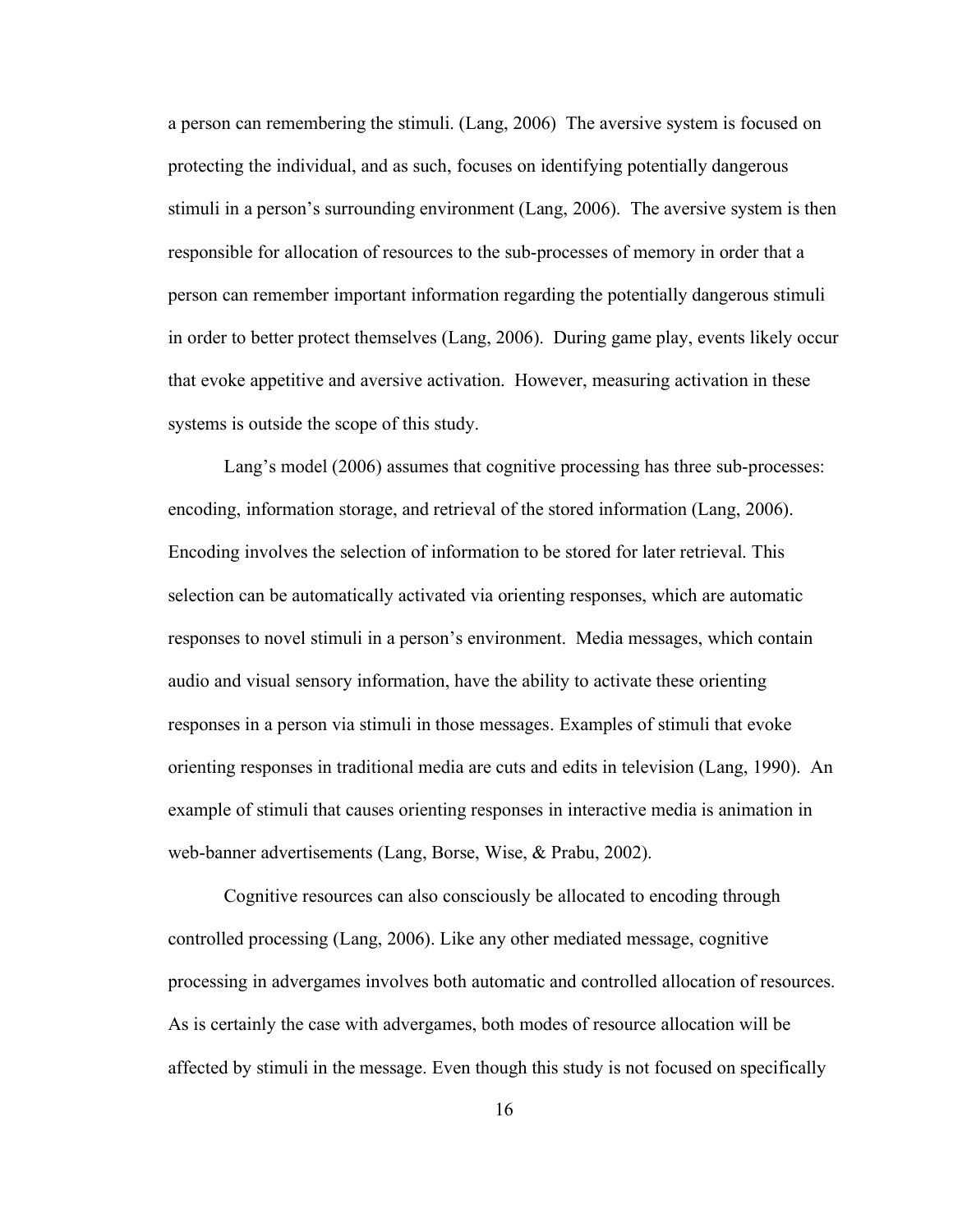identifying the structural features of advergames that evoke orienting responses, it would seem likely that stimuli within advergames, such as objects entering the game screen, would evoke orienting responses and as a result, automatic resource allocation. As an interesting and engaging media message, it is also likely that controlled resource allocation would take place in playing of advergames, specifically when a game player must react with a motor response to stimuli in the environment.

Storage requires the linking of newly encoded information to previously stored old information through simultaneous activation (Lang, 2006). The more links newly encoded information has to previously stored information, the better it will be stored for later retrieval. Lang's model also posits that motivation, through personal relevance, can lead to higher levels of resource allocation to storage.

Under the third and final sub-process of the model, resources must be allocated in order to retrieve the information that has been previously stored (Lang, 2006).

Lang (2006) notes that cognitive resources are simultaneously and continuously allocated to encoding, storage, and retrieval. However, each person has only a limited amount of resources he/she can allocate to these three processes. When there are not enough resources to allocate to stimuli in the environment, cognitive overload occurs and at least one of the three sub-processes will suffer (Lang, 2006).

This model of motivated, mediated message processing is the fundamental basis for how this study will examine processing of information in an advergame.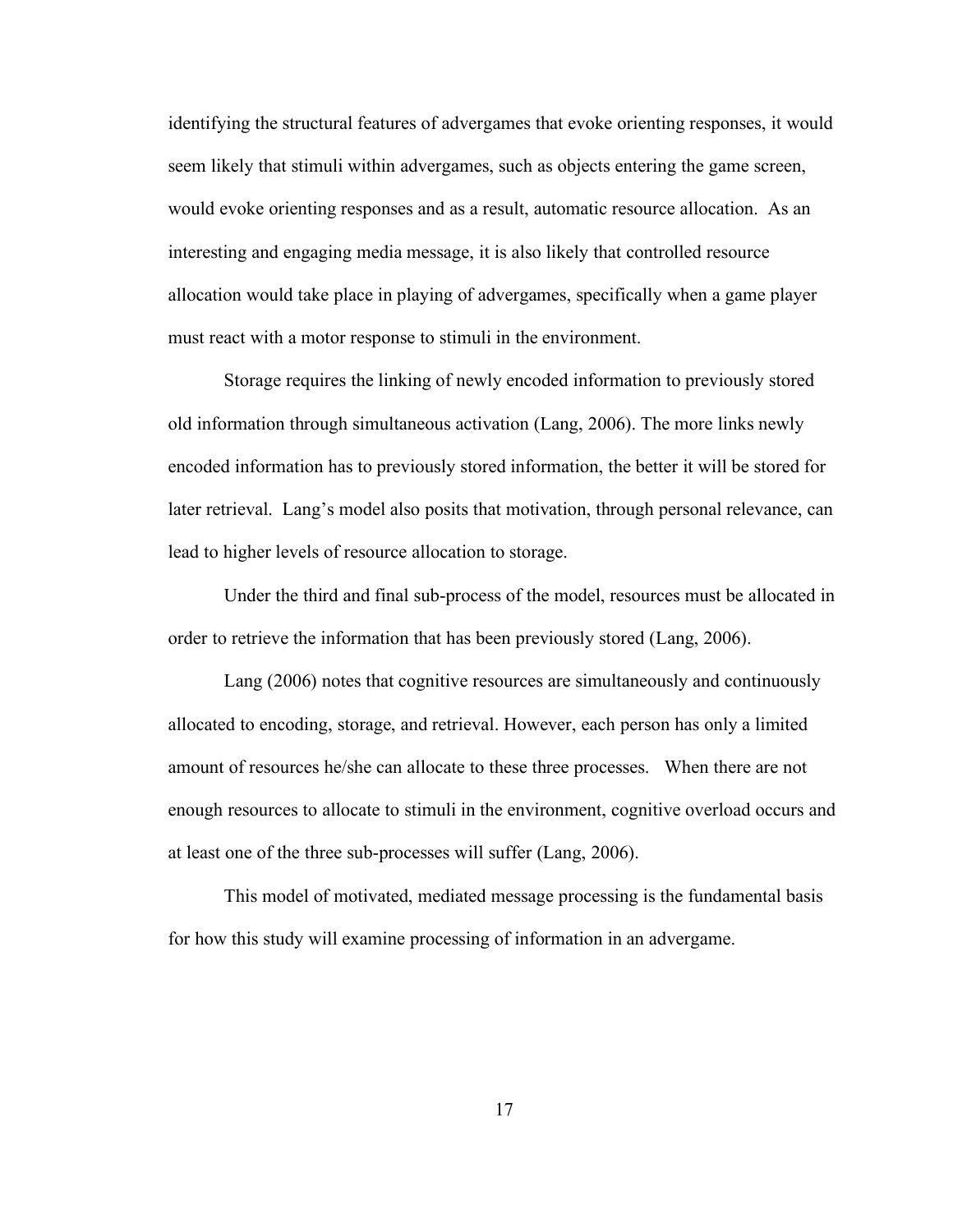#### *I-Squared*

In order to more accurately apply Lang's Limited Capacity Model of Motivated Mediated Message Processing (2000, 2006) to study resources allocated to new information presented in a media message, a new measure was developed (Lang, Bradley, Park, Shin & Chung, 2005). This measure, known as I-Squared (short for Information Introduced) was developed in order to measure how camera changes, in the form of cuts and edits, can affect resources required for processing of a media message in different ways (Lang et al., 2005). Specifically, certain types of message content and structure within those cuts and edits were theorized to create instances where more capacity to process information would be required. The seven constructs the authors identified for this measure are as follows: object change, novelty, relatedness, distance, perspective, emotion, form change. If one of these constructs appeared after a camera change, the authors argued more cognitive resources would be required to process the new information onscreen.

This study on advergaming extends the construct of object change. Lang et al. (2005) note that prior research has indicated that new objects appearing in a person's environment are given a high priority by that person's visual attention system. These new objects then result in the automatic allocation of cognitive resources (Lang, et. al, 2005; Lang, Bolls, Potter & Kawahara, 1999; Yantis & Jonides, 1990).

Critical to note is the fact that I-squared was designed to measure allocation of resources following a cut or edit in television. Most advergames generally do not contain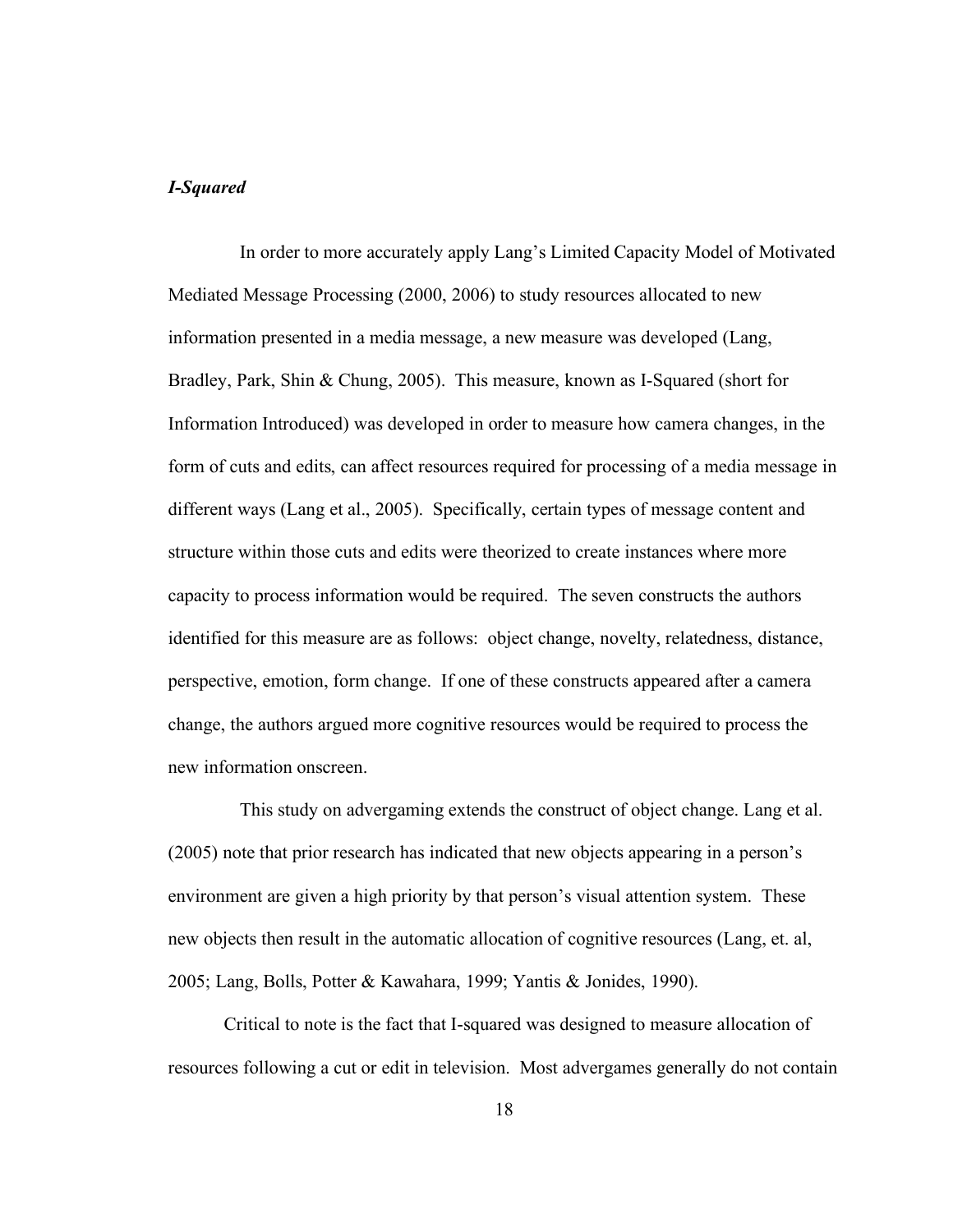screen cuts during game play. Rather, any cutaways usually occur before or after game play, when setup screens or score-information screens are displayed. In this thesis' experiment, participants only played the levels of each game, and were instructed to navigate to a blank web page after each game play session so as to limit exposure to any additional brand messaging outside of the game play environment. All object change then occurred on the game screen without any shifts or changes in the angles or presentations of the game.

Games in this thesis' experiment were chosen to be as representative of the overall advergaming environment as possible. High object change advergames tended to feature object changes on which some manner of branding (usually via logo representation) took place prominently on the game screen. For instance, in this thesis' experiment, one advergame used was a skiing simulation sponsored by Winterfresh. Game players encounter numerous Winterfresh logos designed for the controlled skier to run into and over. However, game players also have to watch for trees, gates, mounds of snow, and rocks in addition to the brand placements.

Low object change games tended to not have brand logos or messages on the object changes. However, the low object change games tended to have strong branding on the surrounding environment. They also tended to specifically keep brand placement on the location where the game play action was taking place. For instance, one low object change game in this thesis' experiment was an air hockey simulation. In this game, all the action took place on a simulated air hockey table with the Juicy Fruit logo prominently placed, such that the game player would play out the entire game on top of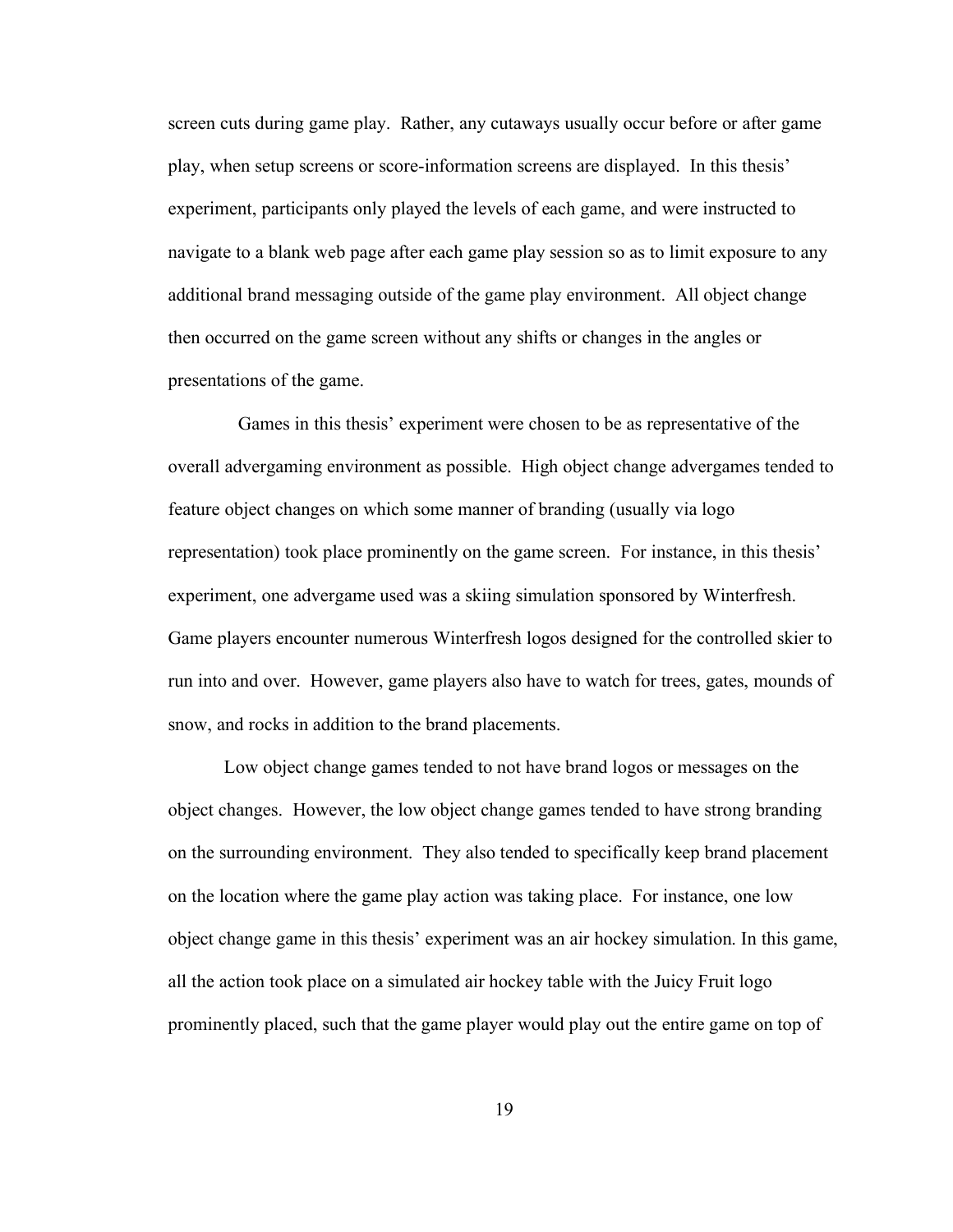the logo. The only object change appearing in the game was the puck, which would drop into play to start the game as well as following each scored goal.

For the purposes of this thesis, placement of brands in the game was split into two categories, central placement and peripheral placement. Central placement was categorized as games that featured branding logos on the character/item being controlled by the game player. Peripheral placement was categorized as brand message or logo placement on objects entering the screen or on items in the surroundings of the game environment. Only games with peripheral placement were used for this thesis, in order to attempt to establish as much control as possible over the type of brand placement.

Based on Lang's (2006) theory of Limited Capacity of Motivated Mediated Message Processing, the game players in this study are expected to use greater amount of processing for higher object change games. Because they will be required to use greater amounts of resources for processing and playing the game in reacting to the object changes, fewer resources will be available for processing of brand messaging in the higher object change games, whereas in low object change advergames, there should be more resources available for brand message processing. Thus, this study posits that:

H1: Brand recognition will be lower in high object change games compared to low object change games.

Research (Duke and Carlson, 1994; Law and Braun, 2000; Shapiro and Krishnan, 2001) has indicated that explicit and implicit memory tests often have disassociated results. Shapiro and Krishnan (2001) specifically found that while the explicit measure of recognition was affected by time delay and divided attention in viewing print advertisements, the implicit test used in their study was not.

20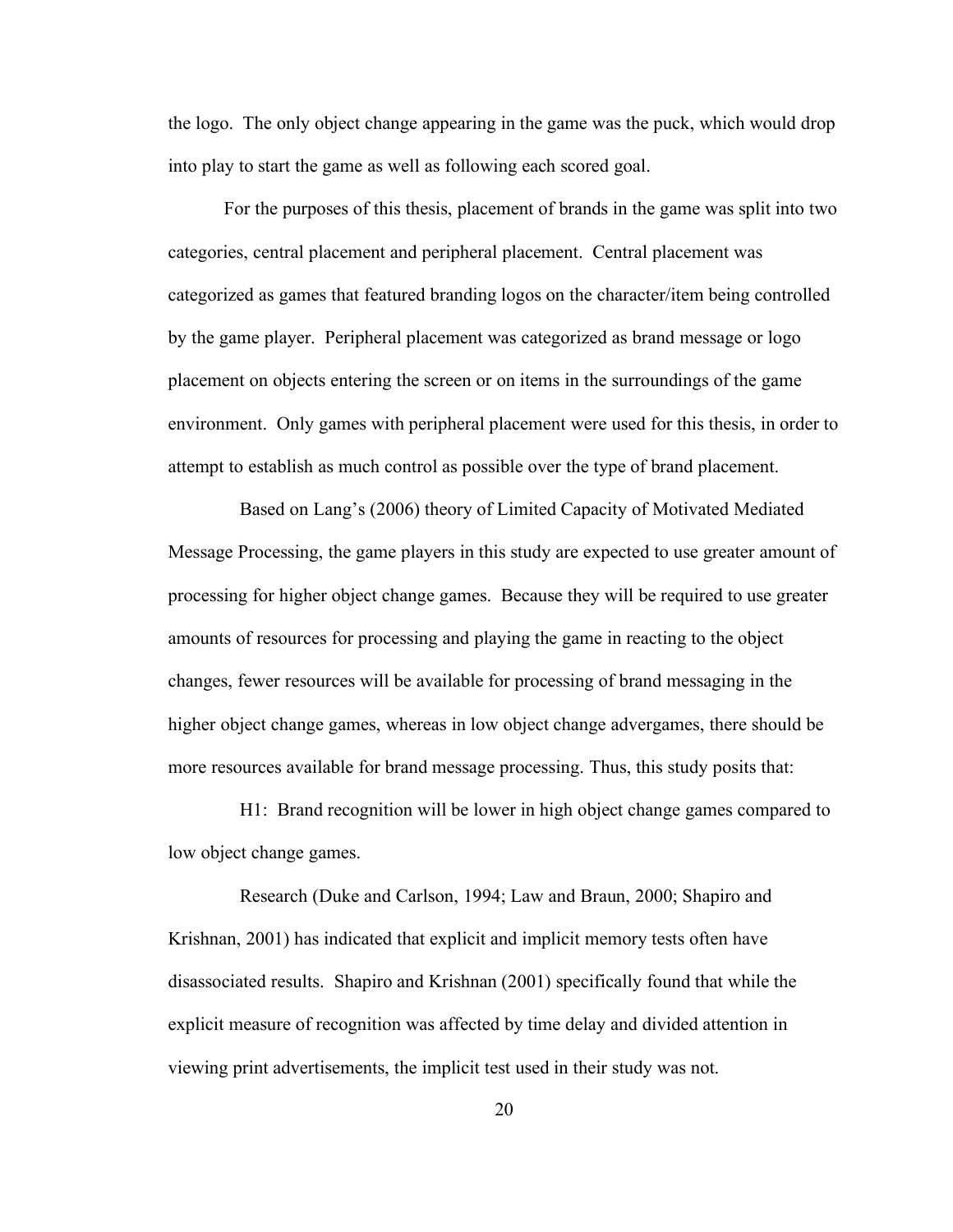Given that little research exists on advergaming as a whole and also given that research such as the above has shown various factors such as time delay or divided attention in the viewing of traditional media to create differing results for explicit and implicit measures of memory, this thesis seeks to investigate the following:

RQ1: Will there be any significant difference between the mean number of brand names completed for high object games and the mean number of low object games on an implicit word fill task?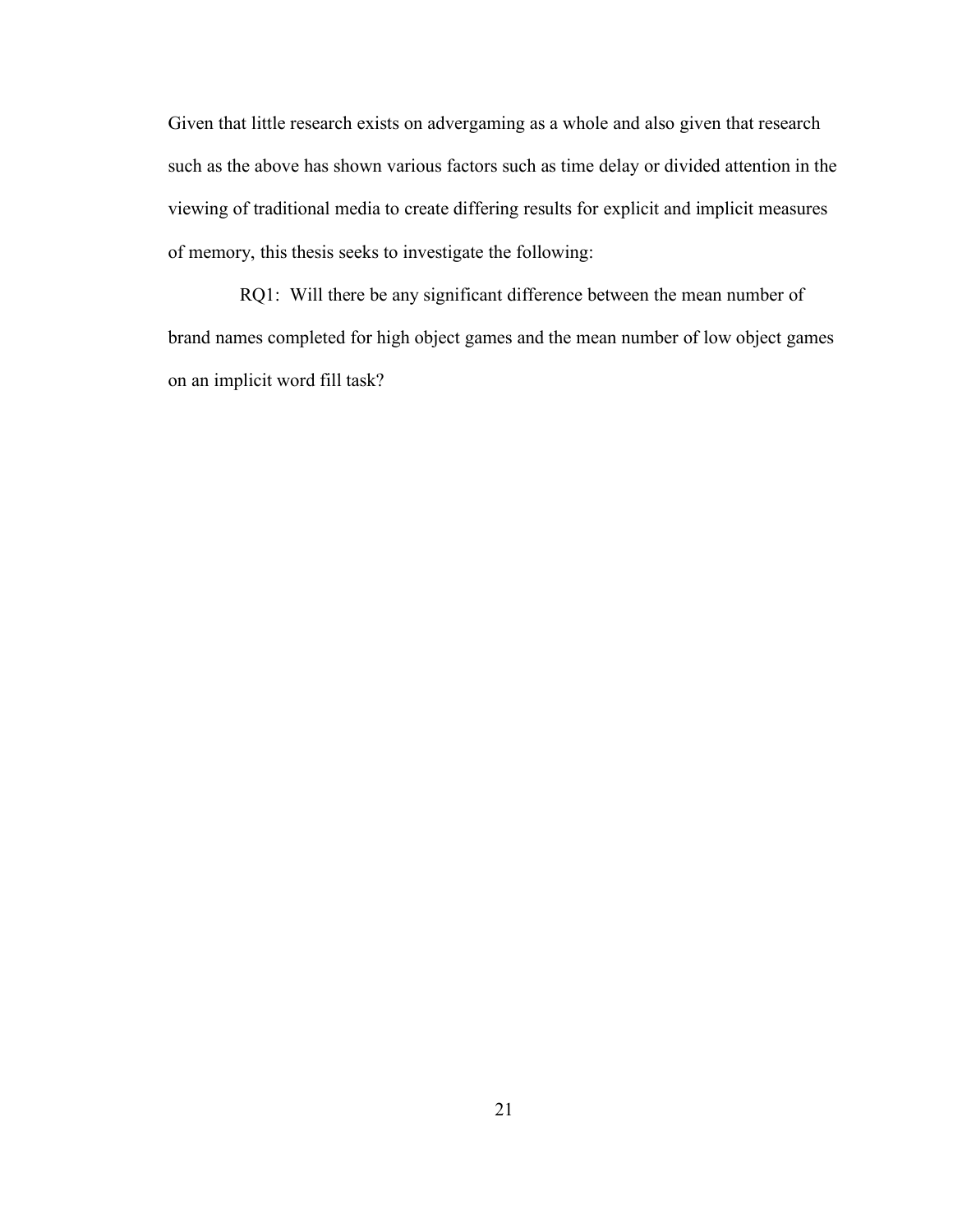## CHAPTER 3: METHODS

### *Experimental Design*

This study used a 2 (object change) x 5 (advergame) within-subjects repeatedmeasures design experiment. Each of the games selected for the study had one of two levels of object change: high or low. Five high-level and five low-level object change advergames were played, each with a different brand sponsoring the game.

#### *Independent Variable*

### *Object Change*.

The independent variable (IV) in this study is object change. Object change is conceptualized as an object appearing onscreen in the gaming environment to which the game player must react with a motor response using either the keyboard or mouse. Objects to which a game player must react to with a motor function were specifically included in the conceptualization due to the fact that advergames are a more interactive media environment than television or movies, which are generally considered passive media. Object change was manipulated by selecting existing, professionally produced advergames that appeared to have either a high or low level of object change as part of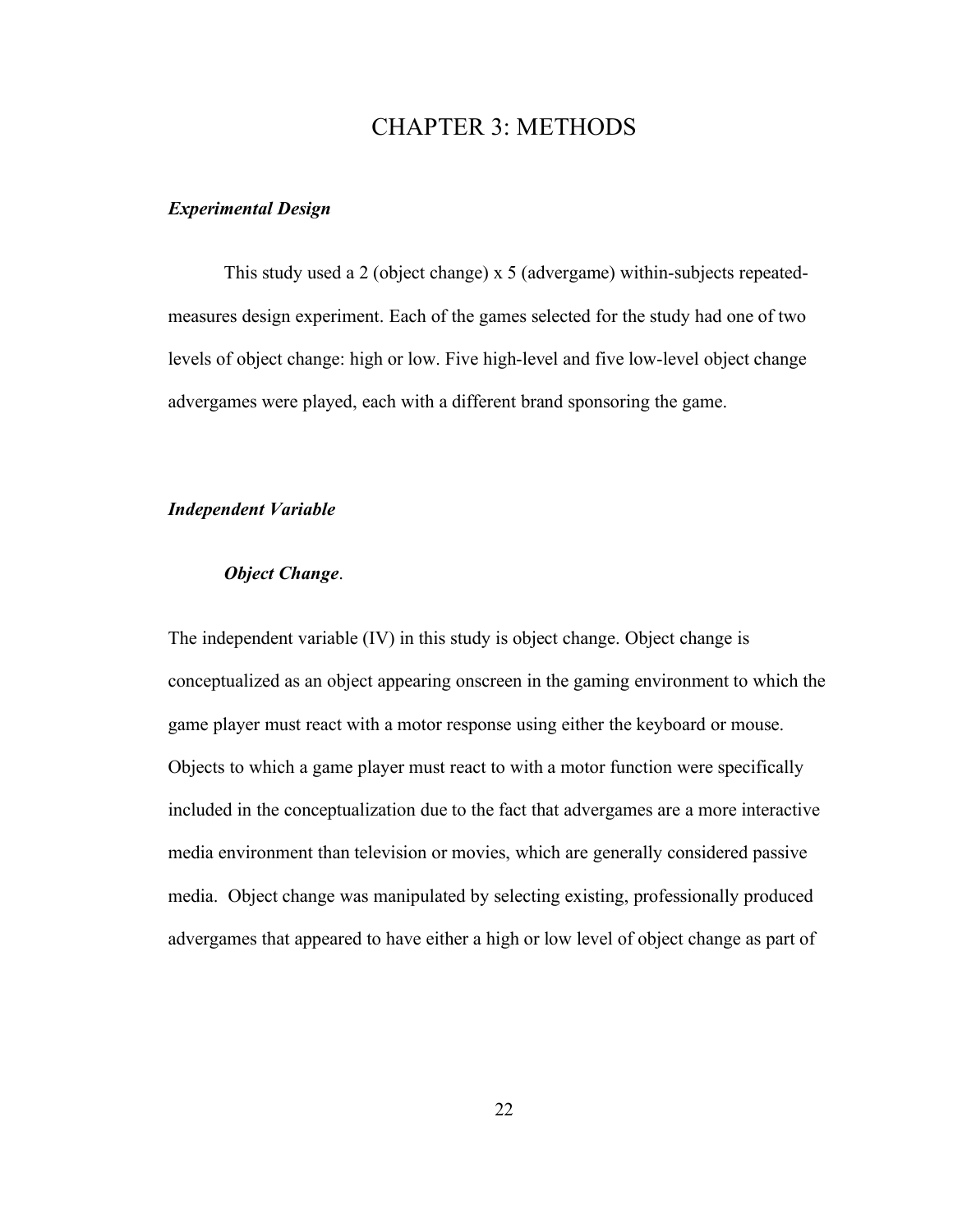Table 1. Brand Names and Game Specifics

| Brand                | <b>Game Length</b> | <b>Object change Levels</b> | <b>Object Changes Per Second</b> |
|----------------------|--------------------|-----------------------------|----------------------------------|
| Big Red              | 39 seconds         | High                        | 1.51                             |
| Gummi Savers         | minute             | High                        | .48                              |
| Orbitz               | minute             | High                        | .50                              |
| <b>Sour Skittles</b> | 39 seconds         | High                        | 1.92                             |
| Winterfresh          | 53 seconds         | High                        | 1.79                             |
| Burger King          | 45 seconds         | Low                         | .24                              |
| Extra                | 45 seconds         | Low                         | .02                              |
| Juicy Fruit          | minute             | Low                         | .08                              |
| Planters             | l minute           | Low                         | .36                              |
| Ritz                 | 45 seconds         | Low                         | .36                              |

the game play. Mean object change was found by having a research assistant play the game 3 separate times while the experimenter counted the object changes with a tally counter. Averages were then compiled for each game over the three game play sessions. Average object changes in the high level were 57.9 per game while the low level had an average of 11.2 object changes. Table 1 provides a list of average object changes by game, with the mean number of object changes per second of gameplay.

#### *Dependent Variables*

#### *Brand Recognition*

Recognition is conceptualized as how well information was encoded in working memory. This study featured 10 different advergames (5 high object change, 5 low object change). Each advergame featured a different brand sponsor. Recognition was measured with a speeded recognition test taken on a laptop computer. Participants were asked to indicate if they played a game that was sponsored by a brand with the only possible answers being yes or no. Participants answered via a mouse left button press on one of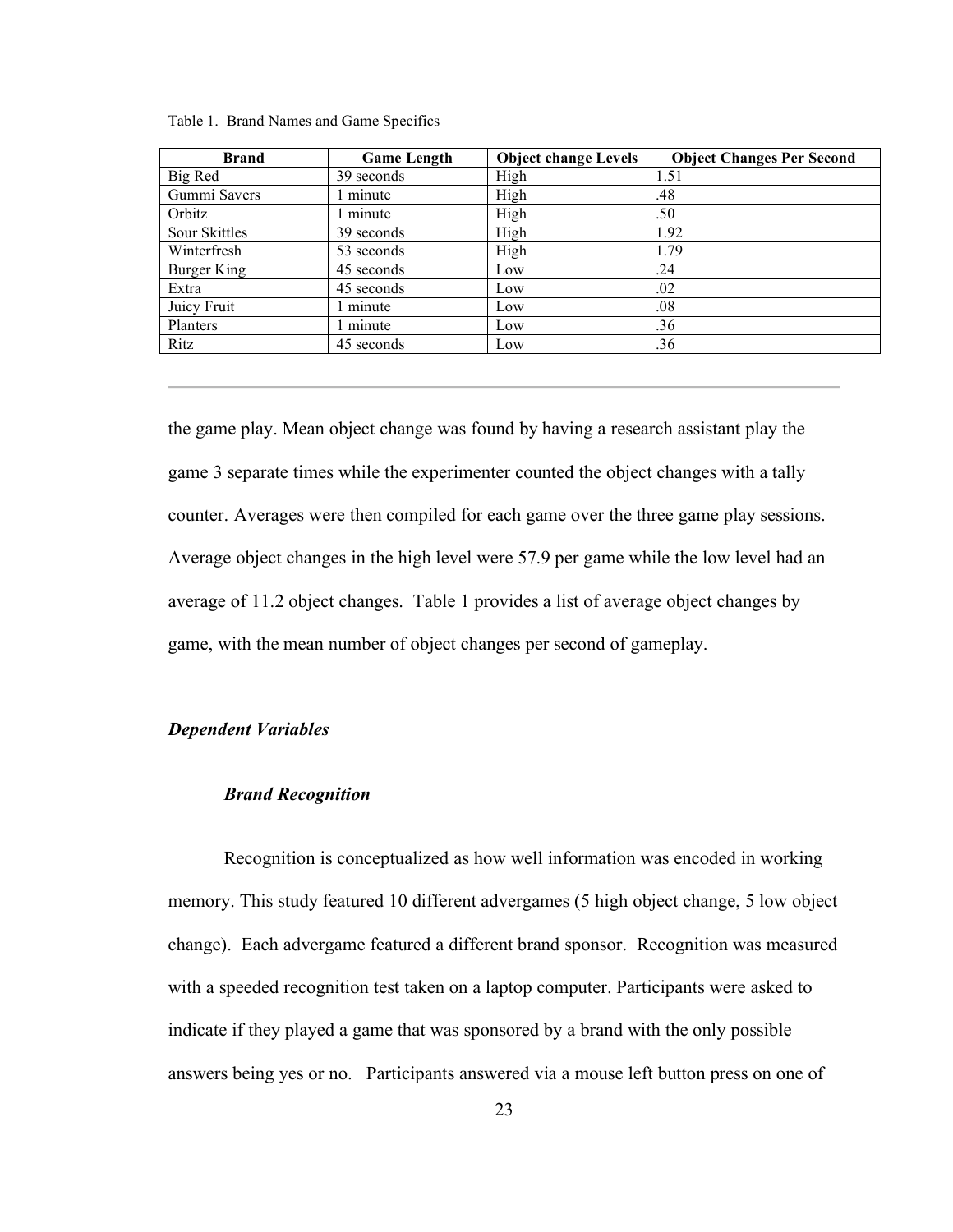two boxes, one displaying the "yes" option and the other the "no" option. The test included the 10 brands as well as 10 foils, with 1 foil for each brand. Each foil was in the same product category as the actual placed brand. Brand names appeared onscreen for 500 milliseconds. Participants were instructed to answer as fast as possible and given a maximum of three seconds to respond.

Scores for dependent variable brands were compiled such that a "1" was scored when a participant correctly indicated with a "yes" that they did play a game for the sponsoring brand. This will be subsequently referred to in this thesis as a hit. A "0" was scored if they chose "no" to indicate that they hadn't played a game for the indicated brand when in fact they had played a game sponsored by that brand. This is referred to as a miss. For foil brands, scores were compiled such that a "1" was scored when a participant indicated that they had played a game sponsored by the indicated brand when they had actually not done so. This will be subsequently referred to in this thesis as a false alarm. A "0" was scored if the participant correctly indicated that they had not in fact played a game by the foil brand. This is referred to as a correct rejection.

This scoring system allowed the experimenter to compile a total score of hits and false alarms at each level of object change for each participant. Thus, each participant would have four final scores, each ranging from 0-5: total hits high object change, total false alarms high object change, total hits low object change, and total false alarms low object change.

Using these scores, the mean percent of hits and false alarms were calculated and a t-test run to compare the means. Following this comparison, a signal detection analysis was then run in order to investigate participants' sensitivity (A prime) and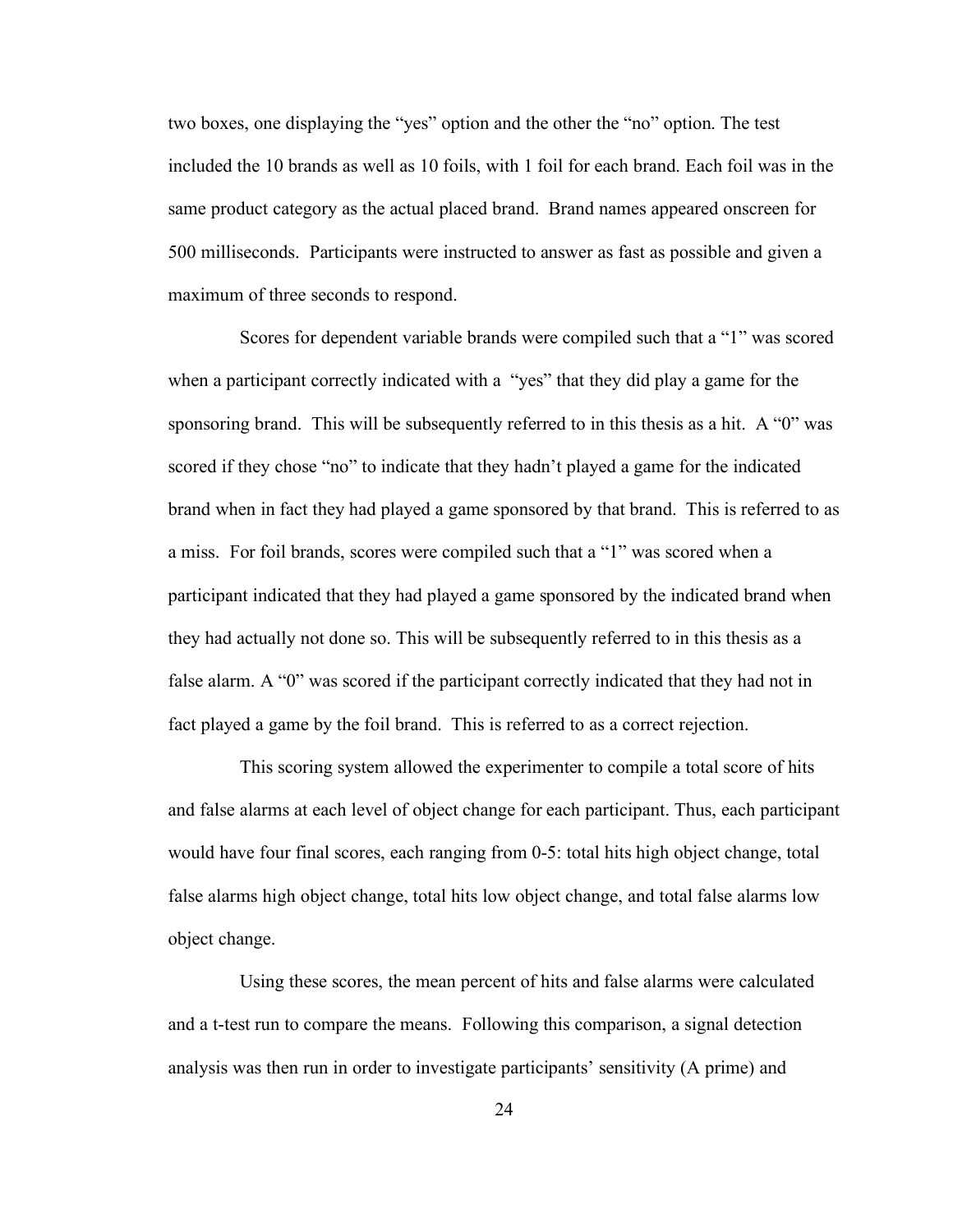criterion bias (B prime). Sensitivity indicates participants' ability to accurately recognize an item as having previously been seen before while criterion bias indicates whether participants are liberal or conservative in indicating that a target has been previously seen before (Shapiro, 1994**)**. Thus, for this thesis, sensitivity indicates if participants have the ability to recognize the brands they saw in the games they played, while criterion bias would indicate how liberal/conservative they are in guessing if they did or did not play a game featuring an indicated brand or foil.

#### *Implicit memory for brands featured in advergames.*

Implicit memory is conceptualized as the unconscious and automatic retrieval of memory traces. In this experiment, participants were exposed to a target brand word by playing a game wherein a brand logo was placed. Subsequent to playing the advergames, the participants were each asked to complete a word fill task. They were instructed to fill in the blank spaces to make any word. Instructions made no reference to the previously played games. No foils were included in this measure. A word was scored as correct if it matched the target word exactly in spelling. An attempt was made to construct word-fill tasks that would all have roughly the same number of possible alternate spellings other than the target word. In order to do this, the test was constructed with the use of a website (www.morewords.com) that allows a user to insert a combination of letters and blank spaces. The website then lists all possible word combinations using the provided letters and blank spaces. For the purposes of this study, the attempt was to create word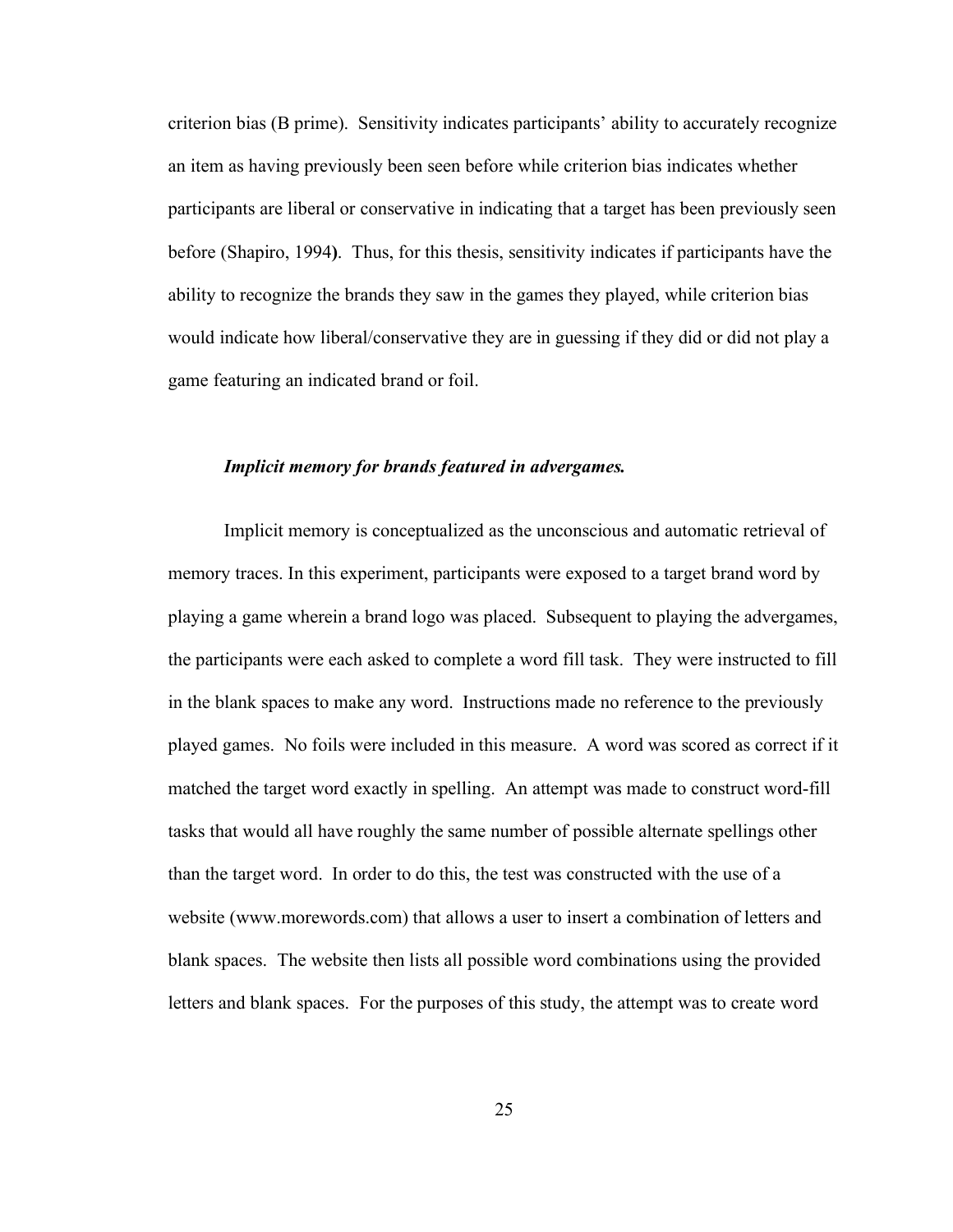fill tasks that had 10-20 possible words that could then be filled in to complete the task (this included the target word).

#### *Stimulus Derivation*

Advergames were selected from the following websites: www.candystand.com, www.orbitzgames.com, www.kewlbox.com, and www.nabiscoworld.com. The experimenter played each available advergame on each website scanning for potential candidates for the experiment. Games selected fit in with identified levels of object change as well as game length. Games were selected to be 40-60 seconds long. A list of game web locations and information is available in Table 1.

For this thesis' experiment, brand placement was categorized as either central or peripheral placement. Central placement is conceptualized as a brand message or logo that appears on the user controlled item/object in the game. Peripheral placement would then be brand message or logo placement otherwise not associated with the above but still within the actual game play screen (background or periphery of screen, or on items classified under this thesis' definition of object change). The stimuli in this thesis were controlled for brand placement by including only games with peripheral brand placement.

Games were also selected such that an attempt was made to vary other formal features across both levels of object change. High object change games tended to take place in a scrolling environment in which object changes were introduced, while low object change games tended to take place in a static location with the objects appearing onto or into the stationary location.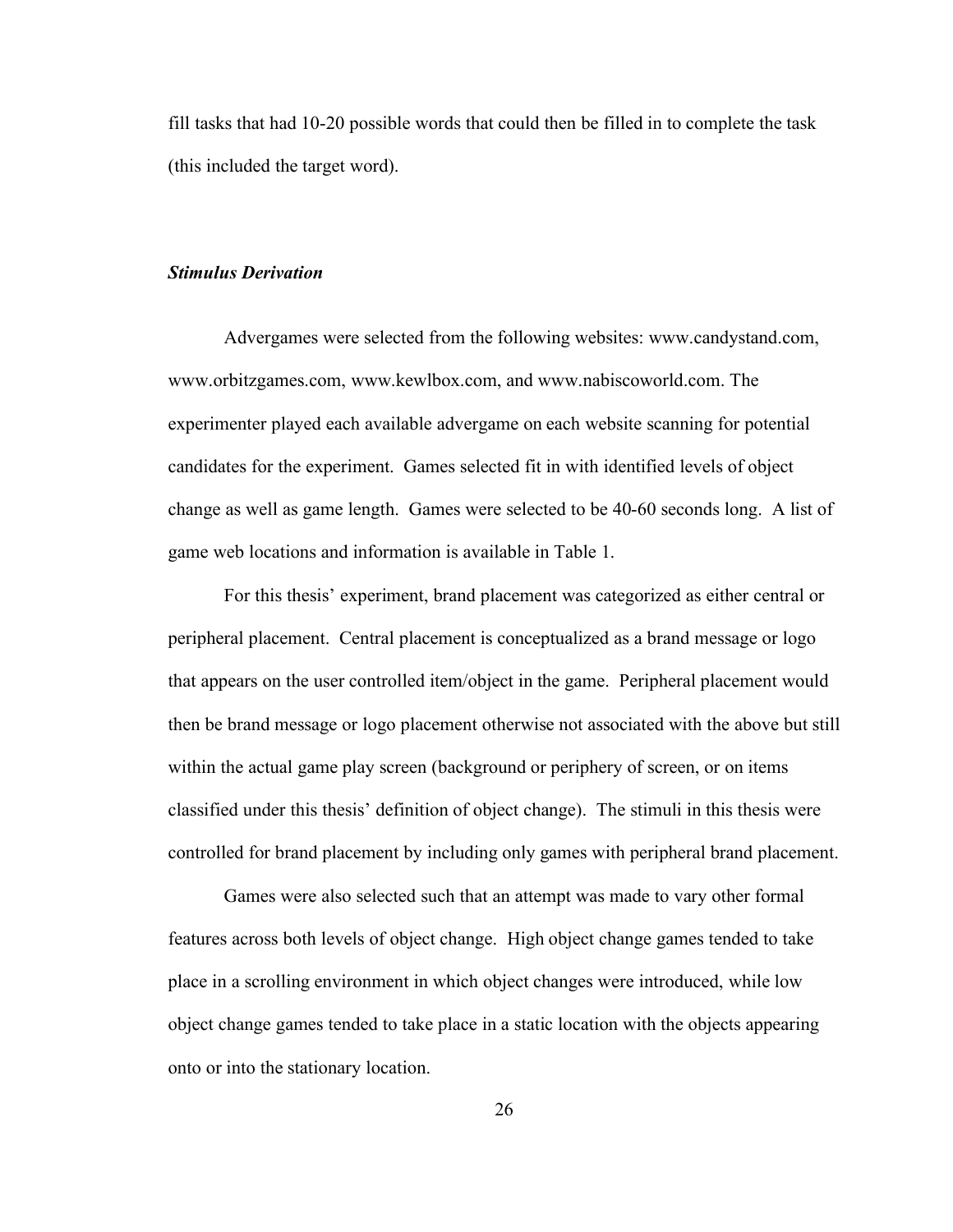#### *Procedure*

Before beginning the study, participants signed an informed consent form in order to comply with campus IRB regulations.

Games were setup online in the Mozilla Firefox browser. Tabbed browsing was setup up such that each game tab was followed by a tab that opened to a blank window with nothing onscreen. Two games were setup such that they had to be opened from the bottom screen toolbar.

The experiment lab was set up such that two participants were able to participate at the same time when scheduling would allow.

To begin, participants received their first set of instructions, informing them that they would be playing a number of online games. Participants were given brief instructions in how each game was played. This was necessary as controls varied somewhat across games. These instructions consisted of informing them that they would be using the mouse or keyboard (game dependent) and what buttons they would be using. After these instructions, they were told to click into the next available game tab and begin playing. Using tabbed browsing, they moved to a blank web page once they had completed the level. In this way, the participant(s) moved through the experiment game by game, receiving instructions before each game. If two participants were run simultaneously, each of the tests and the distraction task were completed at the same time, with participants receiving identical instructions at the same time. If one participant finished before another, they were instructed to wait with the blank window in front of them until the other participant had finished playing.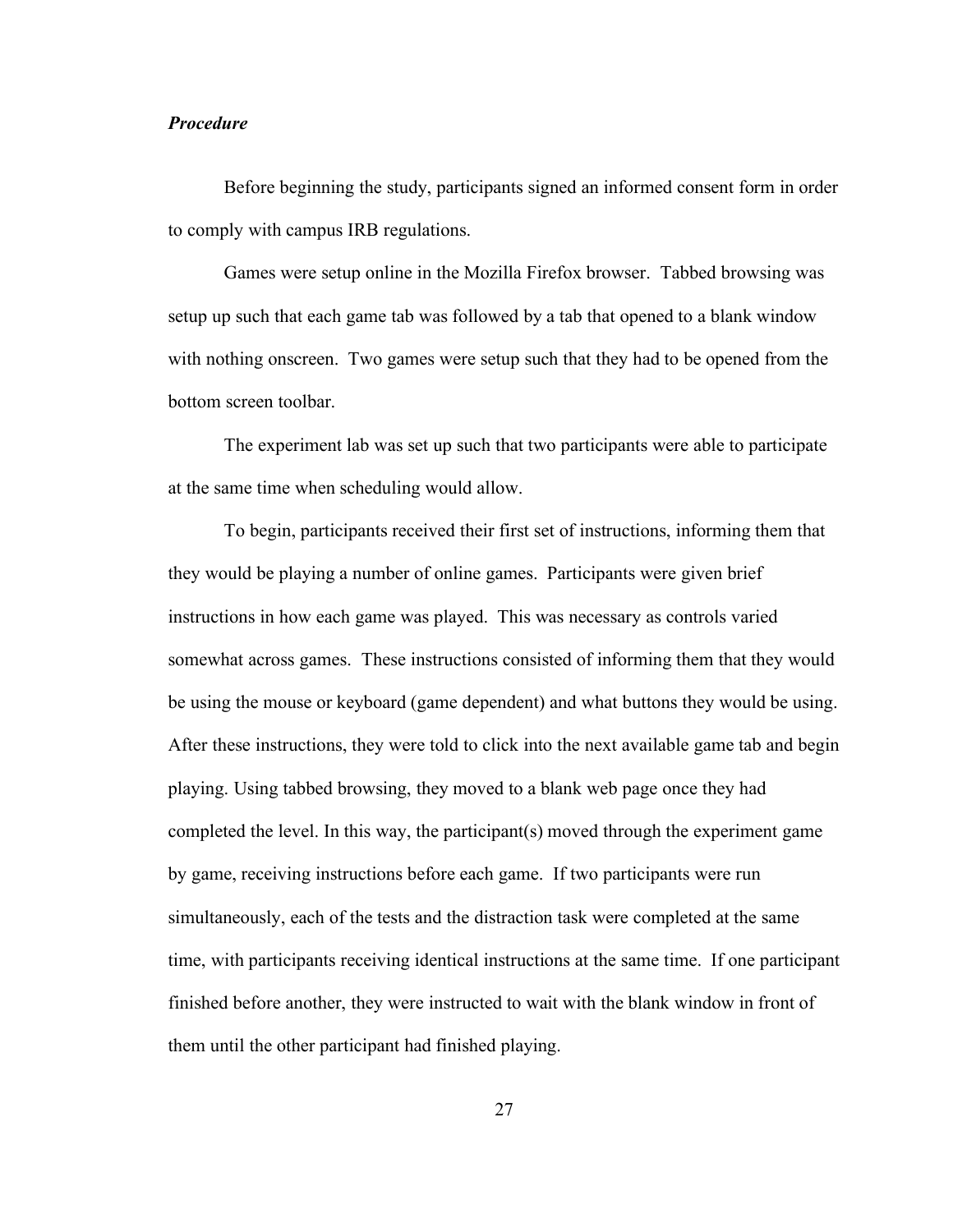Each advergame was played for a time of 40-60 seconds. Table 1 shows the length of time each game was played. Thus, participants played a total of roughly 4.2 minutes at each level of object change, high and low.

Following the playing of the selected advergames, participants spent five minutes working on the implicit memory word-fill task. This test was issued via pencil and paper. Following the implicit memory test, a three-minute distraction task was implemented in order to clear short-term memory. This distraction task consisted of a roughly 3 minute video clip of a Saturday Night Live skit played on a separate laptop from the game play laptops. This permitted the experimenter to prep the participant laptop computers for the recognition test while they viewed the distraction task. Following the distraction task, participants returned to their original game play laptop computers and were administered the posttest examining brand recognition. After completing the recognition test participants were debriefed and excused.

#### *Participants*

Participants were selected from a classroom setting at a major university in the Midwest and received class credit for their participation. Game scores were kept separate from any post-test data in order to preserve confidentiality. Fifty-two participants took part in the study. Three data sets were thrown out due to experiment error. This left a total of 49 usable data sets.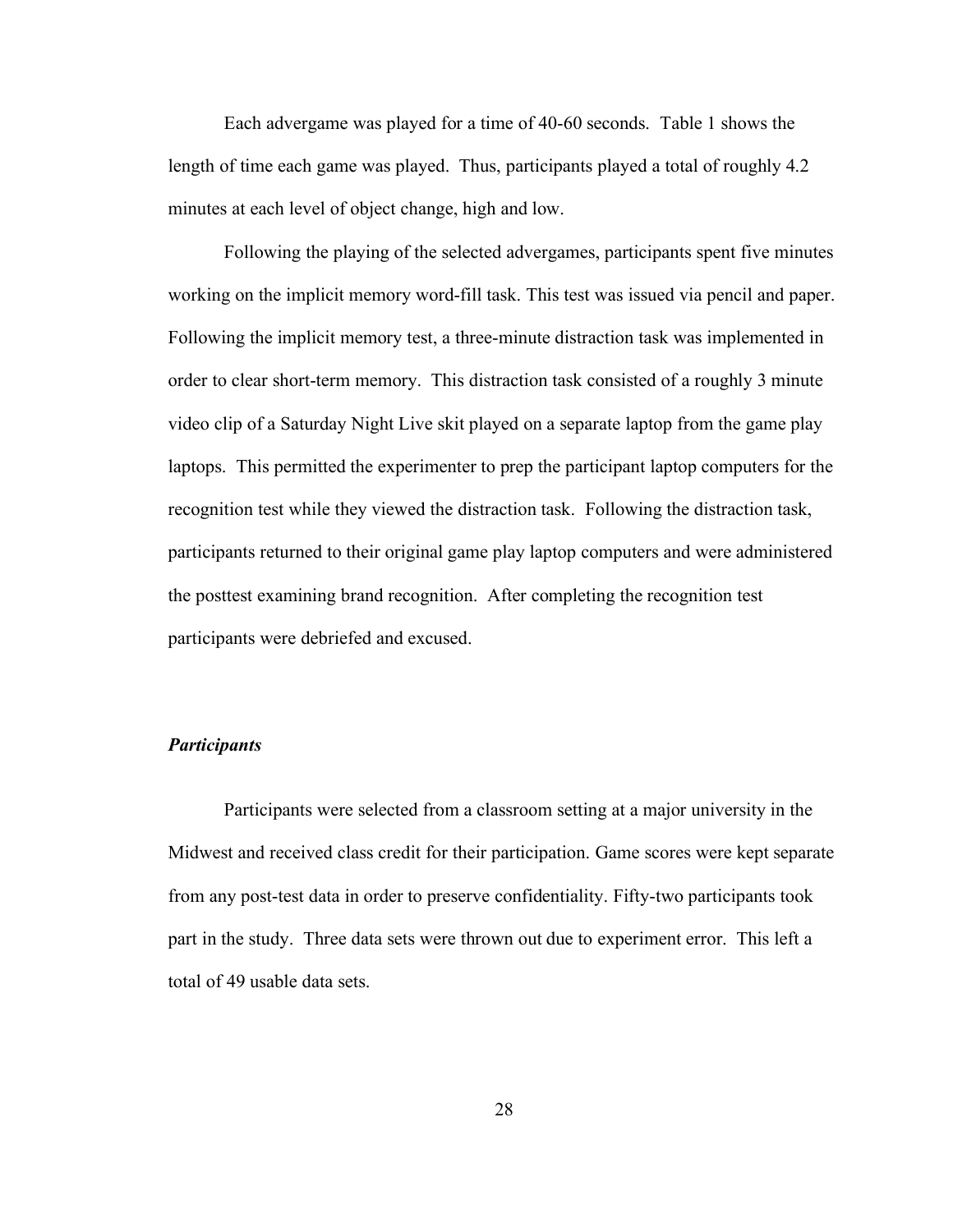## CHAPTER 4: RESULTS

This thesis had the following hypothesis and research question:

H1: Brand recognition will be lower in high object change games compared to low object change games.

RQ1: Will there be any significant difference between the mean number of brand names completed for high object games and low object games on an implicit word fill task

### *Recognition Test*

The recognition test was completed on a laptop computer. Participants used the left mouse button to click on a text box to answer "yes" or "no" as to whether they had played a game that was sponsored by a brand. For this experiment, one foil brand from the same product category was selected for each brand.

Scores were complied automatically via the Medialab program on each laptop computer, and the output file was saved to SPSS for analysis.

An initial analysis of recognition test data using a paired sample T-test revealed that participants actually no significant differences in hits for high object change game brands when compared to low object change game brands (Table 2 Provides Statistics). The T-Test also showed participants as having more false alarms for high object change foils than for low object change foils.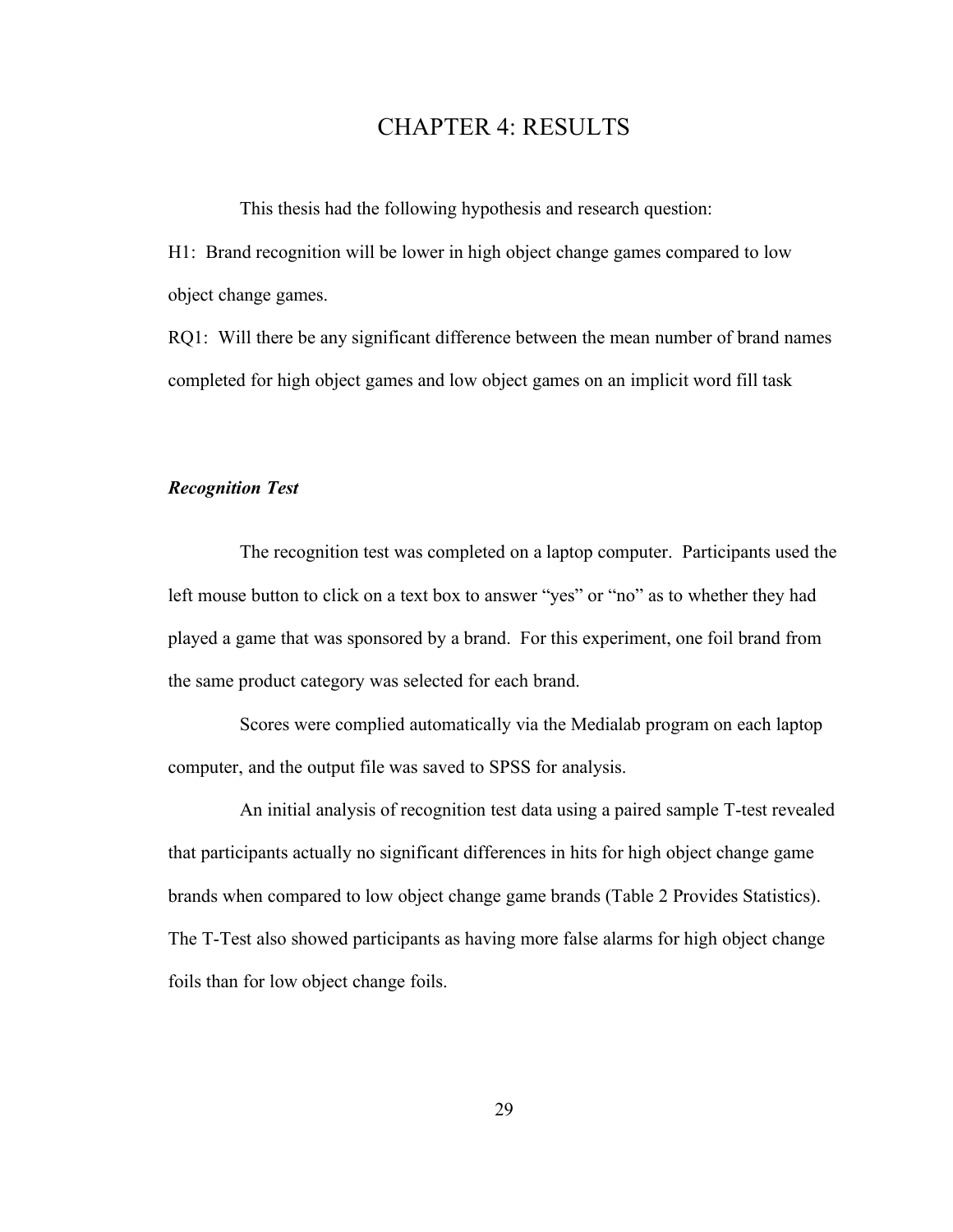| Participant  | $%$ - High | $\%$ - Low O.C. | df |       | P    |
|--------------|------------|-----------------|----|-------|------|
| Answer       | O.C.       |                 |    |       |      |
| Hits         | .76(.18)   | .71(.21)        | 48 | 1.589 | .119 |
| False Alarms | .18(.22)   | .08(.13)        | 48 | 3.433 | .001 |

Table 2: Differences by Level of Object Change – Paired Sample *t*-test

Standard Deviation Appears in Parenthesis

To further analyze the results of the experiment, a signal detection analysis was run. This analysis revealed provided a different picture of the results of the experiment. Mean percentage of both hits and false alarms was calculated. Using this, A prime  $(A' =$ sensitivity) and B double-prime  $(B'' =$  criterion bias) were calculated. A' and B" revealed that in actuality, participants displayed more sensitivity for brands featured in low object change games and were also more conservative in deciding whether or not they had seen brands in low object change games. Thus, for high object change games, participants appear to have been more liberal (in other words, they guessed more) in deciding if they had played a game sponsored by a particular brand. Table 3 provides statistics.

As sensitivity is higher for brands in low object change games compared to high object change games, indicating a better ability to discern the brands they had seen from the brands they had not seen, H1 is supported. Also, it should be noted that participants were more conservative in indicating which low object change game brands they had seen while they were more liberal in indicating which high object change game brands they had seen.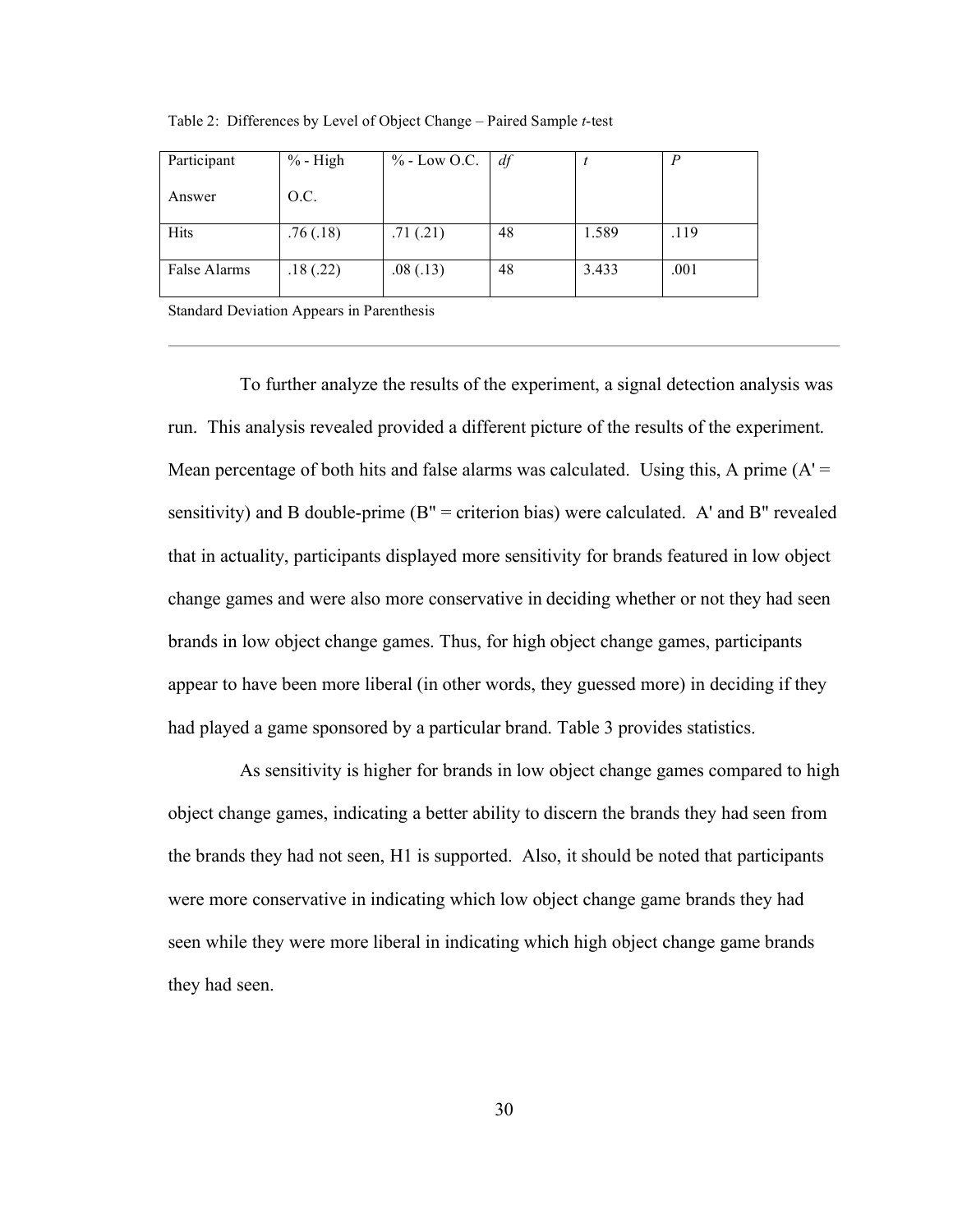| Participant | Mean High | Mean Low | df |          |      |
|-------------|-----------|----------|----|----------|------|
| Answer      | O.C.      | O.C.     |    |          |      |
| A'          | .85(.15)  | .89(.11) | 48 | $-2.045$ | .046 |
| B"          | .27(.60)  | .62(.63) | 39 | $-2.854$ | .007 |

Table 3: Signal Detection – A' (Sensitvity) & B" (Criterion Bias)

Standard Deviation Appears in Parenthesis

### *Implicit Word Fill Test*

The implicit test was completed on pencil and paper. Four separate randomized lists of brands were compiled. A brand name received a score of "1" if the blanks were filled in to match the brand name. Any other results received a "0". Due to an error in experiment setup, only 4 brands were included at each level. Each participant had a total score ranging from 0-4 for each level of object change. A total score was compiled for high object change brands and low object change brands for each participant. These scores were entered into SPSS for analysis. A paired sample *t*-test was run in order to compare the differences in means for each level of object change. Differences in mean word completion were not statistically significant. Table 4 provides statistics.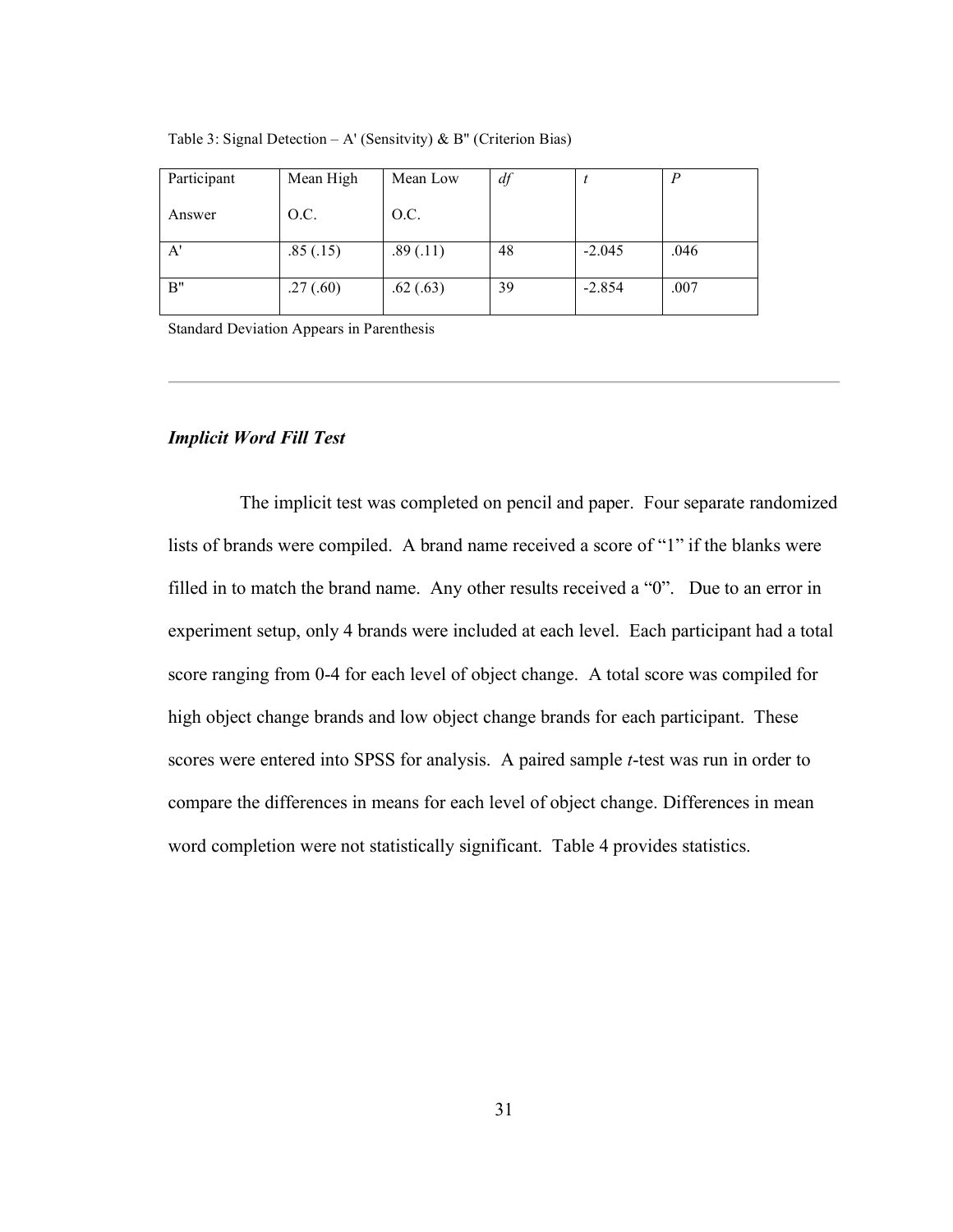#### Table 4: Implicit Memory – Mean # of Words Answered

|           | High O.C.  | Low O.C.   | df |         |      |
|-----------|------------|------------|----|---------|------|
|           | Games      | Games      |    |         |      |
| Words     | 1.22(1.04) | 1.14(1.25) | 49 | $-.531$ | .598 |
| Completed |            |            |    |         |      |

Standard Deviation Appears in Parenthesis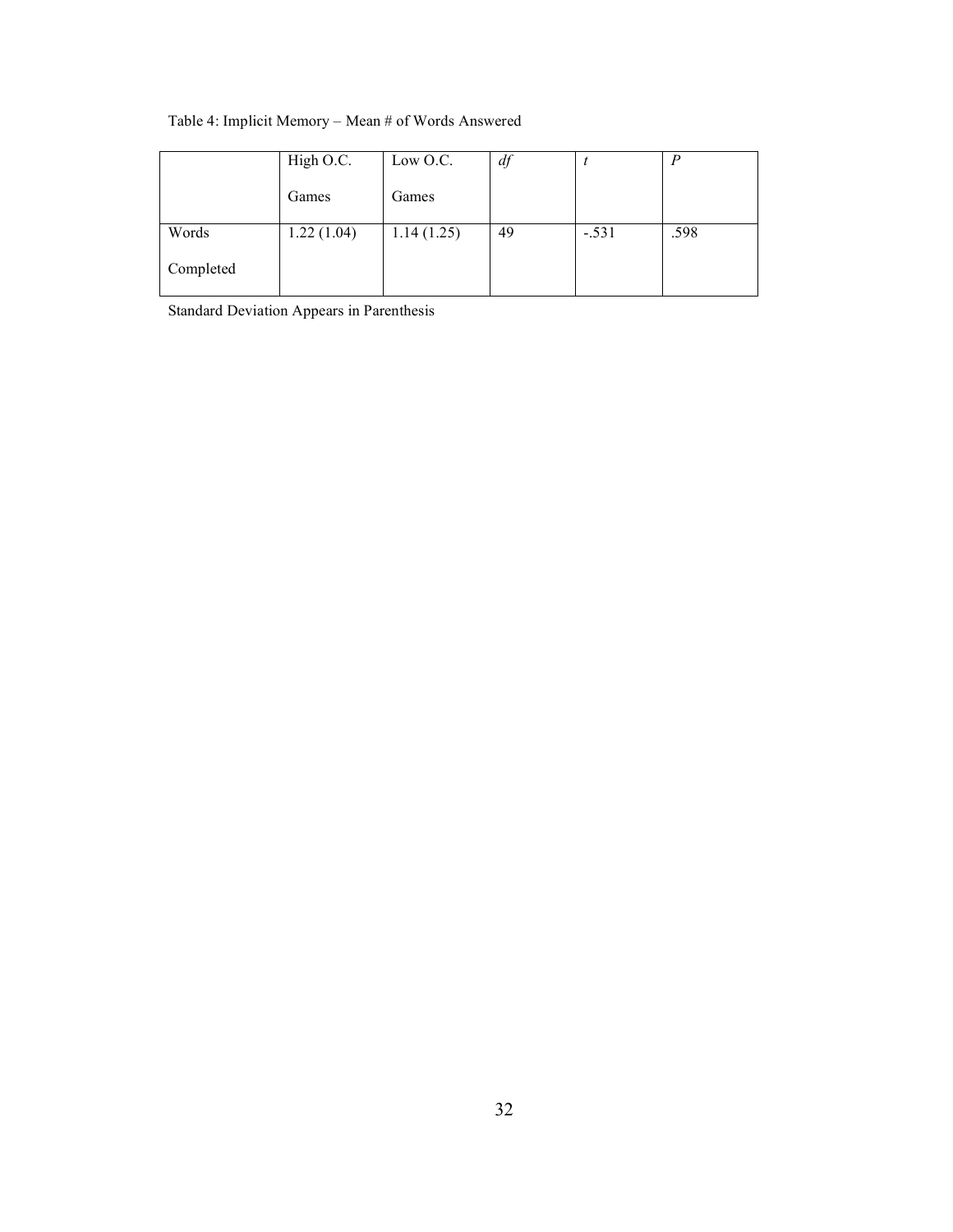### CHAPTER 5: DISCUSSION

This thesis used an experiment to analyze whether two levels of object change in advergames, high or low, created effects on explicit memory as measured by brand recognition (via sensitivity/A') and implicit memory (as measured via a word-fill task). Results indicated that recognition was better for brands in low object change game in comparison to brands in high object change games. There were no significant differences in levels of implicit memory as measured by the implicit word fill task.

The theoretical foundation for this thesis was Annie Lang's LC4MP (2006). Results for this study would follow with this theory and previous findings by other researchers studying radio, television, and movies. In this case, it appears people do have a limited capacity for processing media messages, and as this thesis shows, this would include advergames. This cognitive capacity can be exceeded in high object change games where more objects are entering the playing screen to which players must respond to with a motor movement. Results seem to indicate that there are fewer resources available for processing of the brand message within the game. As a result, people are less able to distinguish brands they had previously seen while playing high object change advergames from those brands that they did not see. Here it should be noted the importance of the signal detection analysis to this thesis. An initial examination using a comparison of mean percent of hits and false alarms with a paired sample *t*-test showed no significant differences in the mean percent of hits for high and low object change games. The test did show a significant difference in the percent of false alarms; with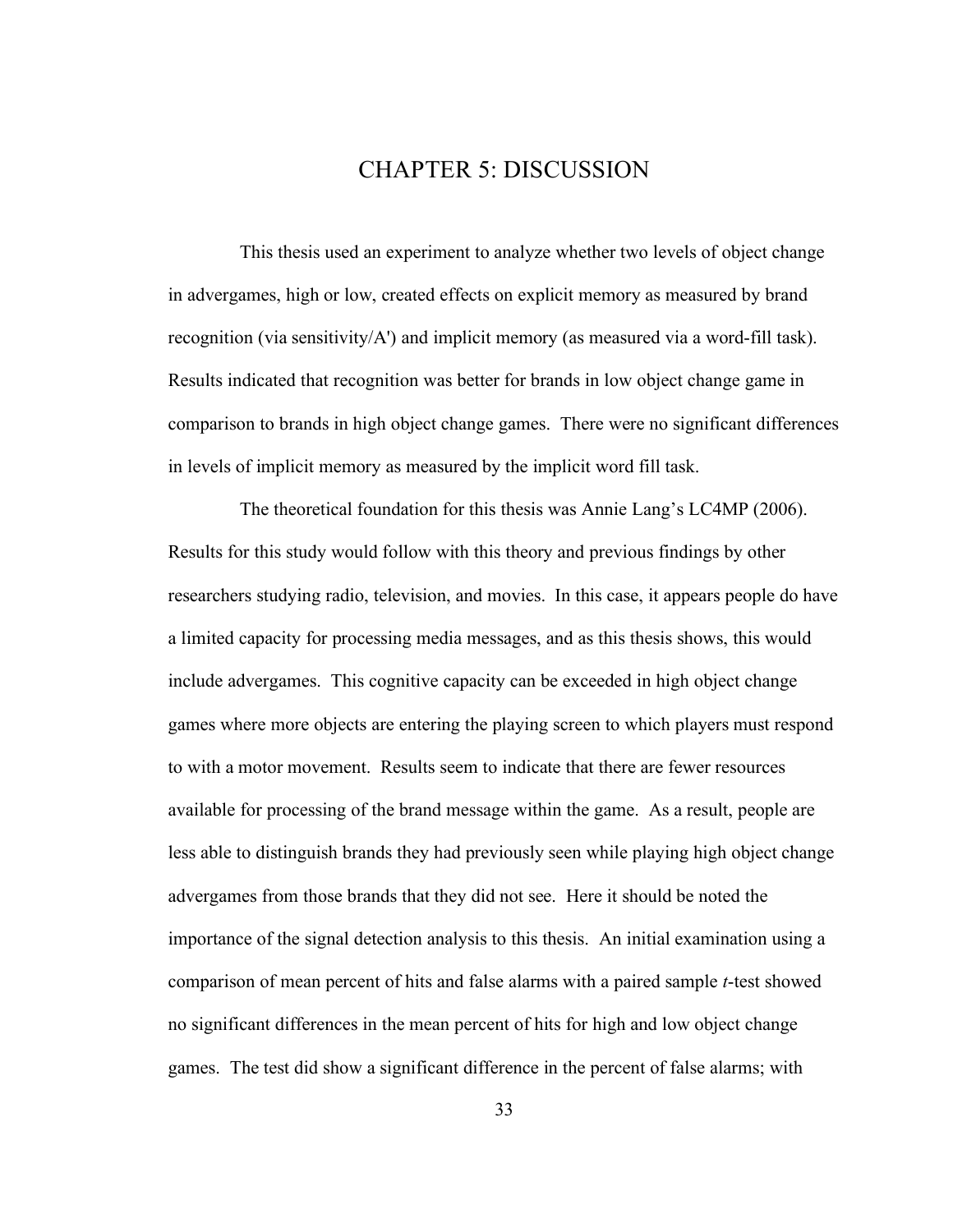participants showing a greater amount of false alarms for high object change compared to low object change games. However, it becomes clear with a signal detection analysis that this paired sample *t*-test does not tell the entire story. The signal detection analysis shows that in fact there was a significant difference in the results for sensitivity  $(A')$ , such that sensitivity was higher for low object change game brands compared to high object change game brands. Thus, participants in fact were better able to recognize what brands they had previously seen in the low object change games than for the high object change games. Sensitivity shows that in deciding what brands they had seen and hadn't seen, participants were able to better discern the two in low object change games as compared to high object change games.

Criterion bias (B") was also calculated as part of the signal detection analysis. Criterion bias showed that participants were actually more liberal in deciding if they had seen brands previously for high object change games when compared to low object change games. When attempting to identify what brands they had seen, participants appear to have been guessing to a greater extent for high object change game brands as compared to low object change game brands. This thesis thus speculates that these criterion bias findings indicate that as participants appeared to be less willing to guess on brands for low object change game compared to high object change games, they in fact likely didn't have to guess at identifying low object change brands nearly as much. This would seem to indicate that participants seem to have been more confident in deciding which brands they had seen in low object change games as compared to high object change games, and this may have led to them being more conservative in identifying low

34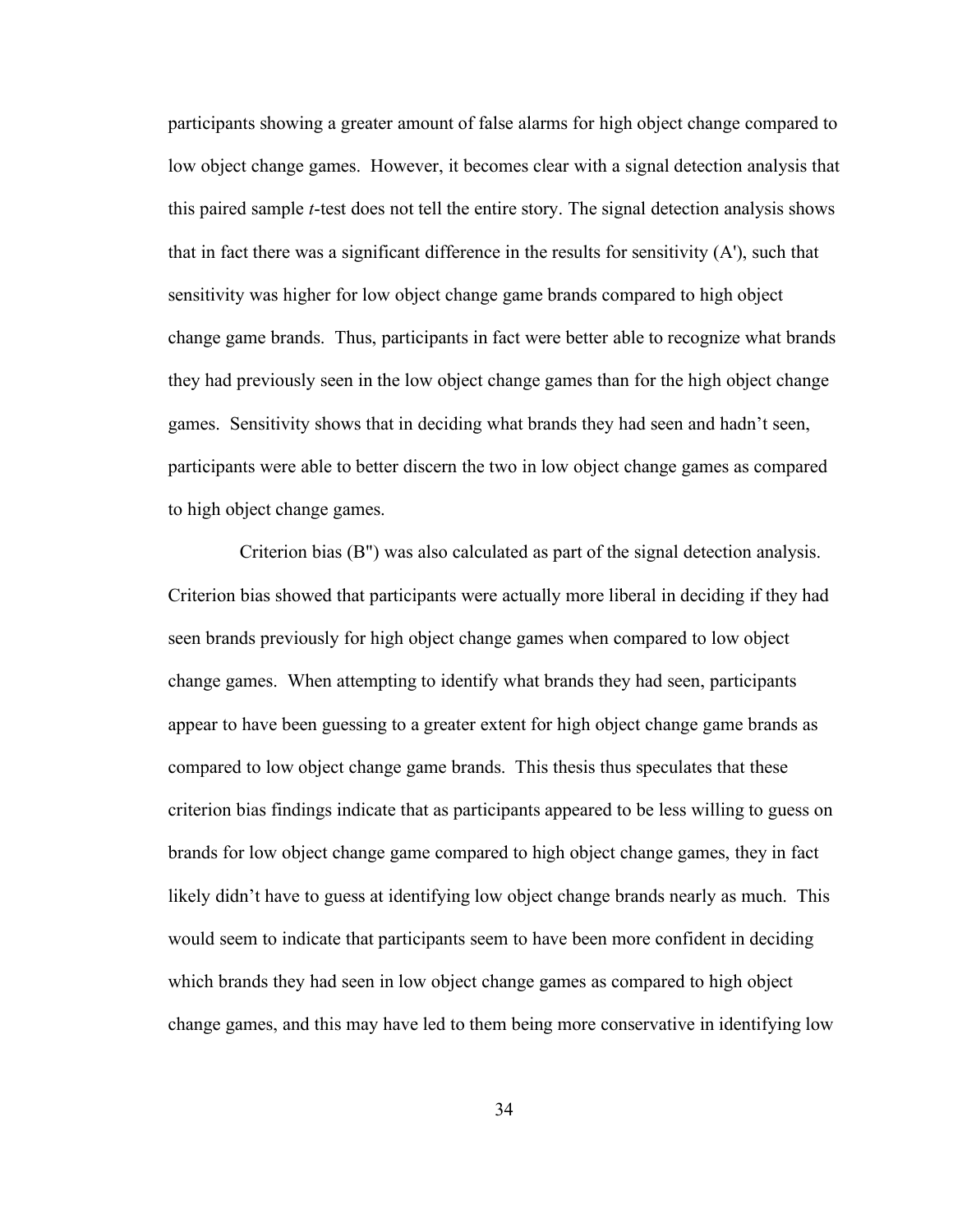object change game brands while needing to be more liberal and thus guessing more, in attempting to identify high object change game brands.

Implicit memory findings displayed no significant difference for implicit memory between high and low object change game brands. It seems likely that the constructed test simply did not have enough power to display any significant effects.

From a practical perspective, the findings of this thesis regarding sensitivity and criterion bias reflect a crucial issue for advertisers who need to not only create awareness for their product or service, but also to differentiate their product from the competition. Explicit memory results would seem to indicate that advertisers should be motivated to find the proper amount of objects entering the game play screen, and to avoid inserting more objects than a person can cognitively process. Doing so would appear to take away processing of the brand message such that consumers would have a more difficult time distinguishing the advertised brand from competition. Awareness for the advertised product, as previously discussed, is often a key advertising goal. Thus, finding the correct balance of object change to accompany the game and the brand messaging is key, in order that consumers not only enjoy playing the game (in this case, the brand message) but also remember the key message and/or brand name from the game they have played.

#### *Limitations of This Study and Recommendations for Future Research*

The above interpretations should be made within the following discussed limitations to this study.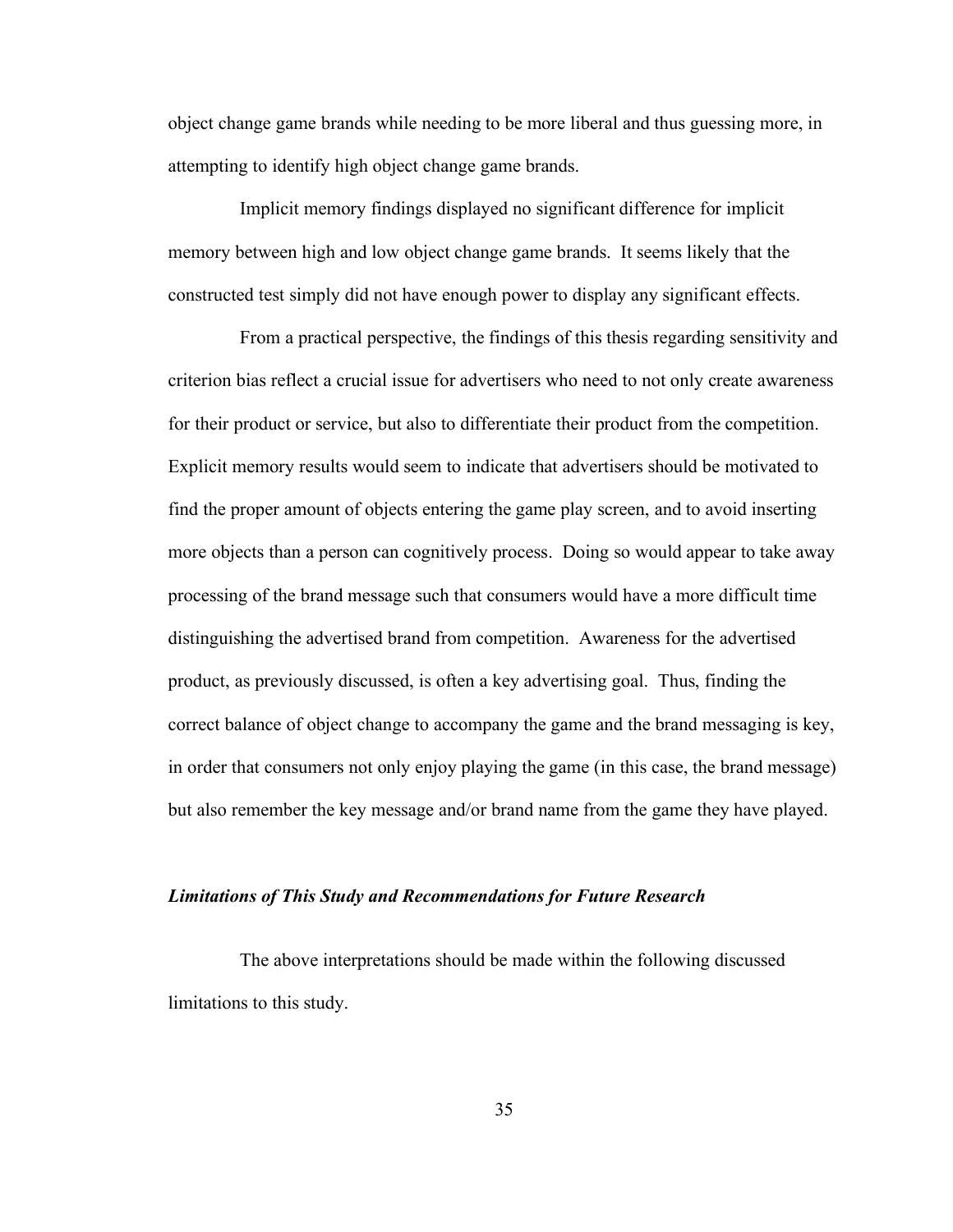This study tested only two levels or amounts of object change. Moreover, object change levels were not concrete, with amounts varying by game and even slightly by each game player depending on their own game play experience. Future research should address this by establishing more concrete levels of object change in order to help investigate if there is in fact a cognitive breaking point at which explicit memory decreases. Researchers should work with advergame programmers to develop testable and highly controllable games in order to test separate amounts of object change. By gaining more control over the precise number of object changes in an advergame, researchers could be better able to move towards findings that could reveal at what point recognition memory for brand messaging in advergames begins to increase, peak, decrease, and subsequently fall off. Doing so would establish a benchmark for game programmers to aim for in order to maximize the benefits of advergaming for brands seeking to spend their marketing budget wisely.

This study is one of very few studies at the current time that has investigated the world of advergaming as a media message device. One implication of this is that this study serves as an initial look into advergaming effects, and establishes some directions for future research in the area of advergaming. Another issue is that the theory that served as the foundation for the hypothesis in this study, Lang's LC4MP model (2006), had previously been used on television and movies. Results seem to indicate that the theory can be applied successfully to advergames. Future research on advergaming should use Lang's model in order to gain a better understanding of advergame effects on the process of encoding, as well as the processes of perception and retrieval. Doing so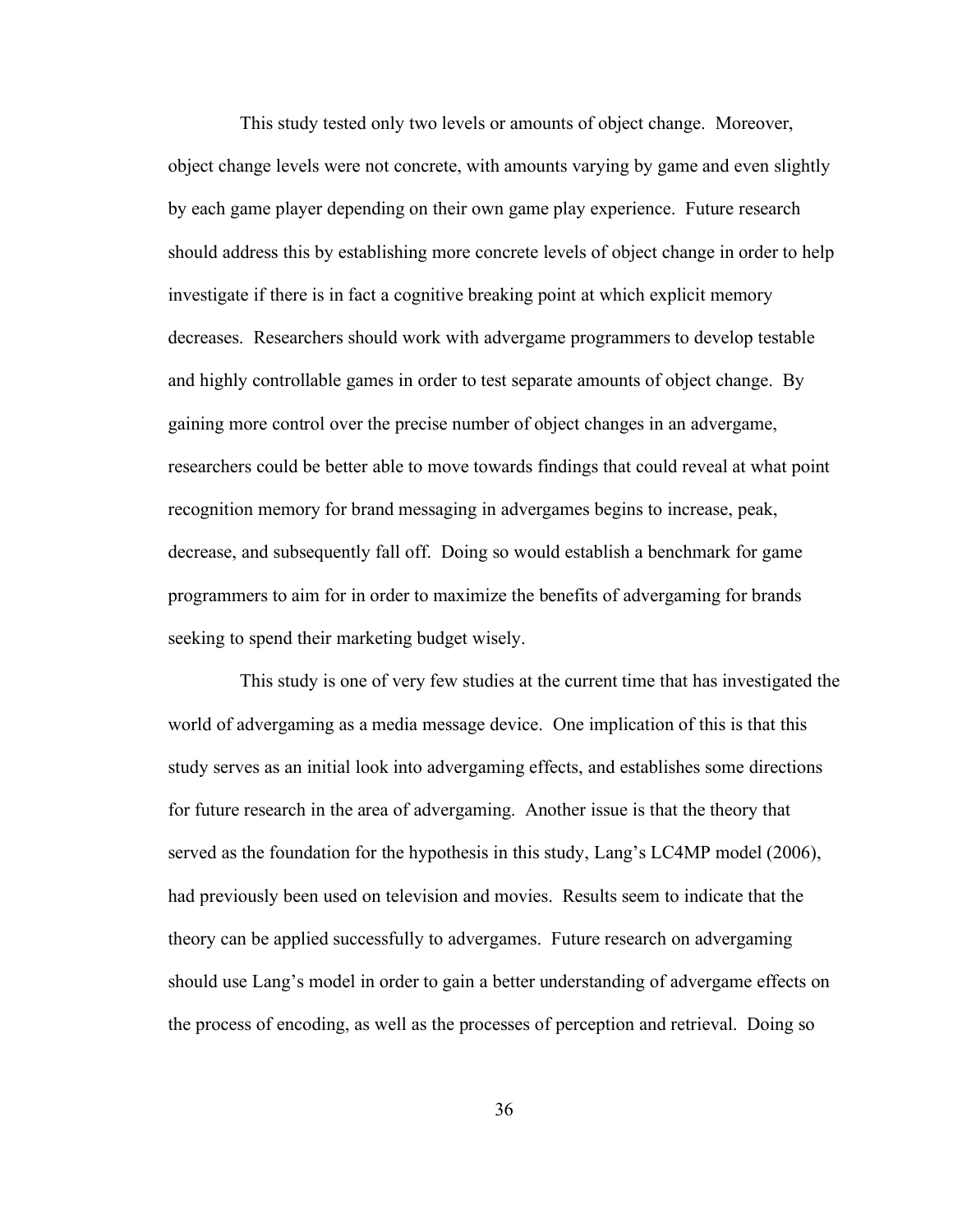will provide a better understanding of how cognitive processing is affected by this interactive media.

Participants in this thesis' experiment were college students from a major Midwestern university. Future research should establish whether the observed effects hold true with a more diverse age group of potential consumers. For example, it's possible younger generations who have grown up using multimedia to a greater extent might display different memory effects for brand messages in advergame messaging when compared to those who are not as experienced with interactive media. As Schneider and Cornwell (2005) noted, experienced game players have been shown to display greater recognition memory for video game product placement when compared to more novice players. Future research should address this topic in the field of advergaming. Additionally, different consumers of different backgrounds, ages, etc. might harbor different attitudes toward advergaming. This is another avenue that future research should address in order to gain a better understanding of how target markets will react to the messaging aimed at them.

This study only examined one feature of advergames that could potentially influence cognitive resource allocation. Future research should address game features such as motor function required for different games. Particularly, care should be taken to address how different amounts and levels of button presses and/or keyboard button presses create cognitive resource allocation. This study in essence manipulated this by having participants react at higher or lower amounts with keyboard button and/or mouse button presses to object changes. However, games that require mouse and keyboard combination controls were not separated from games that only required the game player

37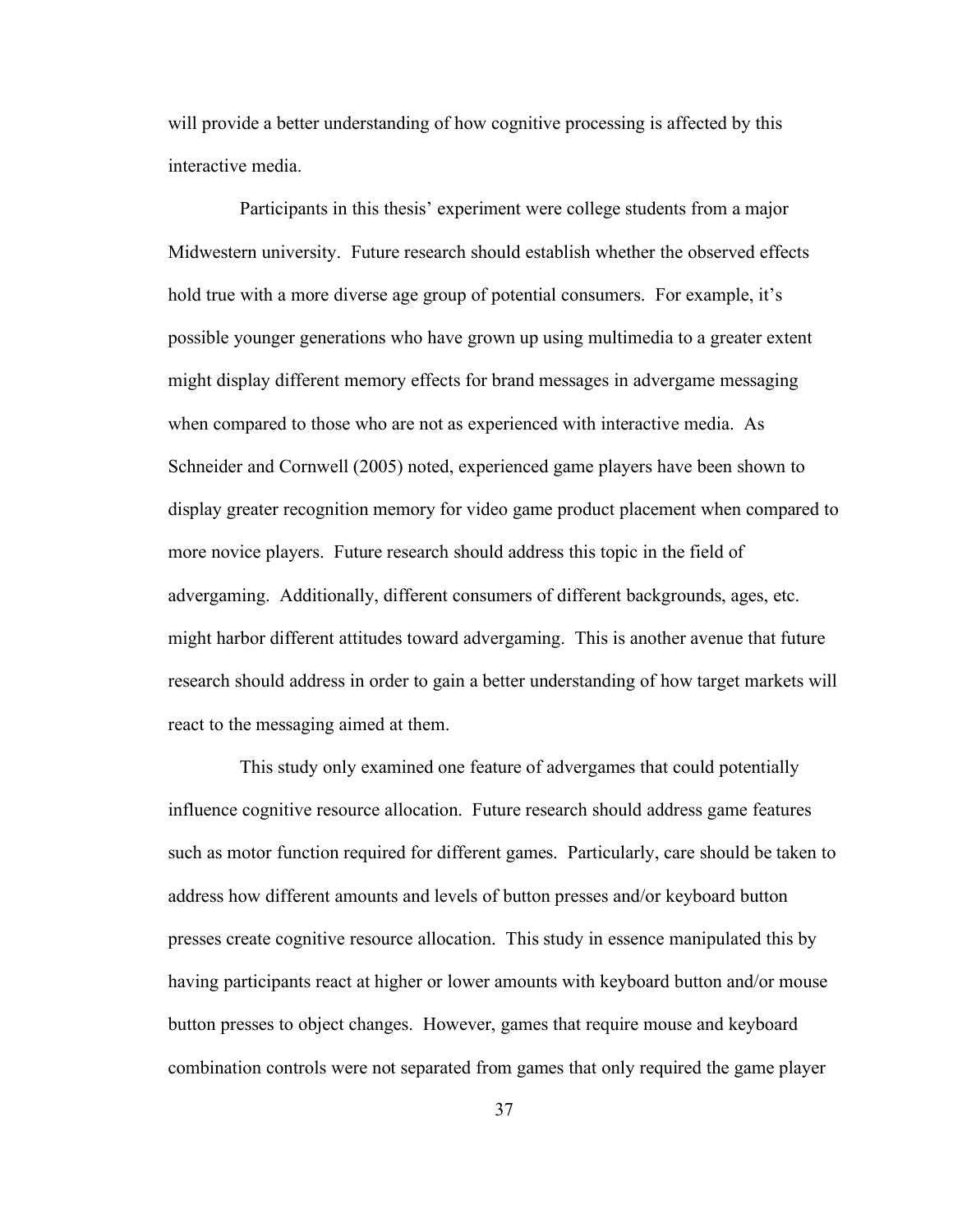to hit one button on the mouse repeatedly to object changes onscreen. It's possible that a game in which a player must use a large amount of keyboard/mouse combination controls could create altogether different levels of cognitive resource allocation compared to a game in which the player would hit one button on the mouse or keyboard repeatedly. Games that require both hands to play might create different amounts of cognitive resource allocation compared to a game in which a player only uses their dominant hand.

The games in this thesis were not of uniform length in time (See Table 1). Future research should establish what effects varying lengths of time in exposure to advergaming might have on brand recognition and implicit effects. Additionally, the time played may not represent actual online playing time. While time was limited to avoid ceiling affects in analysis of recognition data, the average consumer playing online might actually be engaged in game play for a longer amount of time. Consumers may play advergames for as long as 17 minutes (Hein, 2006), obviously a much longer overall exposure than this study utilized. Future research should take a look at such a time discrepancy between the average commercial time and possible advergame exposure time, wherein a game player is being exposed to a brand logo and/or message for a much longer time in advergaming versus advertising in traditional media.

Regarding the implicit memory test used in this thesis, this study shows that implicit memory is also difficult to measure. Care should be taken to pretest implicit tests in order to establish a baseline against which to measure future performance, particularly with word fill task assignments. More test items are likely needed to gain the power necessary to display any significant effects.

38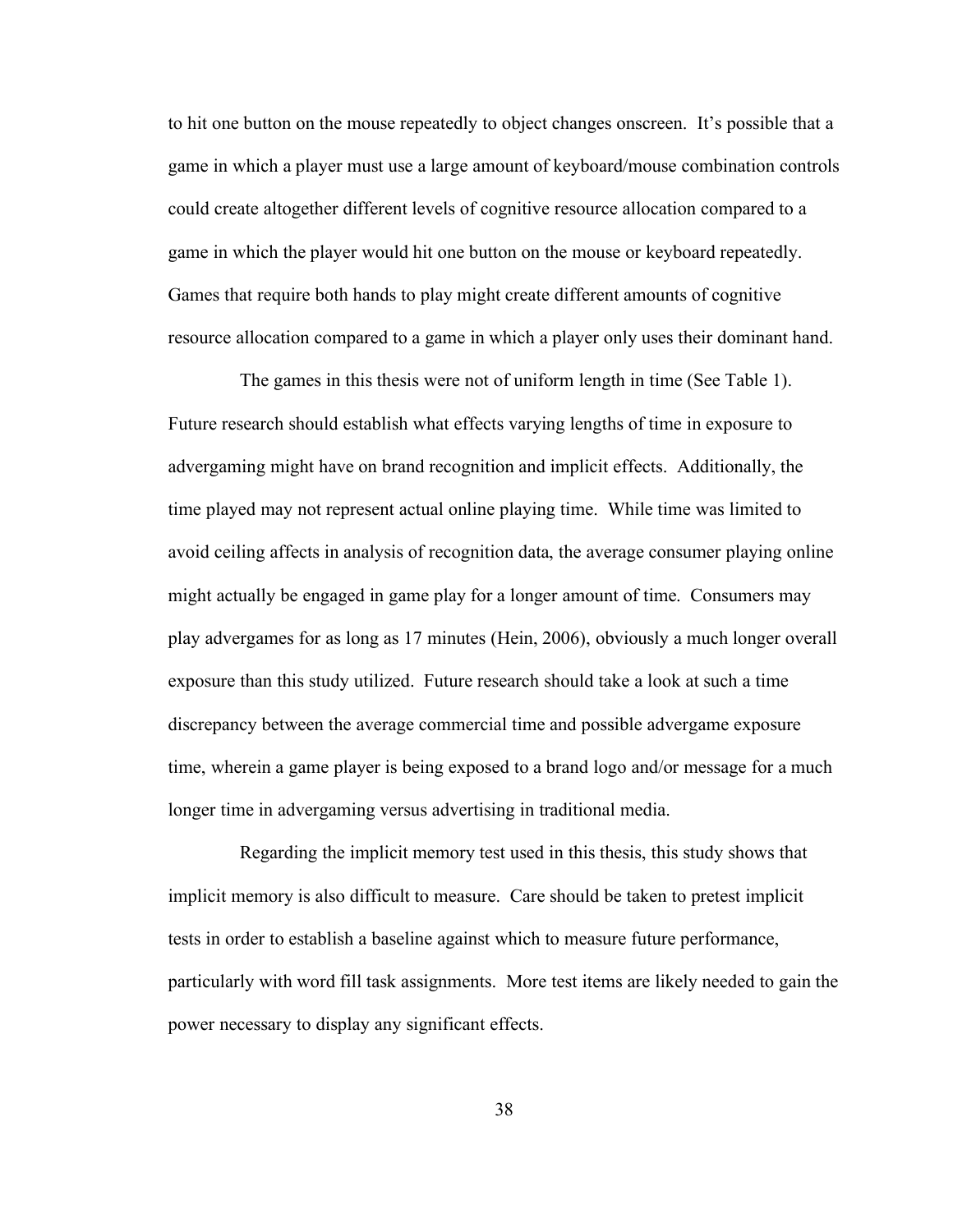The implicit test used in this study is but one example of an available implicit test, and this thesis did not attempt to measure word completion against any baseline performance of the task by people who had not played the advergames in this study (i.e. a control group). This is one avenue future research should explore, along with a test of how consumers perform on other implicit memory tests. Specifically, an implicit product choice test would be of great value to evaluate advergame effects. Product sales are often an important part of advertising goals and thus it is recommended that future research should analyze what effects advergame brand messaging has on implicit product choice. A test of unconscious processing during product choice would seem to fit well when testing games such as those featured, many of which might be classified as products that would fit into a low involvement purchase decision, where unconscious processing might be occurring.

Future research should also investigate whether brands that might be less familiar than those which were used as variables in this study show related or different memory affects. It's possible that consumers might be better primed for brand names that are already have top-of-mind awareness when compared to those brands that are not as heavily engrained in consumers' minds. For instance, a new product just released on the market would likely not be as primed in consumer memory as brands such as Coca-Cola or McDonalds, which have a long history of consumer interaction and advertising.

Regarding data analysis, the results of this study point to the need for a signal detection analysis as a very useful tool for examining the results of recognition memory test data for studies examining advergaming or other advertising methods. The signal detection analysis provided a completely different view of the results of this study, and in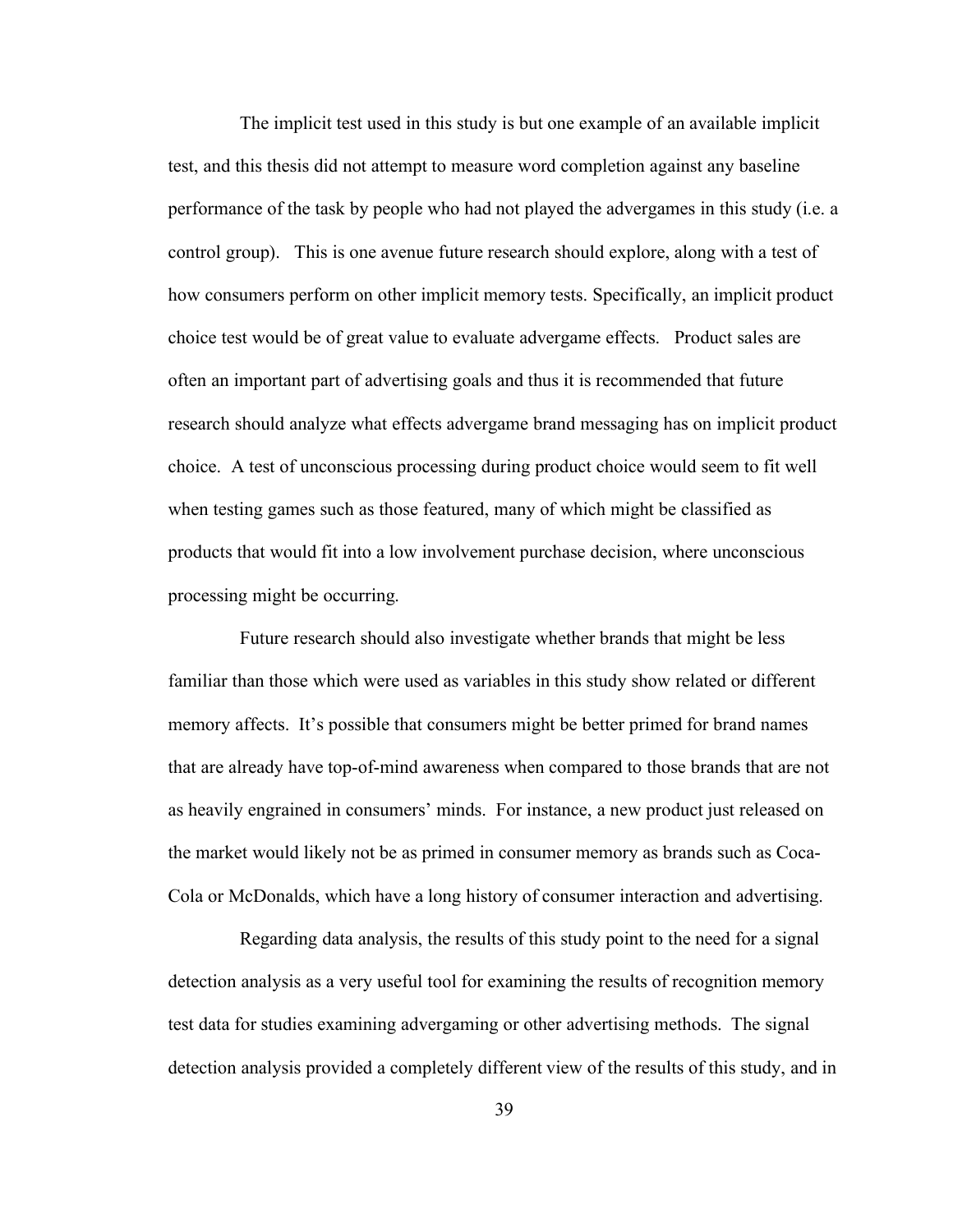fact pointed towards the hypothesis (H1) that this thesis sought to investigate as being correct. Had only the mean percent of hits and false alarms been tallied and then compared, this thesis would have missed a crucial finding.

Ultimately, as additional brands begin to use advergames as part of their marketing plan, research will need to continue in order to investigate the how brands can make the most of this new and burgeoning message format.

#### *Conclusion*

Advergaming is a new and booming avenue of advertising for brands (Hein, 2006; In-Game Branding, 2006). This study attempted to analyze object change, which is one formal feature of these games that can be varied. As this study shows, these variations can create differences in both explicit and implicit memory effects. Object change was found to have significant effects on explicit memory, which was measured with a recognition test. When asked if they had seen a brand in game play or not, participants were less able to recognize brands in high object change games compared to brands in low object change games. Results from this study indicate those seeking to use brand messaging in advergames need to be careful so as to avoid overloading their games with too many object changes, which can lead to lower recognition of their brand.

Variations in the levels of object change created no significant differences with implicit memory.

Currently, there are a large number of additional brands entering the arena of advergaming. Additionally, game programmers are already changing and altering their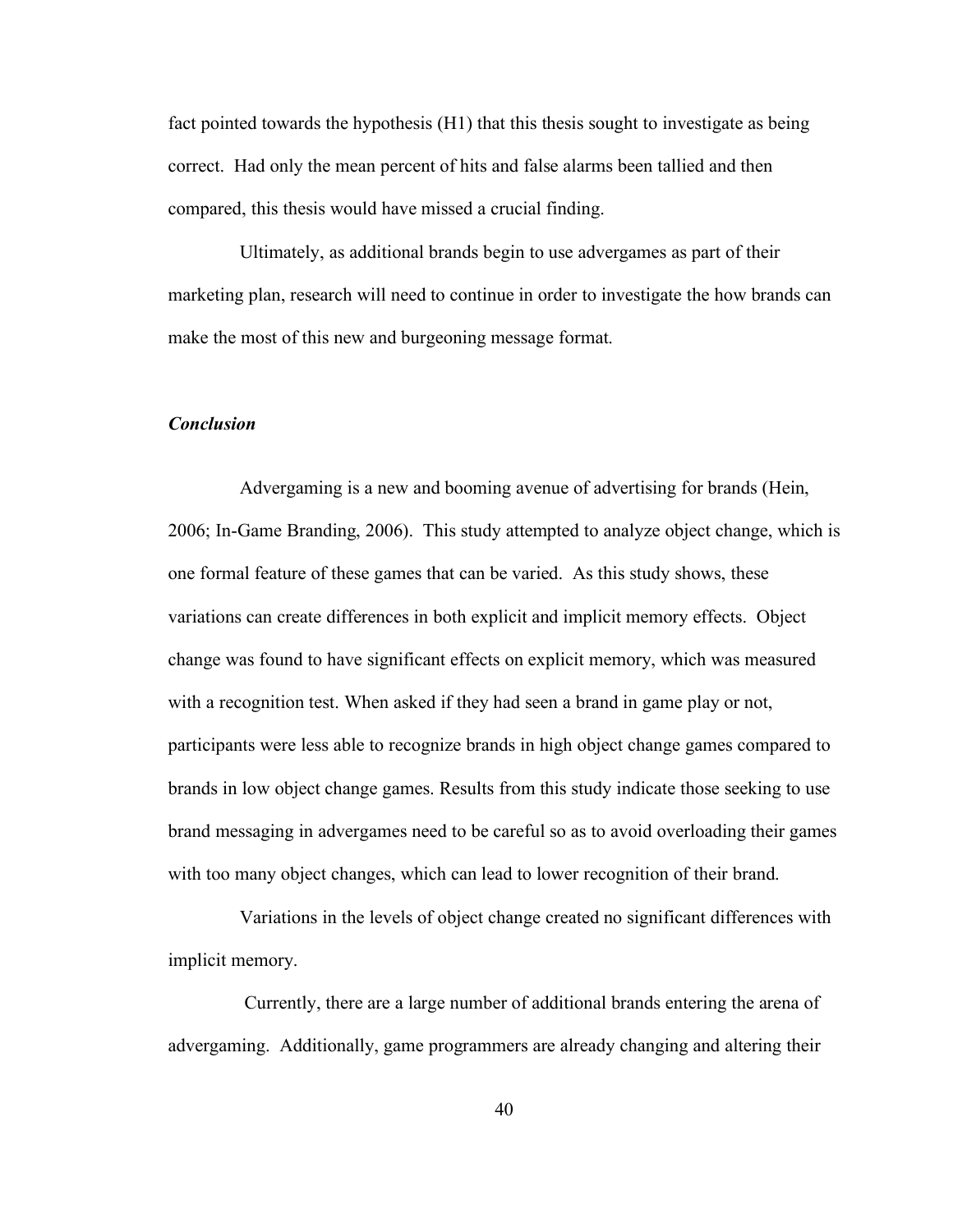games in attempt to create more meaningful and productive interactions with consumers. As such, there will be a greater need for research to examine how and if the games are providing any return on advertisers investment. This advertising method is currently under researched. However, judging from current market trends, which are continuing to push towards increasing product placements such as advergames, advergaming should in the future provide fertile ground for researchers. This study provided an examination of one aspect of advergames that can be controlled by game programmers as they work with advertisers. It is hoped that future researchers can use this study to help guide their research and to provide discussion for future research on this advertising method.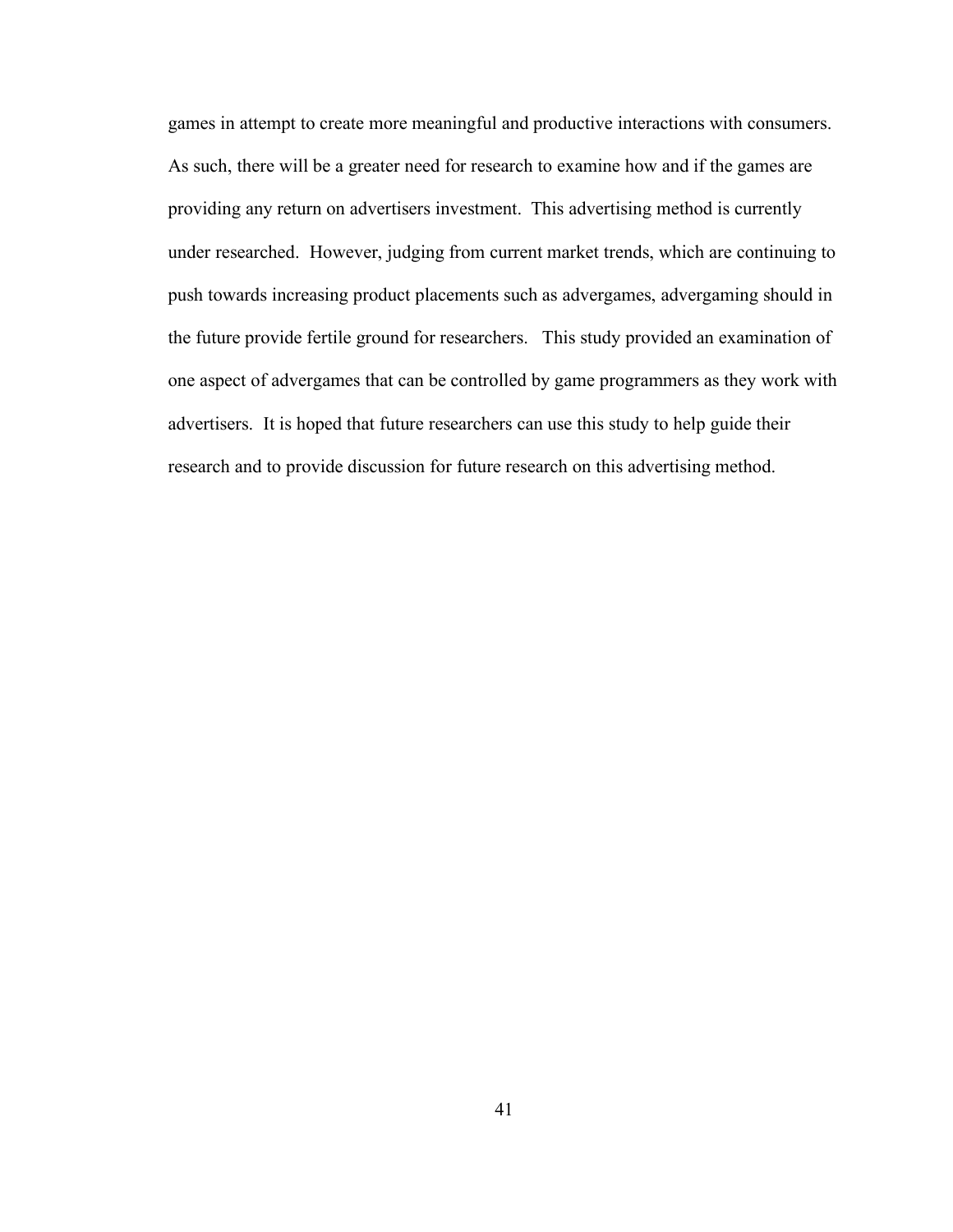# APPENDIX A

# *Brands/Game Information*

# Table A1: Brands/Object Change Levels/Web Address at Time of the Experiment

| <b>Brand</b>    | <b>Object change Levels</b> | <b>Web Address</b>                                         |
|-----------------|-----------------------------|------------------------------------------------------------|
| Big Red         | High                        | http://candystand.com/play.do?id=17869                     |
| Gummi Savers    | High                        | http://candystand.com/play.do?id=17849                     |
| Orbitz          | High                        | Orbitzgames.com                                            |
| <b>Skittles</b> | High                        | http://kewlbox.com/games/GameLaunch.aspx?GameId=8          |
| Winterfresh     | High                        | http://candystand.com/play.do?id=17957                     |
| Burger King     | Low                         | http://kewlbox.com/games/GameLaunch.aspx?GameId=212#       |
| Extra           | low                         | http://candystand.com/play.do?id=17832                     |
| Juicy Fruit     | Low                         | http://candystand.com/play.do?id=17927                     |
| Planters        | low                         | http://www.planters.com/games/gamepage.aspx?GameId=133     |
| Ritz            | Low                         | http://nabiscoworld.com/Games/game_large.aspx?gameid=10003 |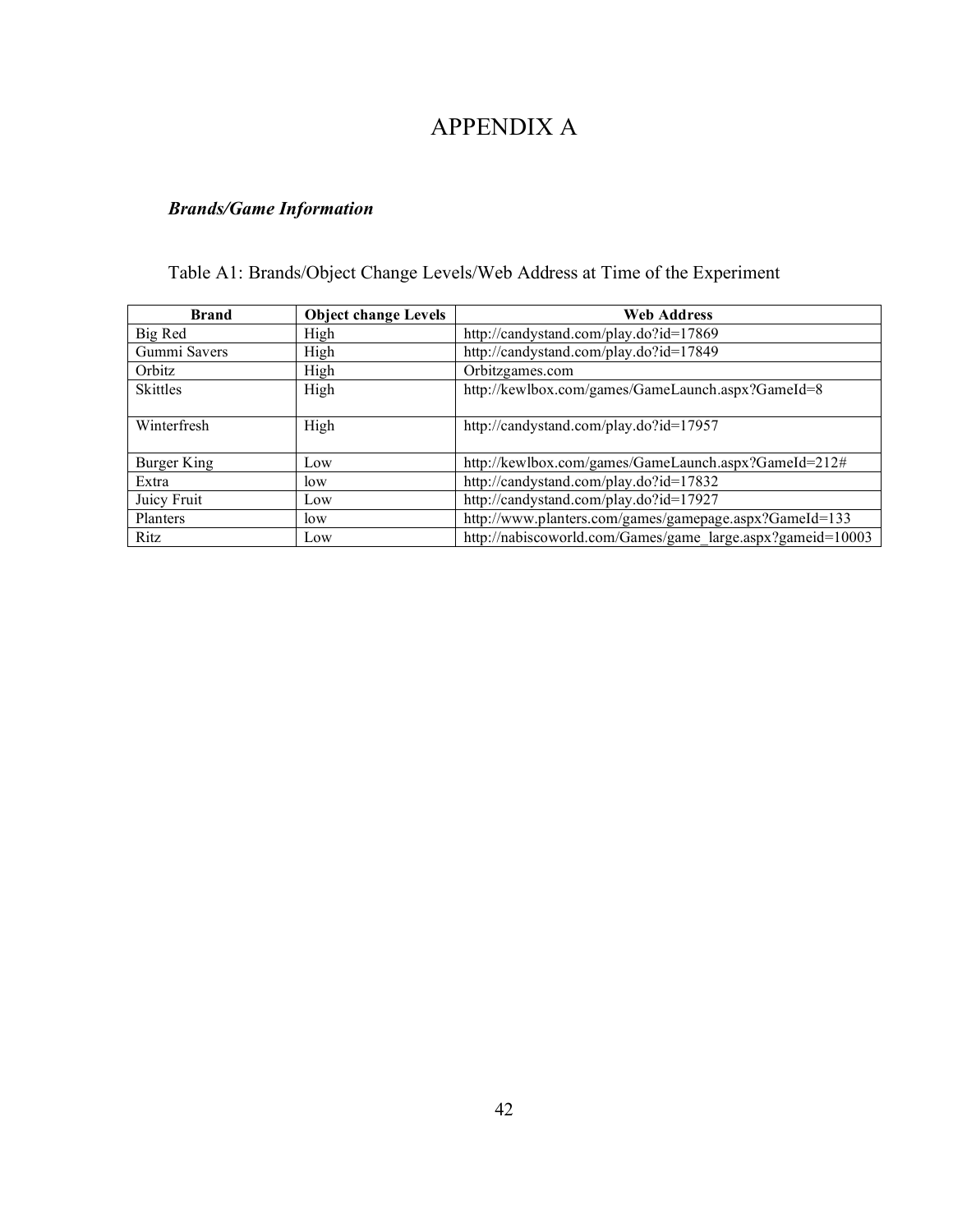# APPENDIX B

### *Experimental Orders – Game Play*

All participants were randomly assigned to one of 5 orders prior to the experiment. Each experimental order was also randomly assigned an order in which games were to be played.

| <b>Game Play</b> | <b>Experimental</b> | <b>Experimental</b> | <b>Experimental</b> | <b>Experimental</b> | <b>Experimental</b> |
|------------------|---------------------|---------------------|---------------------|---------------------|---------------------|
| Order            | <b>ORDER 1</b>      | <b>ORDER 2</b>      | <b>ORDER 3</b>      | <b>ORDER 4</b>      | <b>ORDER 5</b>      |
|                  | Ritz.               | Burger King         | Winterfresh         | Sour Skittles       | Big Red             |
| 2                | Big Red             | Sour Skittles       | Juicy Fruit         | Ritz                | Planters            |
| 3                | Burger King         | Extra               | Gummi Savers        | Winterfresh         | Gummi Savers        |
| $\overline{4}$   | Sour Skittles       | Orbitz              | Planters            | Planters            | Burger King         |
| 5                | Juicy Fruit         | Ritz                | Orbitz              | Orbitz              | Winterfresh         |
| 6                | Gummi Savers        | Gummi Savers        | Ritz                | Extra               | <b>Ritz</b>         |
|                  | Extra               | Juicy Fruit         | Big Red             | Gummi Savers        | Orbitz              |
| 8                | Orbitz              | Winterfresh         | Burger King         | Burger King         | Juicy Fruit         |
| -9               | Planters            | Planters            | Sour Skittles       | Big Red             | Sour Skittles       |
| 10               | Winterfresh         | Big Red             | Extra               | Juicy Fruit         | Extra               |

Table B1: Order of Games Played – Listed by Brand Sponsoring the Game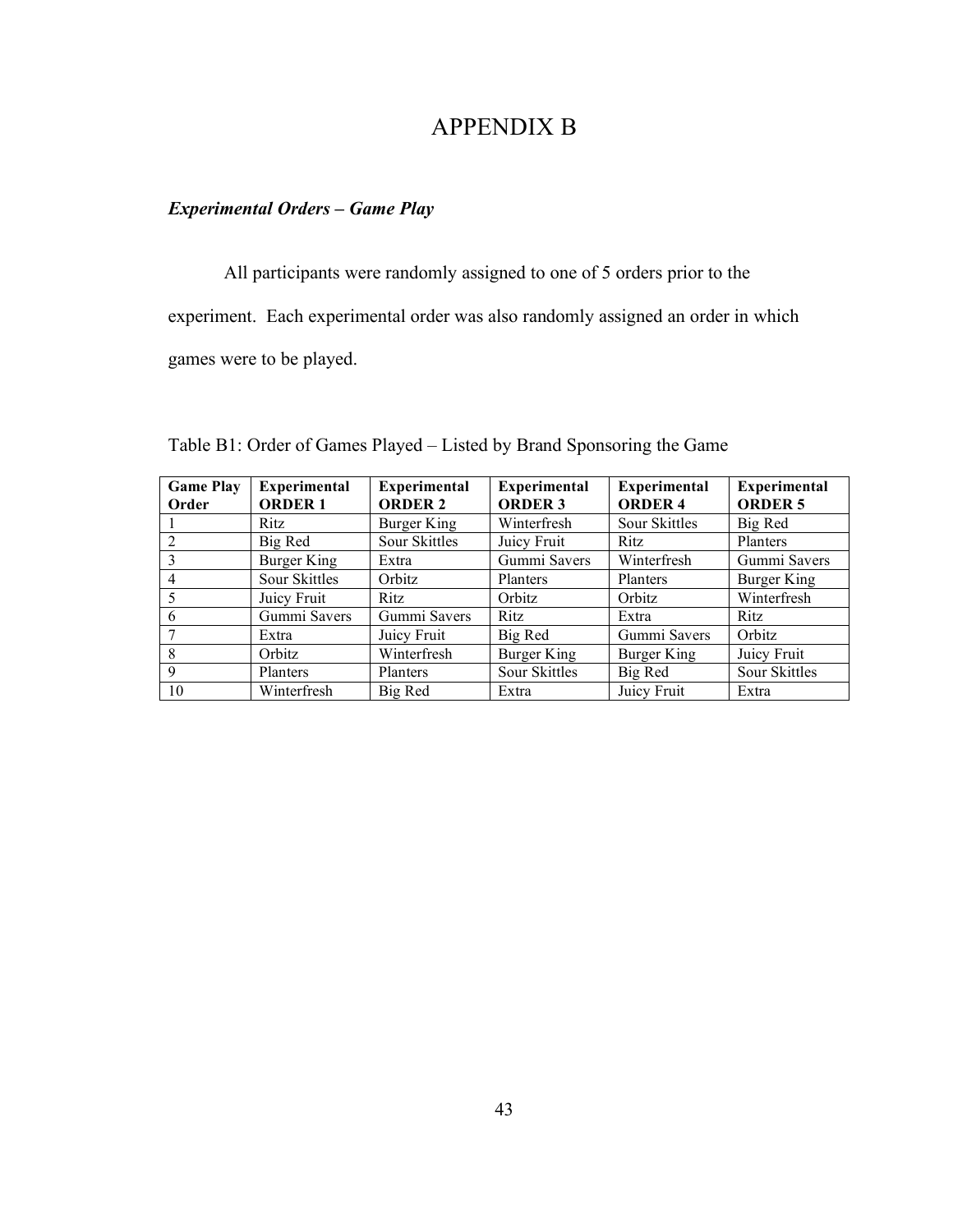## APPENDIX C

#### *Implicit Memory Test – Word-Fill Task*

Based on their randomly assigned experimental order, participants completed one of 5 word-fill tasks. The order of word-fill tasks was randomly assigned to each order. It should be noted that due to experimenter error, orders 2-5 had an extra space added before "\_ i g" making the task "\_ i g". Additionally, a game for the brand Wrigley's Spearmint was switched out prior to the experiment for a game for the brand Ritz. The experimenter failed to make the switched on the word-fill tasks. Due to these two errors, only 4 brands at each level of object change were measured via this instrument. The heading of each order as on the following pages is for descriptive purposes only and did not appear on the actual sheet. Instructions were given to participants verbally.

| <b>Brand</b>  | <b>Implicit Word-Fill Task Measurement</b> |
|---------------|--------------------------------------------|
| Gummi Savers  | s a e                                      |
| Orbitz        | $or$ i                                     |
| Sour Skittles | s k<br>e                                   |
| Winterfresh   | e                                          |
| Burger King   | k n                                        |
| Extra         | t r                                        |
| Juicy Fruit   | $\mathbf{u}$ 1                             |
| Planters      | n r<br>p                                   |

Table C1: Target Word/Brands and Word-Fill Measurement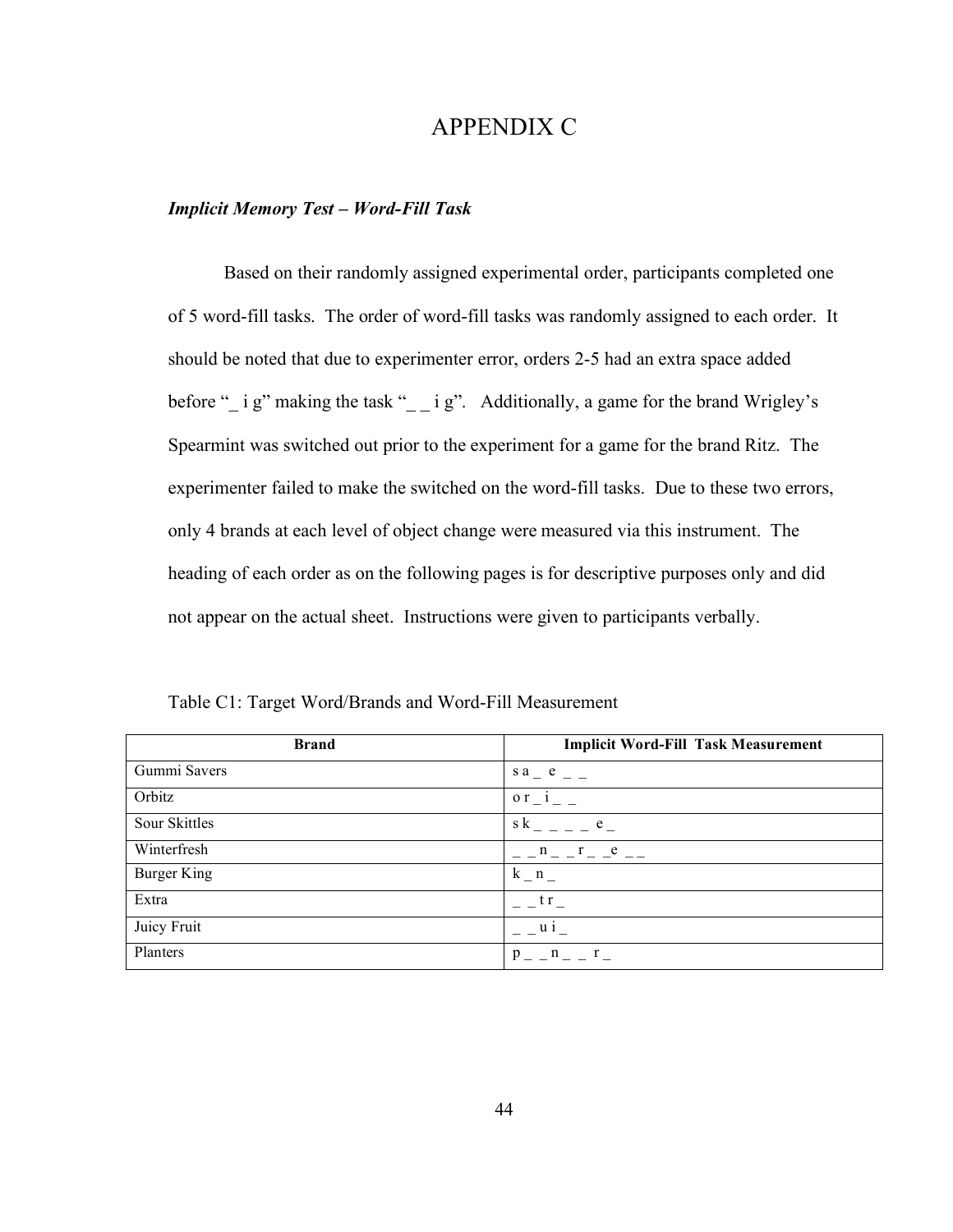*Implicit Memory Test – Word-Fill Task (Cont.)*

*Order 1*  $1)$   $\overline{\phantom{a}}$  i g 2) s p  $r$   $-$ 3)  $k - n -$ 4)  $-$  t r  $-$ 5) o r  $-i$  – 6)  $p_{-} - n_{-} - r_{-}$ 7) s k \_ \_ \_ \_ e \_ 8) s a  $_e$  e  $_e$   $=$ 9)  $u i$   $10$ )  $n$   $r$   $e$   $-$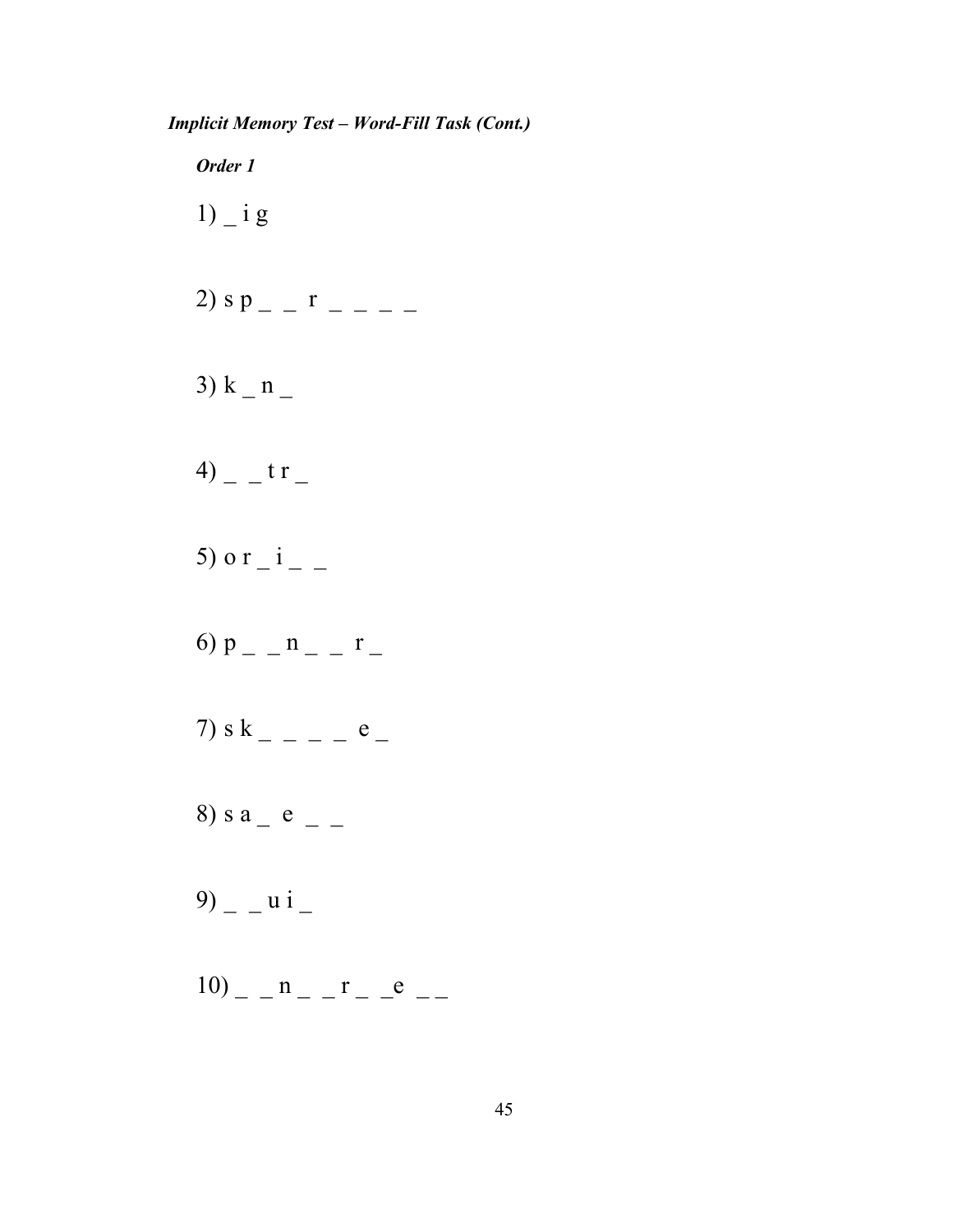*Order 2*  $1)$  \_ \_ u i \_ 2)  $-$  i g 3) s k  $-e$   $-$ 4)  $-$  t r  $-$ 5) s a  $_e$  e  $_{-}$ 6) s p \_ \_ r \_ \_ \_ \_ 7)  $p_{-} - n_{-} - r_{-}$ 8) o r\_i \_ \_  $9)$  \_ \_ n \_ \_ r \_ \_ e \_ \_ 10)  $k - n -$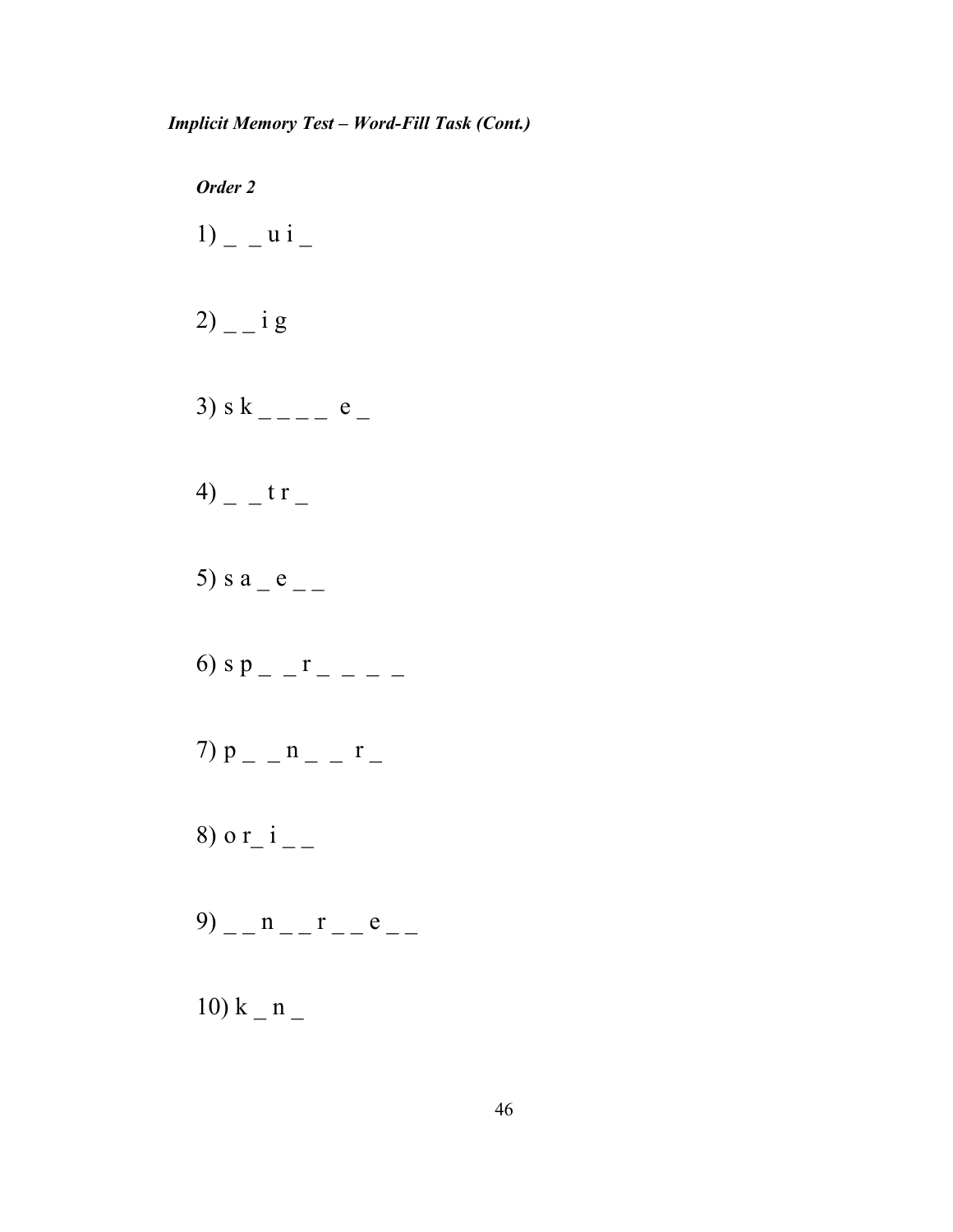*Order 3* 1) o r\_i \_ \_ 2)  $-$  t r  $-$ 3)  $k - n -$ 4)  $- i g$ 5) s a  $_e$  e  $_e$   $=$ 6)  $p_{-} - n_{-} - r_{-}$ 7) s p \_ \_ r \_ \_ \_ \_  $8)$  \_ \_ u i \_ 9) s k \_ \_ \_ \_ e \_  $10$ )  $n$   $r$   $e$   $-$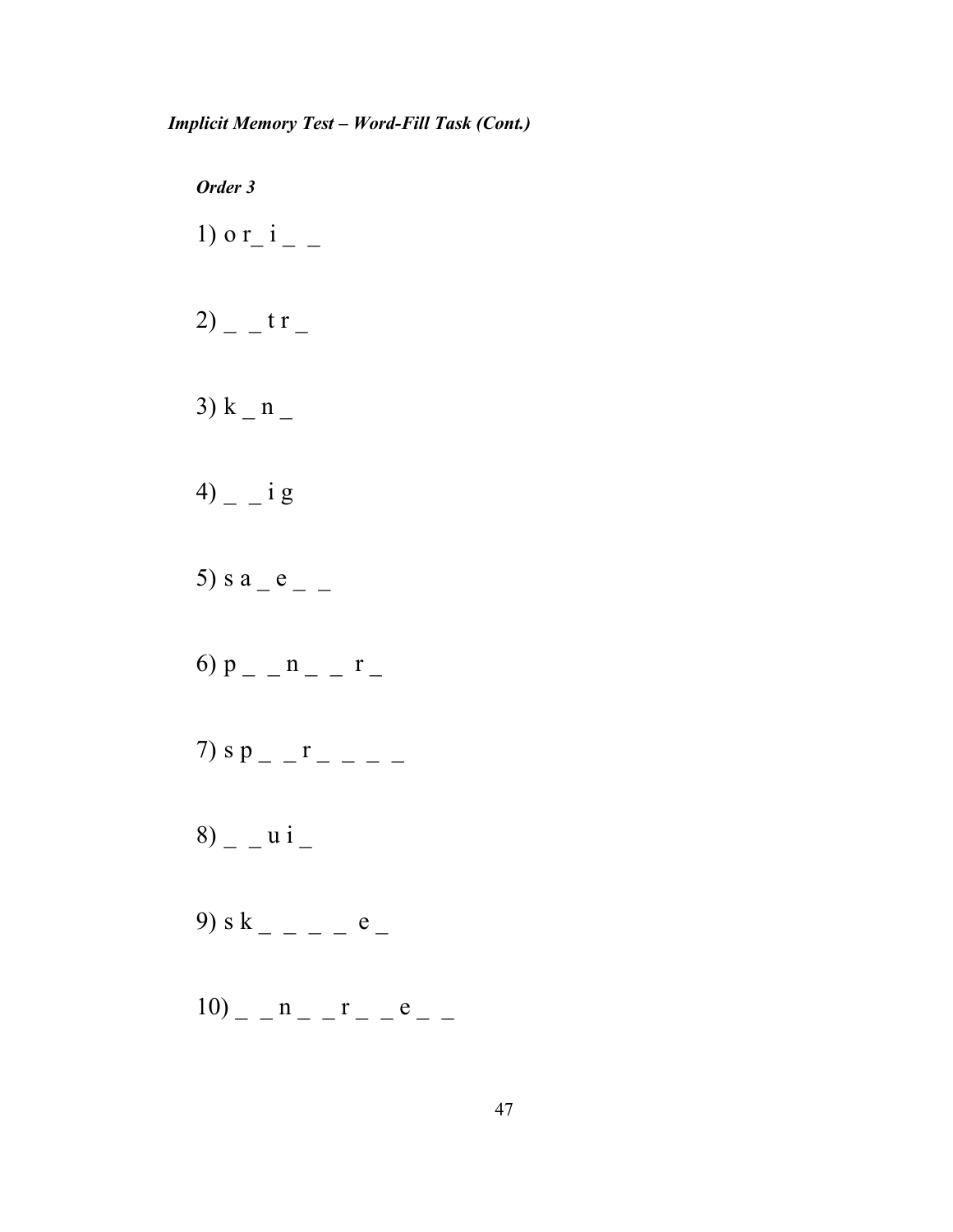*Order 4*  $1)$  \_ \_ u i \_ 2)  $-$  t r  $-$ 3) s p  $r - -$ 4)  $p_{-} - n_{-} - r_{-}$ 5) o r\_i \_ \_  $6)$  \_ \_ n \_ \_ r \_ \_ e \_ \_ 7) s k \_ \_ \_ \_ e \_ 8) s a  $_e$  e  $_{-}$ 9)  $i$  g 10)  $k - n -$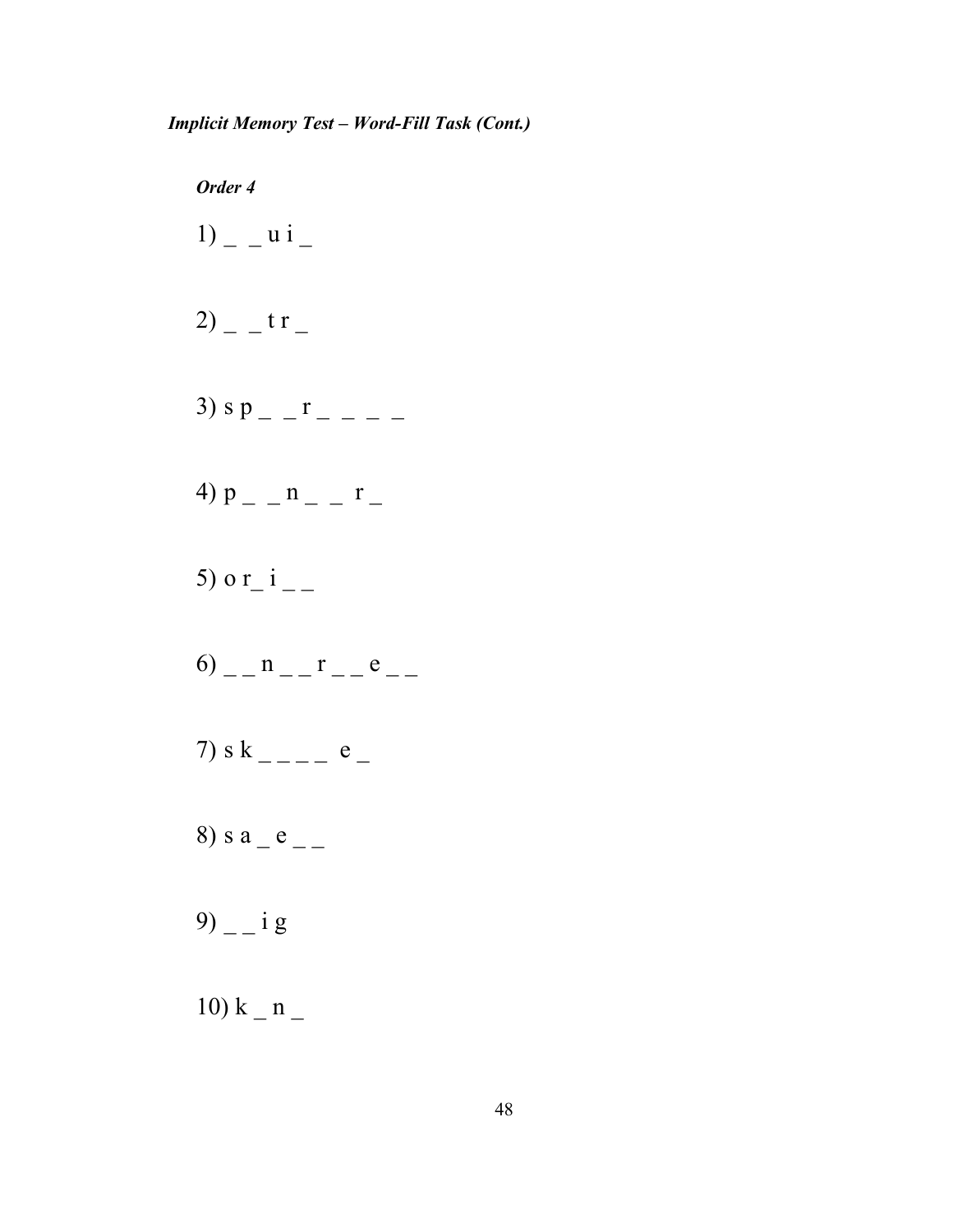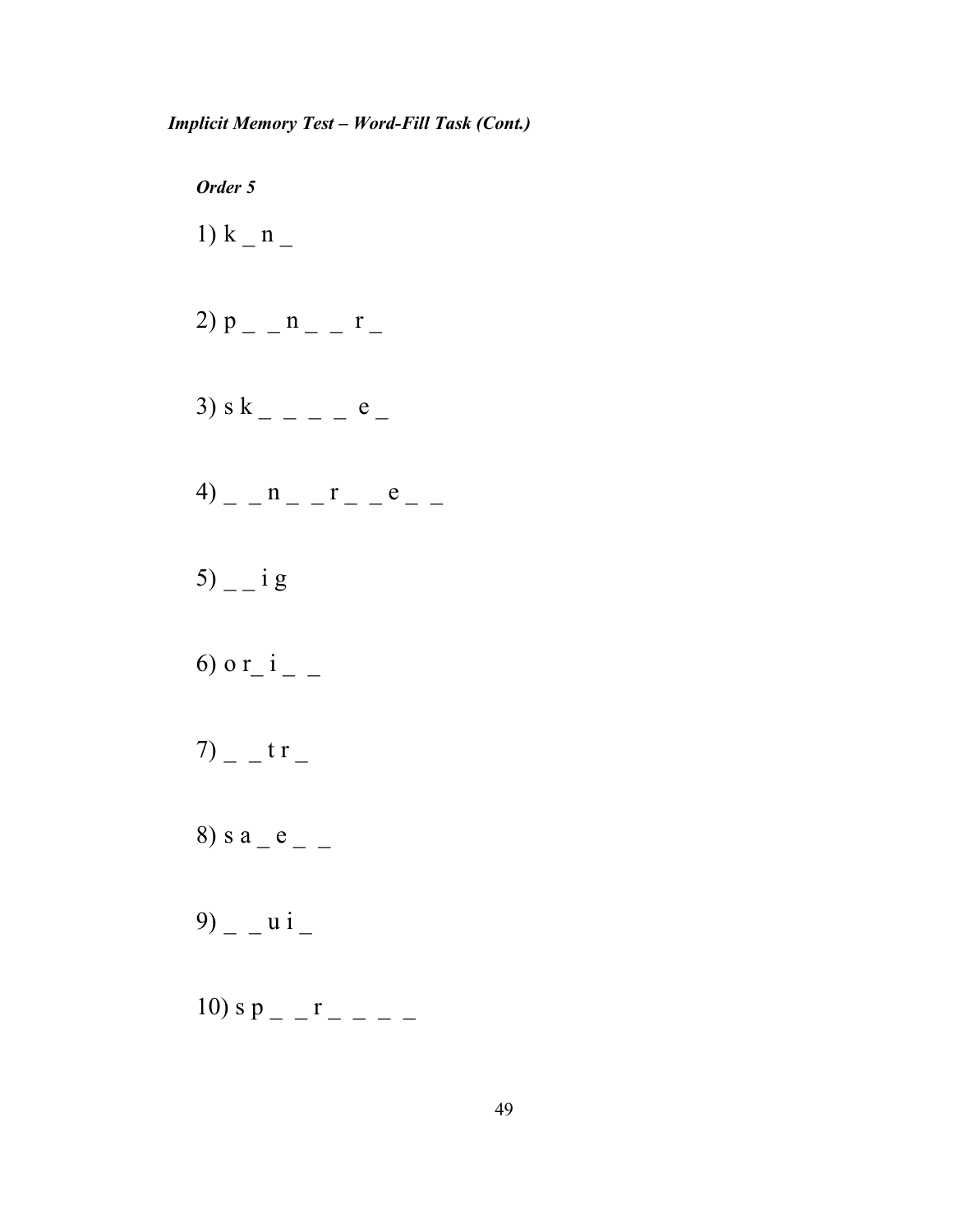## APPENDIX D

### *Explicit Memory Test – Recognition Test*

Following the distraction task, participants completed a speeded recogntion test on a laptop compter. The test was administered via the Medialab program. The program randomly brought up each recognition question. Participants were administered instructions in which they were told to indicate by clicking on either "yes" or "no" to indicate whether or not they had played a game featuring the brands that would appear onscreen. Below are each of the target brands, along with the foil brands. Brands and Foils appeared in a random order as determined by the Medialab program.

| <b>Brand</b>  | Foil         |
|---------------|--------------|
| Big Red       | Cinnaburst   |
| Gummi Savers  | Gummi Bears  |
| Orbitz        | Travelocity  |
| Sour Skittles | Starburst    |
| Winterfresh   | Ice Breakers |
| Burger King   | Dairy Queen  |
| Extra         | Trident      |
| Juicy Fruit   | Bubble Yum   |
| Planters      | Reeses       |
| Ritz          | Cheese Its   |

Table D1: Brands and Accompanying Foils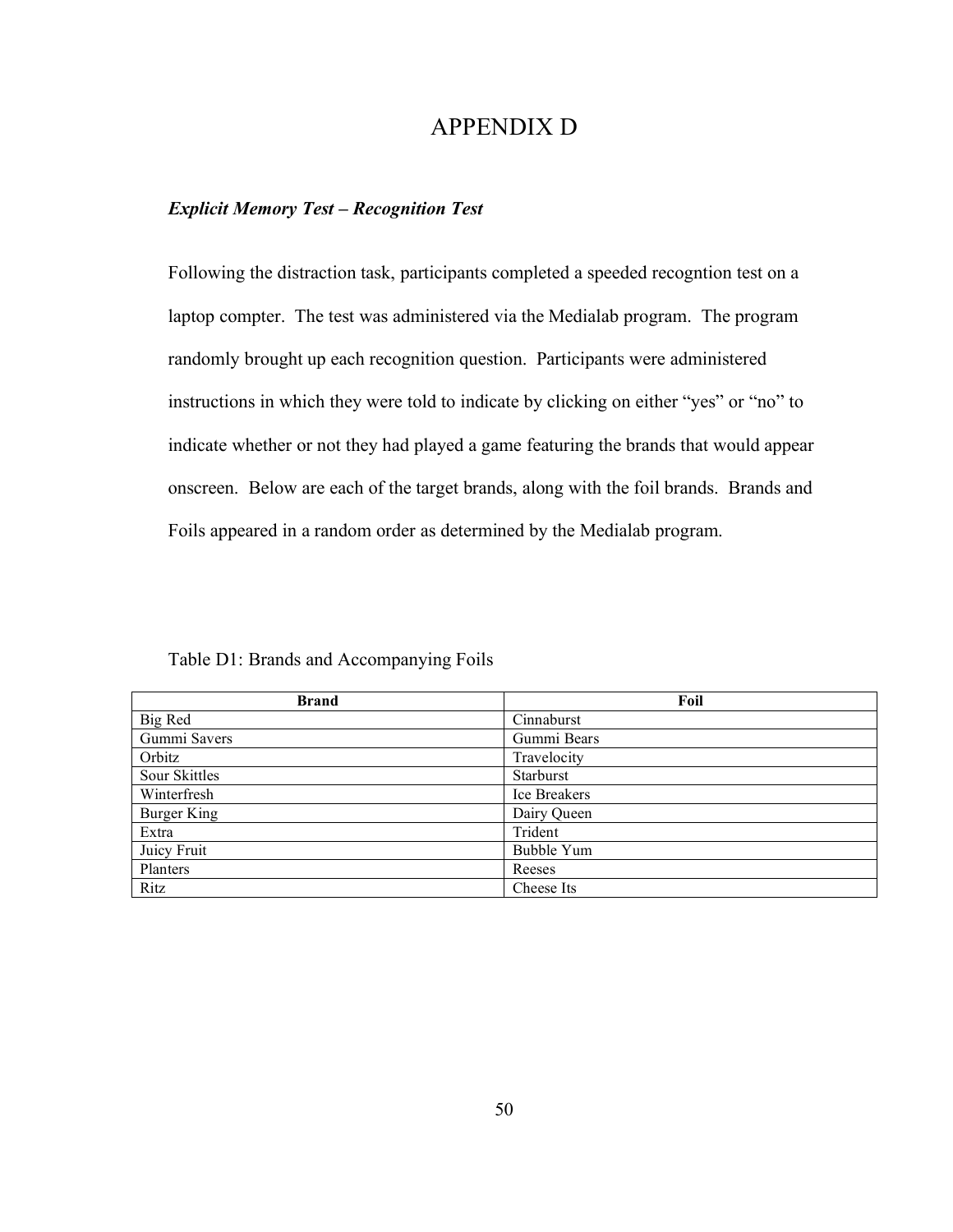# APPENDIX E

*Formulas for Calculating Signal Detection - A' & B"*

 $A' = 1/2 + [(H-F)(1+H-F)] / 4H(1-F)$  If  $H \ge F$  $B'' = [H(1-H) - F(1-F)] / [H(1-H) + F(1-F)]$  If  $H \ge F$ 

 $H = Hit$  rate

F= False Alarm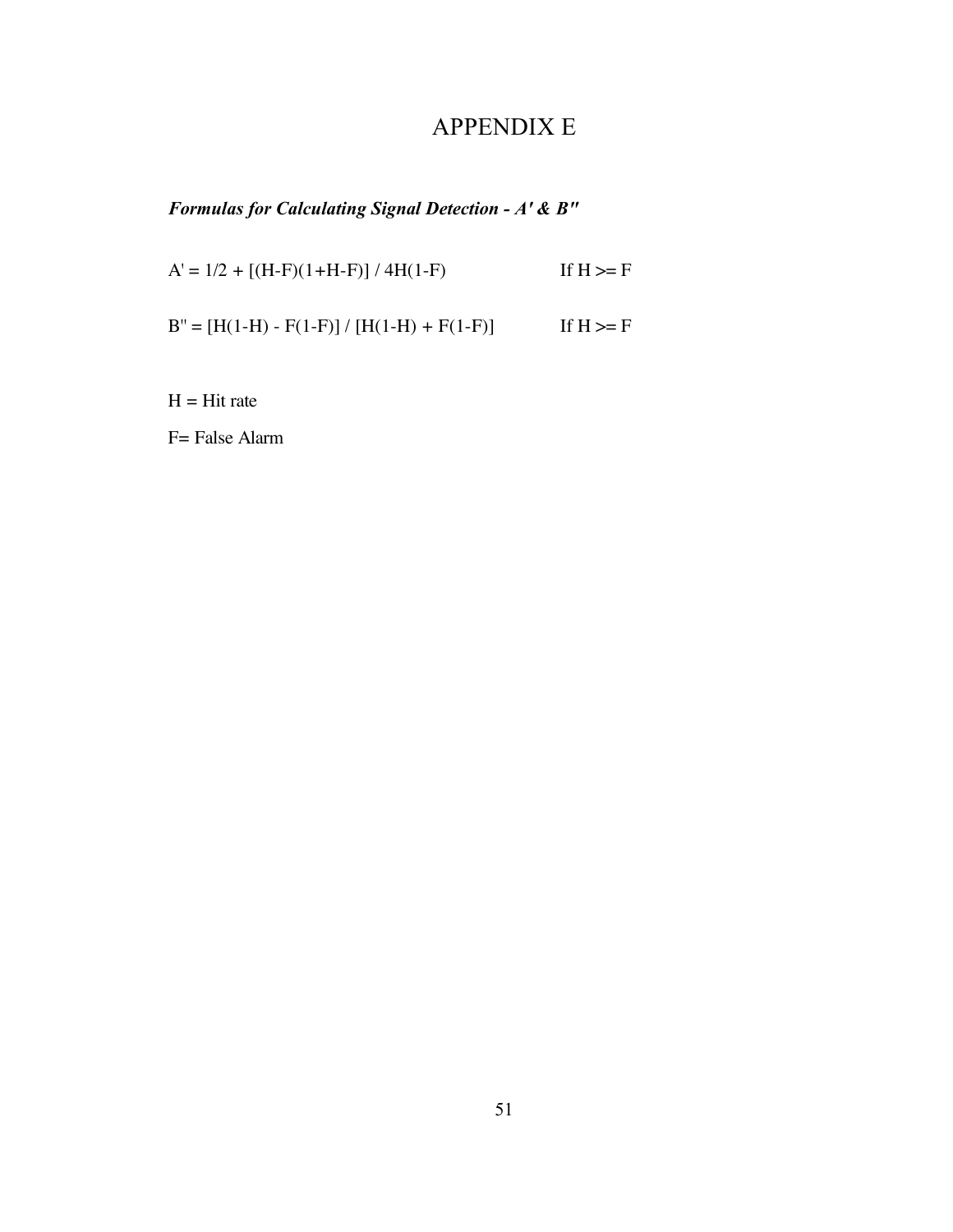### BIBLIOGRAPHY

- Andrews J, C. & Shimp, T. A. (1990). Effects of involvement, argument strength, and source characteristics on central and peripheral processing of advertising. *Psychology & Marketing, 7*(3), 195-214. Retrieved from
- Babin, L. A., & Carder, S. T. (1996). Viewers' recognition of brands placed within a film. *International Journal of Advertising, 15*, 140.
- Balasubramannian, S. K. (1994). Beyond advertising and publicity: Hybrid messages and public policy issues. *Journal of Advertising*, *24*, 29-46.
- Bolls, P.D., Lang, A., & Potter, R. (2001). The effects of message valence and listener arousal on attention, memory and facial muscular responses to radio advertisements. *Communication Research***,** *28*, 627-651.
- d'Astous, A., & Chartier, F. (2000). A study of factors affecting consumer evaluations and memory of product placement in movies. *Journal of Current Issues and Research in Advertising, 22*, 32-40.
- DeLorme, D. E., & Reid, L. N. (1999). Moviegoers' experiences and interpretations of brands in films revisited. *Journal of Advertising, 28*(2), 71-95.
- DeLorme, D.E., Mennicken, C., & Aleff, H.J. (Winter 2000). A cross-cultural comparison of consumers' perceptions and evaluations of brands placement in motion pictures. *American Marketing Association. Conference Proceedings*. 27- 34.
- Duke, C.R. & Carlson, L (1993). A conceptual approach to alternative memory measures for advertising effectiveness. *Journal of Current Issues and Research in Advertising, 15*(2), 1-14. Retrieved from EbscoHost database on February 11, 2007.
- Duke, C.R. & Carlson, L (1994). Applying implicit memory measures: Word fragment completion in advertising tests. *Journal of Current Issues and Research in Advertising, 16* (2) 29-39. Retrieved from EbscoHost database on February 11, 2007.
- Gould, S.J, Gupta, P.B., & Grabner-Krauter, S. (2000). Product placements in movies: A cross-cultural analysis of Austrian, French and American consumers' attitudes toward this emerging, international promotional medium. *Journal of Advertising*, *29*(4), 41-58.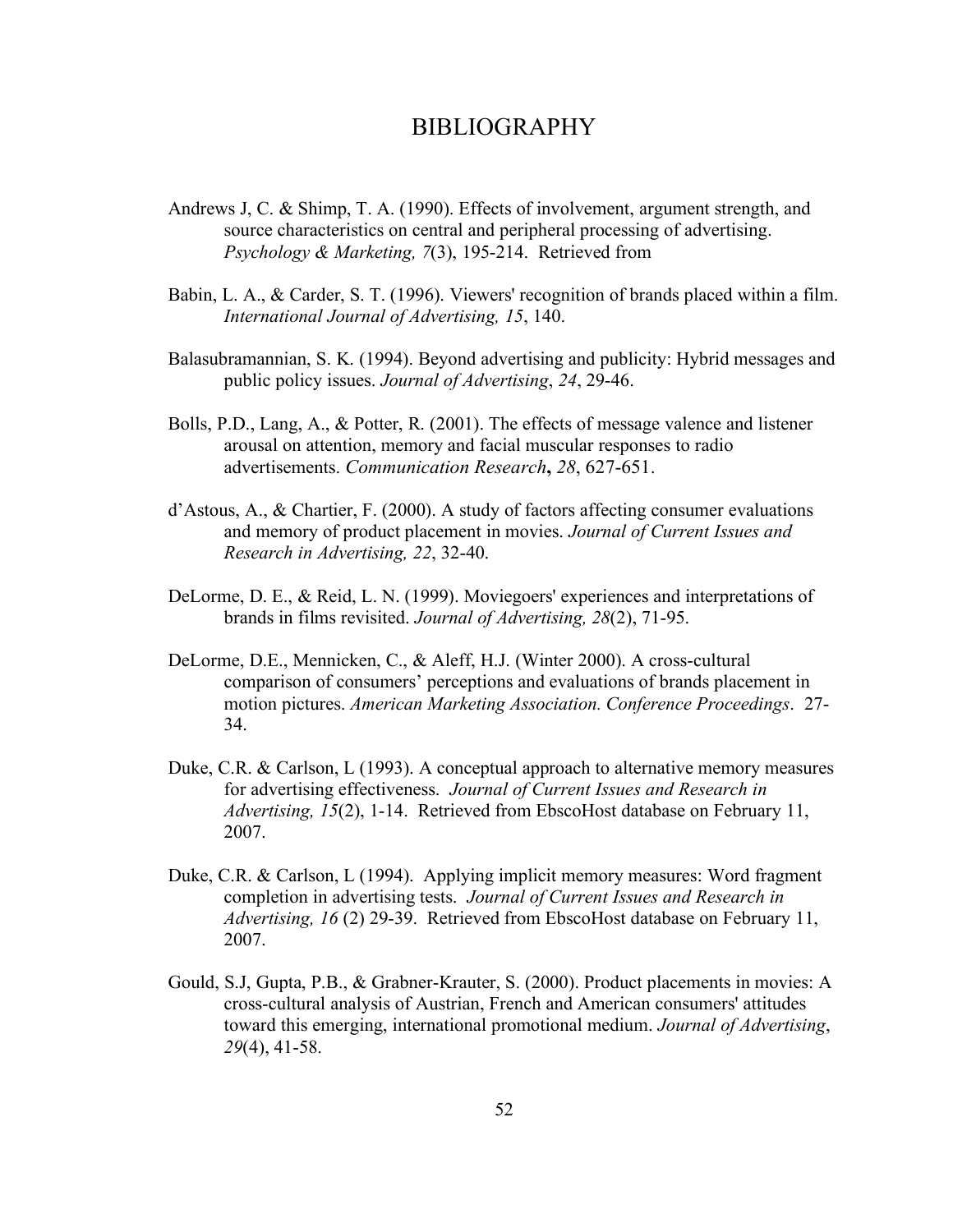- Greenfield, P.M., De Winstanley, P., & Kaye, D. (1996) Action video games and informal education: Effects on strategies for dividing visual attention. *Journal of Applied Developmental Psychology, 15*, 1, 105-123.
- Gupta, P.B., Balasubramannian, S.K., & Klassen, M.L. (2000). Viewers' evaluations of product placements in movies: Public policy issues and managerial implications. *Journal of Current Issues and Research in Advertising, 22* (2). 41-52.
- Gupta, P.B., & Gould, S.J. (1997). Consumers' perceptions of the ethics and acceptability of product placements in movies: Product category and individual differences. *Journal of Current Issues and Research in Advertising, 19*, 37-50.
- Hein, K. (2006, September 11). Advergaming attracts large a-list players: Format coming of age as J&J, Direct TV, Fox get in the game. *Brandweek, 47*, 15.
- In-Game branding: Pushing the right buttons (2006, March 24). *New Media Age,* 21
- Lang, A. (2000). The limited capacity model of mediated message processing. *Journal of Communication, 50*, 46-70.
- Lang, A. (2006). Using the limited capacity model of motivated mediated message processing to design effective caner communication messages. *Journal of Communication, 56*, 557-580.
- Lang, A., Bolls, P.D., Potter, R. F., & Kawahara, K. (1999). The effects of production pacing and arousing content on the information processing of television messages. *Journal of Broadcasting & Electronic Media, 43*, 451-475.
- Lang, A., Borse, J., Wise, K., & Prabu, D. (2002). Captured by the world-wide web: Orienting to structural and content features of computer-presented information. *Communication Research, 29*(3), 215-245.
- Lang, A., Bradley. S., Park, B., & Shin, M. (2005). Parsing the resource pie. *Manuscript submitted to Media Psychology*.
- Law, S., & Braun K.A. (2000). I'll have what she's having: Gauging the impact of product placements on viewers. *Psychology & Marketing. 17*, 1059-1075.
- Leaders: Ride and prejudice: Product placement. (2005). *The Economist, 377*, (8450), 16.
- Lord, K. R., & Burnkrant, R. E. (1993). Attention versus distraction: The interactive effect of program involvement and attentional devices on commercial processing. *Journal of Advertising, 22*(1), 47-60.